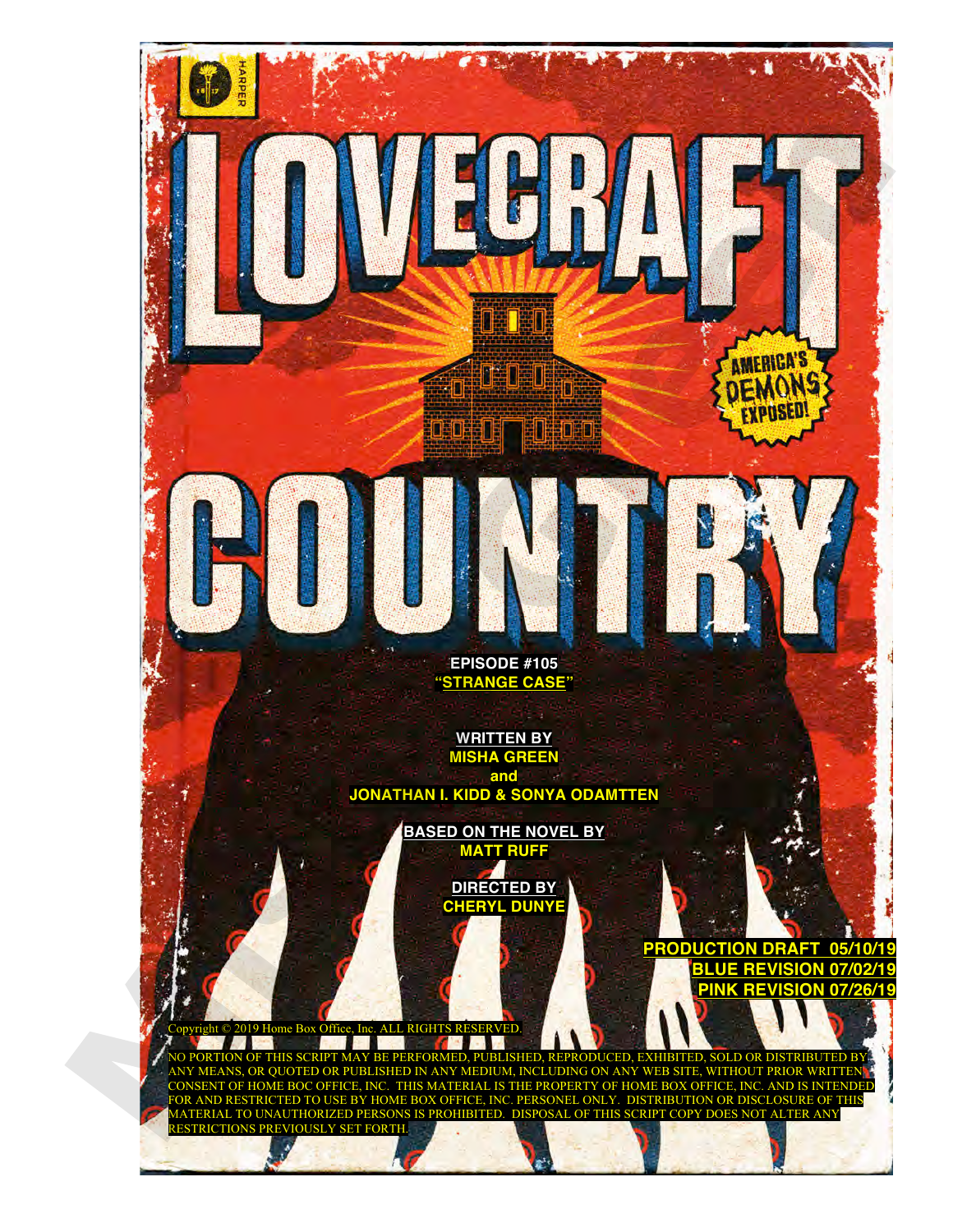# **LOVECRAFT COUNTRY Episode #105 "Strange Case" PINK REVISION July 26, 2019**

# **\*\*NOTE: THIS SCRIPT HAS BEEN CODED FOR IDENTIFICATION PURPOSES\*\***

**No portion of this script may be performed, reproduced, or used by any means, or quoted or published in any medium without the prior written consent of Bad Robot and Warner Brothers.**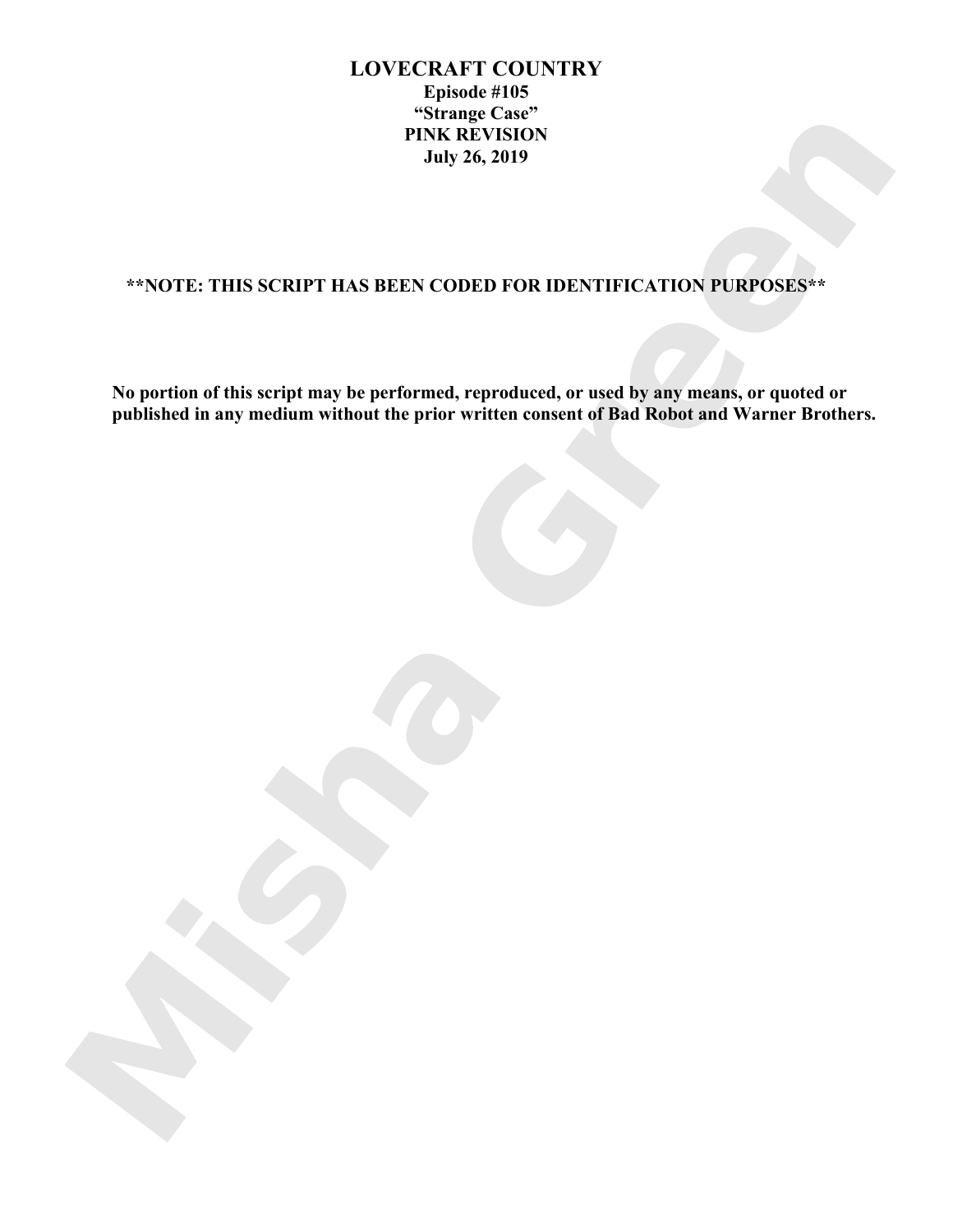# **LOVECRAFT COUNTRY Episode #105 "Strange Case" PINK REVISION July 26, 2019**

# **SCRIPT REVISION HISTORY**

| <b>REVISION</b>                           | <b>DATE</b> | REVISED PAGES                                                                                        |
|-------------------------------------------|-------------|------------------------------------------------------------------------------------------------------|
| Studio/Network Draft                      |             | $11/26/18$ Full Draft                                                                                |
| Rev. Studio/Network Draft                 |             | $12/08/18$ pp. $1-29$ , 31, 32, 35-45,<br>48, 49, 51 and 52                                          |
| 2 <sup>nd</sup> Rev. Studio/Network Draft | 02/28/19    | pp. 1-37, 39-43, 45 and<br>46                                                                        |
| Production Draft                          | 05/10/19    | Full Draft                                                                                           |
| <b>BLUE Revision</b>                      |             | $07/02/19$ Full Draft                                                                                |
| PINK Revision                             | 07/26/19    | pp. 5, 5A, 10, 11, 15,<br>16, 16A, 19, 19A, 24,<br>25, 27, 28, 29, 29A, 32,<br>32A, 33, 37-41 and 44 |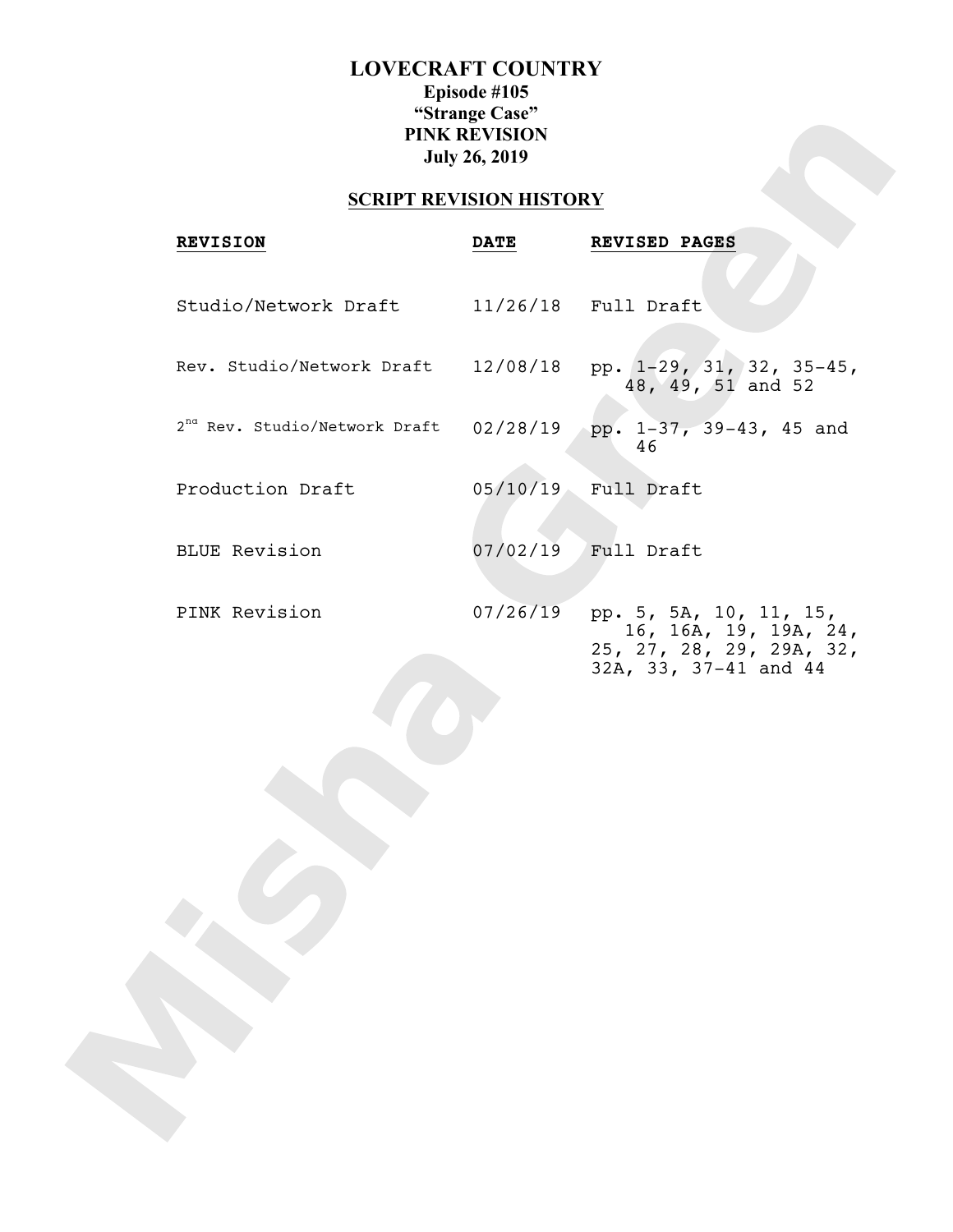# **LOVECRAFT COUNTRY Episode #105 "Strange Case" PINK REVISION July 26, 2019**

# **CAST LIST**

 LETI LEWIS ATTICUS FREEMAN RUBY BAPTISTE MONTROSE FREEMAN CHRISTINA BRAITHWHITE WILLIAM LOWE SAMMY CAPTAIN SEAMUS LANCASTER DELL/HILLARY DAVENPORT HANNAH BURKE CRANE TAMARA STORE OWNER BLACK TEEN BOY PAUL HUGHES BLACK MANAGER BARB CATHY MADGE BILLIE HOLIDAY DINAH WASHINGTON LENA HORNETHE PD OFFICER #1 PD OFFICER #2 DAWN MEMBER #1 DAWN MEMBER #2 RE-ANIMATED FRANKENSTEIN SPENCER ALLEN (V.O.)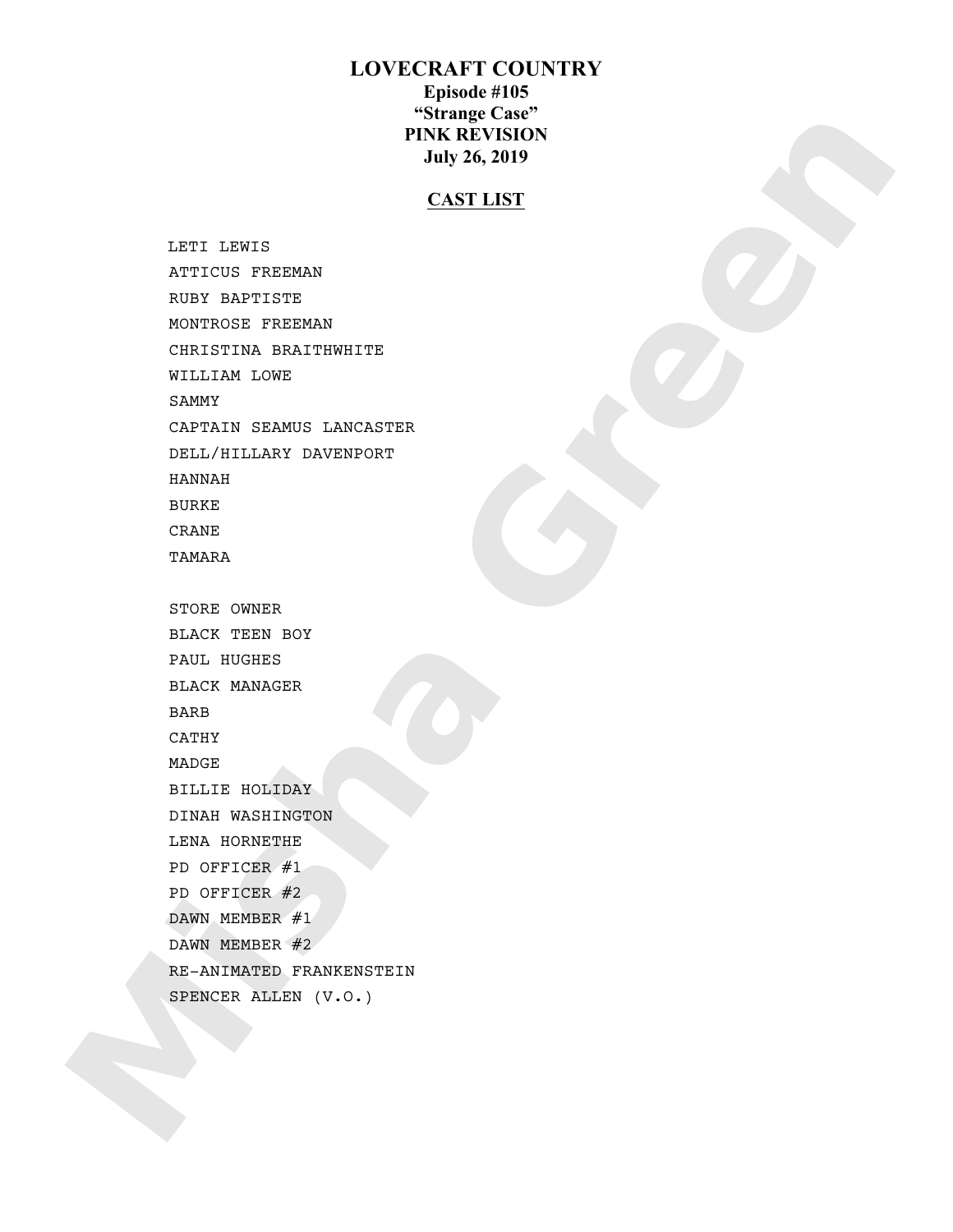# **LOVECRAFT COUNTRY**

**Episode #105 "Strange Case" PINK REVISION July 26, 2019** 

## **SET LIST**

## **INTERIORS EXTERIORS**

 Ardham Lodge Grand Hallway Marshall Field's Elevator Perfume Counter Sales Floor Stock Room Safe Negro Travel Garage William's Mansion Bedroom Bathroom Living Room Winthrop House Dark Room Hallway Leti's Bedroom Bathroom Yahima's Room Sons of Lazarus Lodge Hallway Kitchen Lancaster's Office \*Closet Main Room Cabrini-Green Apartments Hall Sammy's Apartment Living Room Bronzeville Ritz Pavilion \*(Coffee House - OMIT) \*Ice Cream Parlor

Chicago Northside \*(Coffee House - OMIT) Park<br>Streets Marshall Field's William's Mansion Southside Streets Denmark Vesey's Alley

## **VEHICLES**

\*(Buick Skylark Convertible - OMIT) \*Pontiac Star Chief PD Squad Car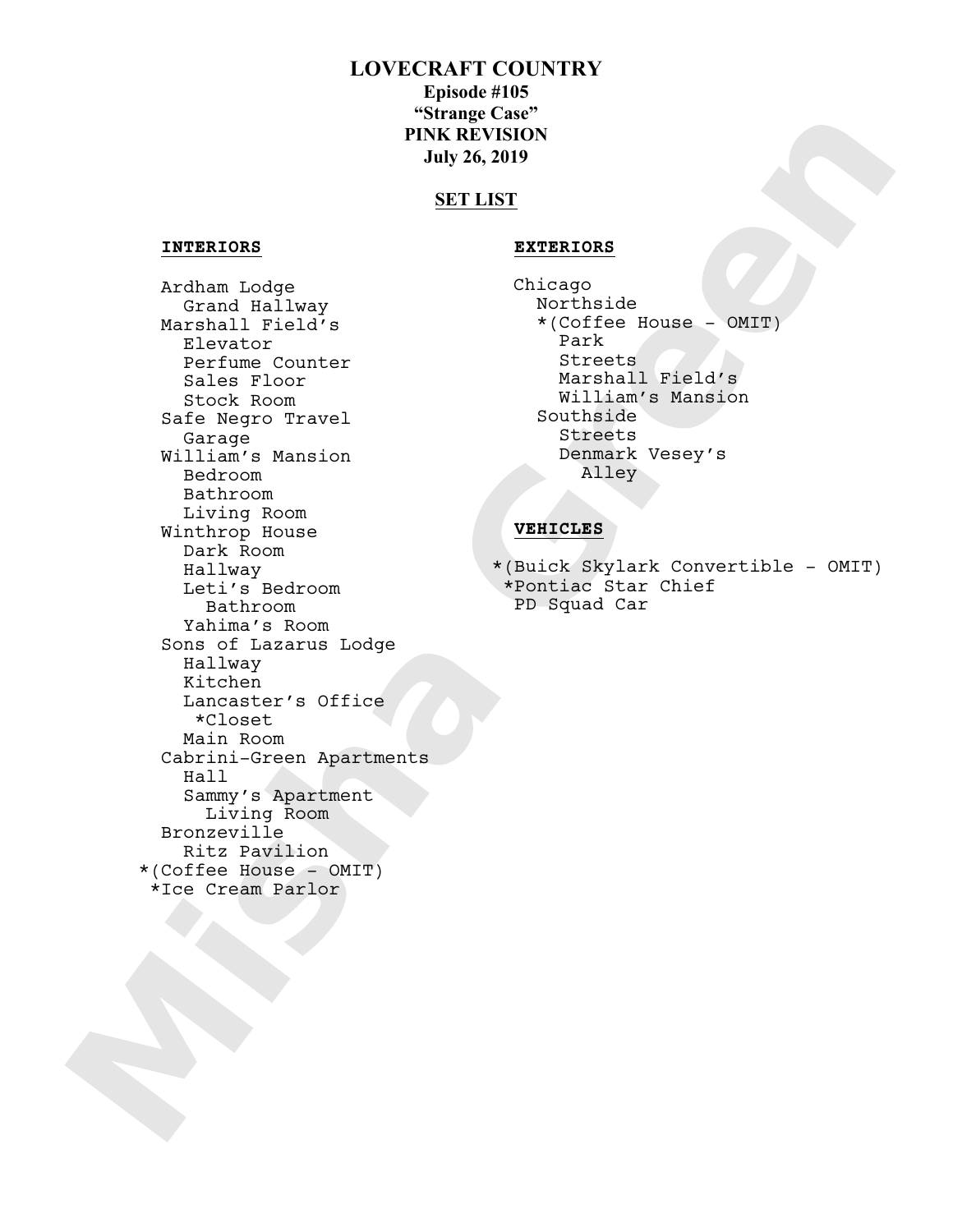## 1 **INT. BEDROOM - WILLIAM'S MANSION - DAY** 1

DRIFT across the FRAMES of TAXIDERMIED BUTTERFLIES hanging to find the remnants of a WILD NIGHT -- William's SHIRT and Ruby's RIPPED UNDERWEAR. A WINE GLASS rimmed in LIPSTICK. A GLASS VIAL with a drop of BLOOD RED LIQUID pooled inside.

We're expecting to find Ruby in the bed. After all, the last time we saw her was in flagrante with William, but --

DELL slumbers in the bed alone. *How the hell did she end up here?* She squeezes her eyes shut tighter as SUNLIGHT stabs her in the face. Not ready to confront her MONSTER HANGOVER *--*

#### DELL

## Fuuuuuuuuuck.

The higher register of her voice confuses her. She CLEARS her throat. Raises her hands to block the blinding sunbeams as she opens her eyes, and -- she SURGES into consciousness as she registers both of her hands are WHITE.

She blinks at the sight. As if she doesn't comprehend what she's seeing. Thinking it's a trick of the light, she rubs her eyes. Looks again at her skin color. Still no change.

Her face turns flush with FEAR. She snatches the sheet back. Desperately inspects her naked body -- it's all WHITE!

She leaps out of the bed, but -- FALLS to the ground on wobbly legs like a newborn gazelle. She gets her bearings. Stumbles to a MIRROR. Recoils from the REFLECTION staring back -- a CRAZED WHITE WOMAN!

She shakes her head. Desperate to awaken from this nightmare *--*

DELL (CONT'D) Wake up, Ruby. Wake up!

Hold up. Wait a minute. *Did she just call herself Ruby*?

**SMASH TO TITLES:**

## **L O V E C R A F T C O U N T R Y**

#### 2 **EXT. SOUTHSIDE - DAY** 2

Dell/Ruby, heaving, stumbling, hauls ass down a sidewalk. She finally stops. Panting. Catches her white disheveled REFLECTION in a storefront window. Still can't believe it*.*  She TWISTS her mouth. SCRUNCHES her nose. As the reflection APES her every grimace --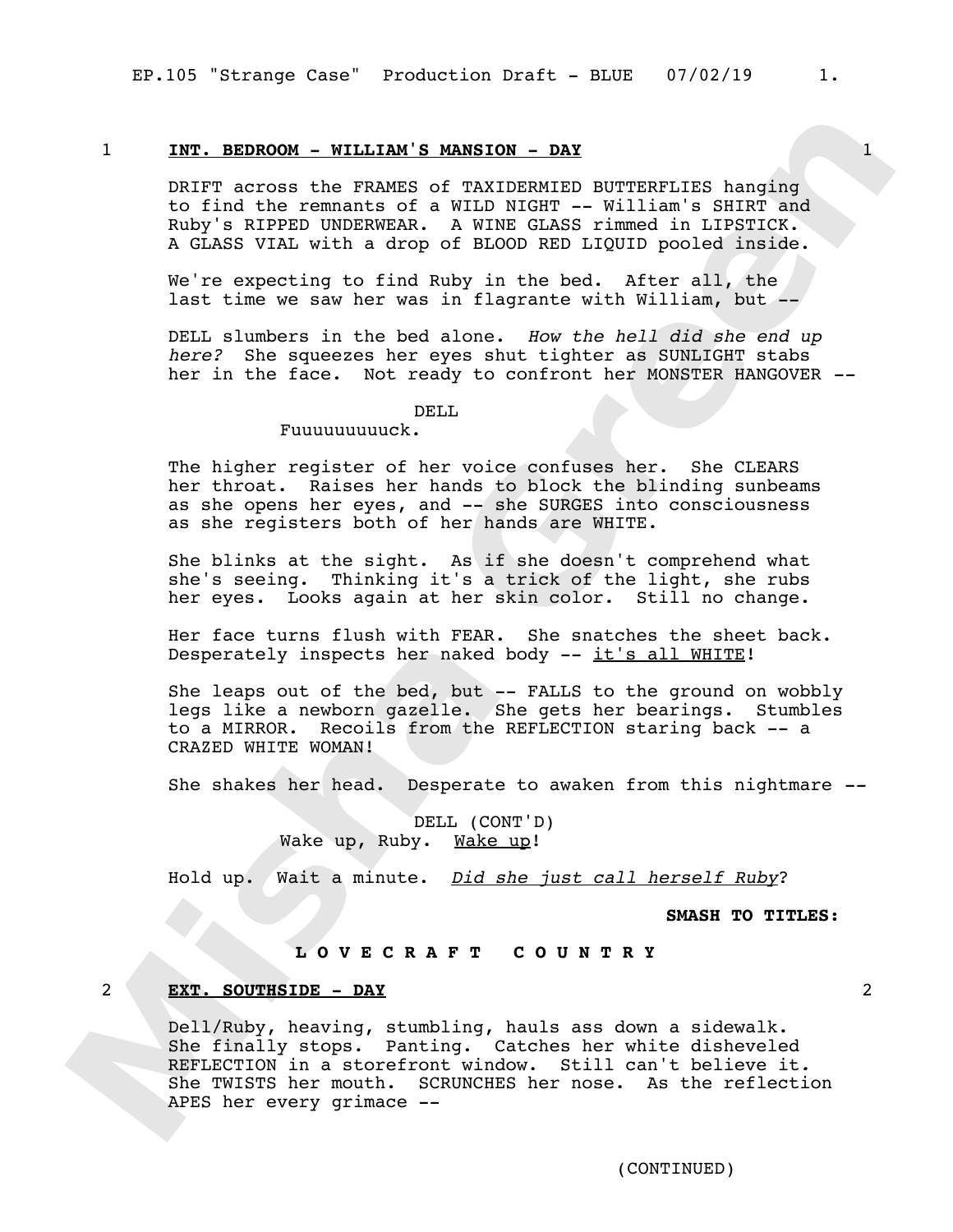A BLACK APPARITION comes towards her through the window. STARTLED, she jumps back, but -- it's just the STORE OWNER. He cracks the door. Worried but wary *--*

### STORE OWNER

You lost, Ma'am?

Dell/Ruby knows that tone. It's filled with a level of deference and fear that's only reserved for white people. She's not just imagining this. Others see her white skin.

> DELL/RUBY I'm Ruby Baptiste, I'm....

Head reeling, she backs away. Down the sidewalk. BLACK PEDESTRIANS stare as they hurriedly move out of her way.

> DELL/RUBY (CONT'D) Stop staring at me!

*SMACK!* She bumps into a BLACK TEEN --

BLACK TEEN Ma'am...are you okay?

SUDDENLY -- POLICE SIRENS blare as a SQUAD CAR makes a savage U-TURN in the street, screeching to a halt just feet from --

Dell/Ruby and the Teen FREEZE. Instinctively raise their hands in surrender. They both know the black code -- don't give the pigs any reason to arrest you, beat you, or worse.

TWO PD OFFICERS vault out of the car. Rage in their eyes as they clock Dell/Ruby's frayed appearance. PD Officer  $#1$ violently rousts the Black Teen by his collar *--*

> PD OFFICER #1 What did you do to her, boy?

> BLACK TEEN I was trying to help her --

PD Officer #1 roughly SLAMS the Teen to the ground as PD Officer #2 approaches Dell/Ruby like she's precious china --

> PD OFFICER #2 Ma'am, it's okay. You're safe now...

His look of CONCERN lands on Dell/Ruby. The cops aren't here to harm her, they're here to protect her. She slowly lowers her hands as she clocks the

ANGRY BLACK LOOKY-LOOS

(CONTINUED)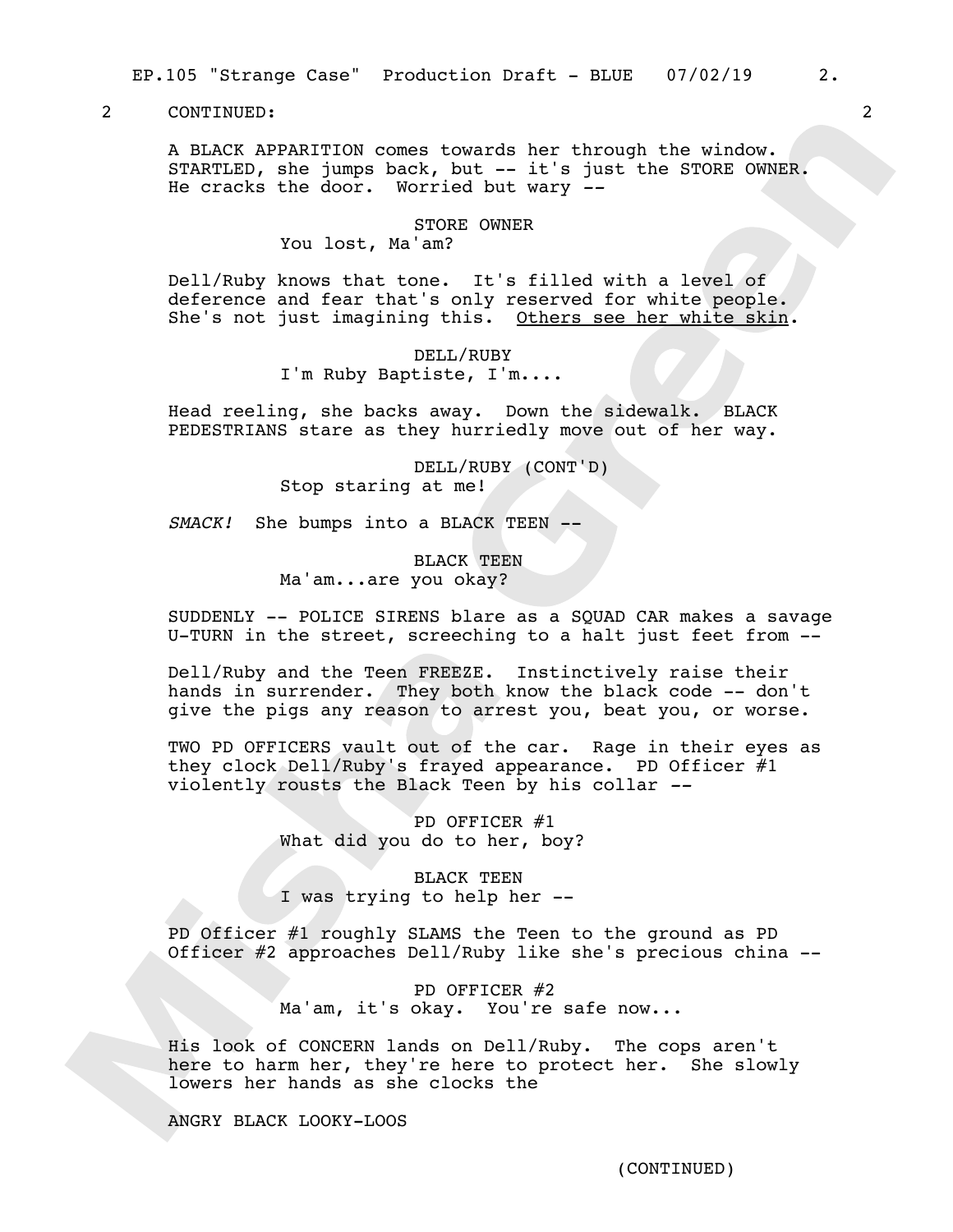EP.105 "Strange Case" Production Draft - BLUE 07/02/19 3.

2 CONTINUED: (2) 2

absorbing this all too familiar scene of brutality as PD Officer  $#1$  thrashes the Teen back and forth  $-$ 

## PD OFFICER #1 Did you molest her?

PD Officer #1 raises his NIGHTSTICK to crack the Teen's skull --

### DELL/RUBY

Officer!

PD Officer #1's nightstick hangs as he waits for her to finish her thought. The Looky-Loos eye her with bated breath as well. It takes Dell/Ruby a second to find the words --

> DELL/RUBY (CONT'D) He didn't hurt me. I just got lost.

PD Officer #1 does not take his knee off the Teen's back --

PD OFFICER #1 No need to protect this animal, Ma'am. If he did something...

DELL/RUBY I swear. He was trying to help me.

A beat. Then PD Officer #1 disappointedly backs off the scared shitless Teen...

## 3 **INT. PD SQUAD CAR - DAY** 3

The Officers drive. Dell/Ruby sits quietly. Staring at her white hands. *How in the hell did she end up on the other side of the color line?* 

> PD OFFICER #1 Your husband's very worried, Ma'am...

That shakes Dell/Ruby out of her head. *Husband?* She glances out the window. Takes in the familiar surroundings with rising TERROR -- they're driving through the lily white neighborhoods of the Northside!

> DELL/RUBY No. You can't take me back there --

PD OFFICER #2 It's okay, Ma'am --

DELL/RUBY You don't understand, he's not my husband. He did something to me --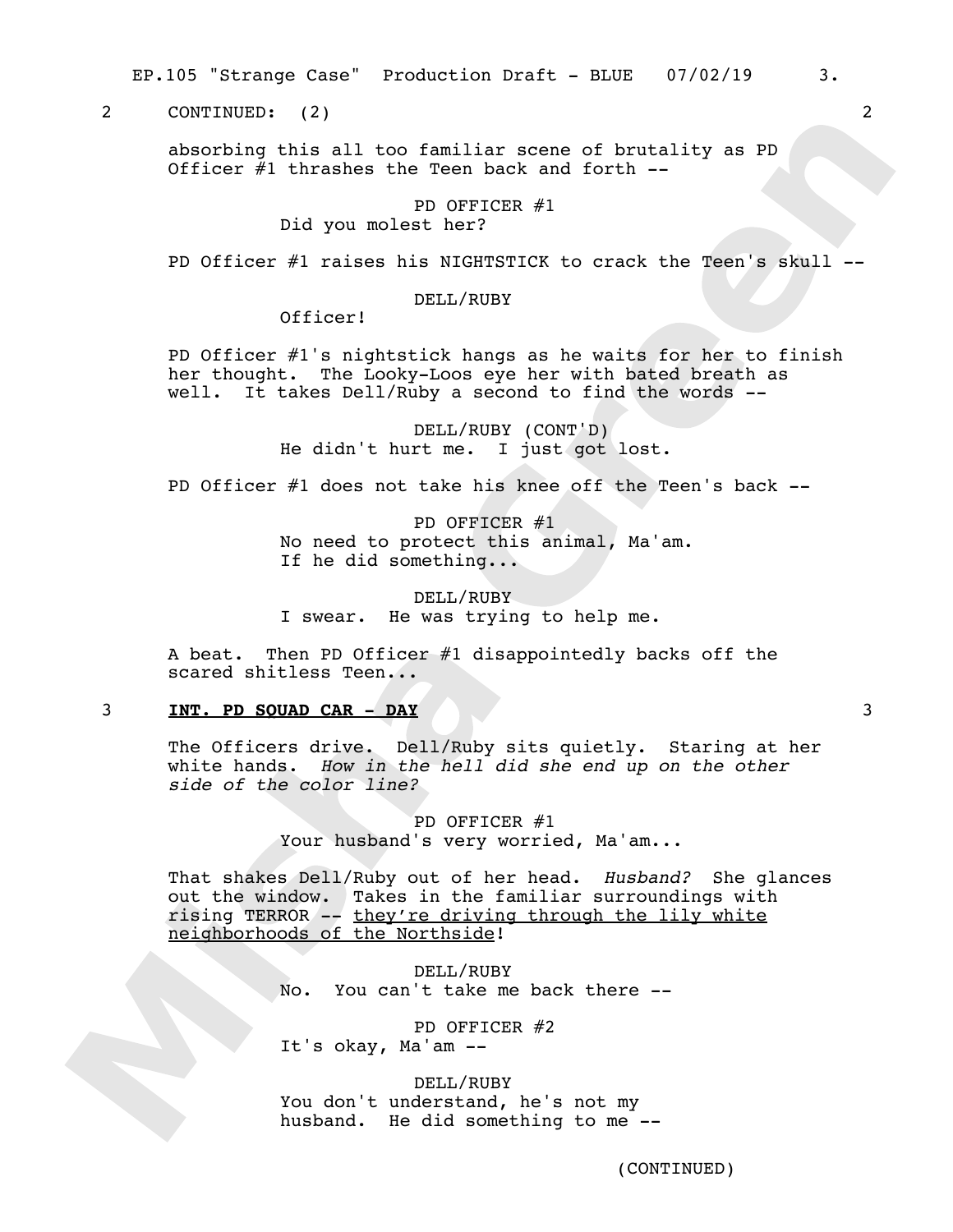## PD OFFICER #1 He told the operator all about your condition. You just need your pills --

Dell/Ruby tugs on her door handle. It's locked. She slides to the other door and repeats her desperate attempt to escape, but -- she's trapped. White-knuckled PANIC --

## DELL/RUBY

Let me out of here --

A SEARING THROB tears through Dell/Ruby's abdomen. She cries out as she clutches her rib cage. Closes her eyes, grimacing in agony. PD Officer #2 eyes her in the rearview mirror --

> PD OFFICER #2 Holy shit. I think this is the fits her husband mentioned...

Dell/Ruby's body SPASMS. Her eyes shoot open, wild with pain, and -- one of her BLUE EYES turns back to BROWN!

## 4 **EXT. WILLIAM'S MANSION - DAY** 4

WILLIAM, looking like the picture perfect husband, rushes to greet the PD Officers as they climb from the squad car --

> WILLIAM I'm so relieved you found her.

PD OFFICER #1 She was 'xactly where you guessed. On the Southside.

William leans in to the squad car -- Dell/Ruby's pressed into the corner of the back seat. RIGID. Face stretched in anguish. She locks BROWN eyes with him. Her sweaty brow is starting to PIMPLE. She eeks out a faint --

## DELL/RUBY

...help...

Hard to tell if she's talking to the Officers or William now. He smiles that liquid smile --

> WILLIAM I'm right here, dear...

He gently lifts her from the car. Like a doting husband. Like Prince Charming. She's in too much pain to fight...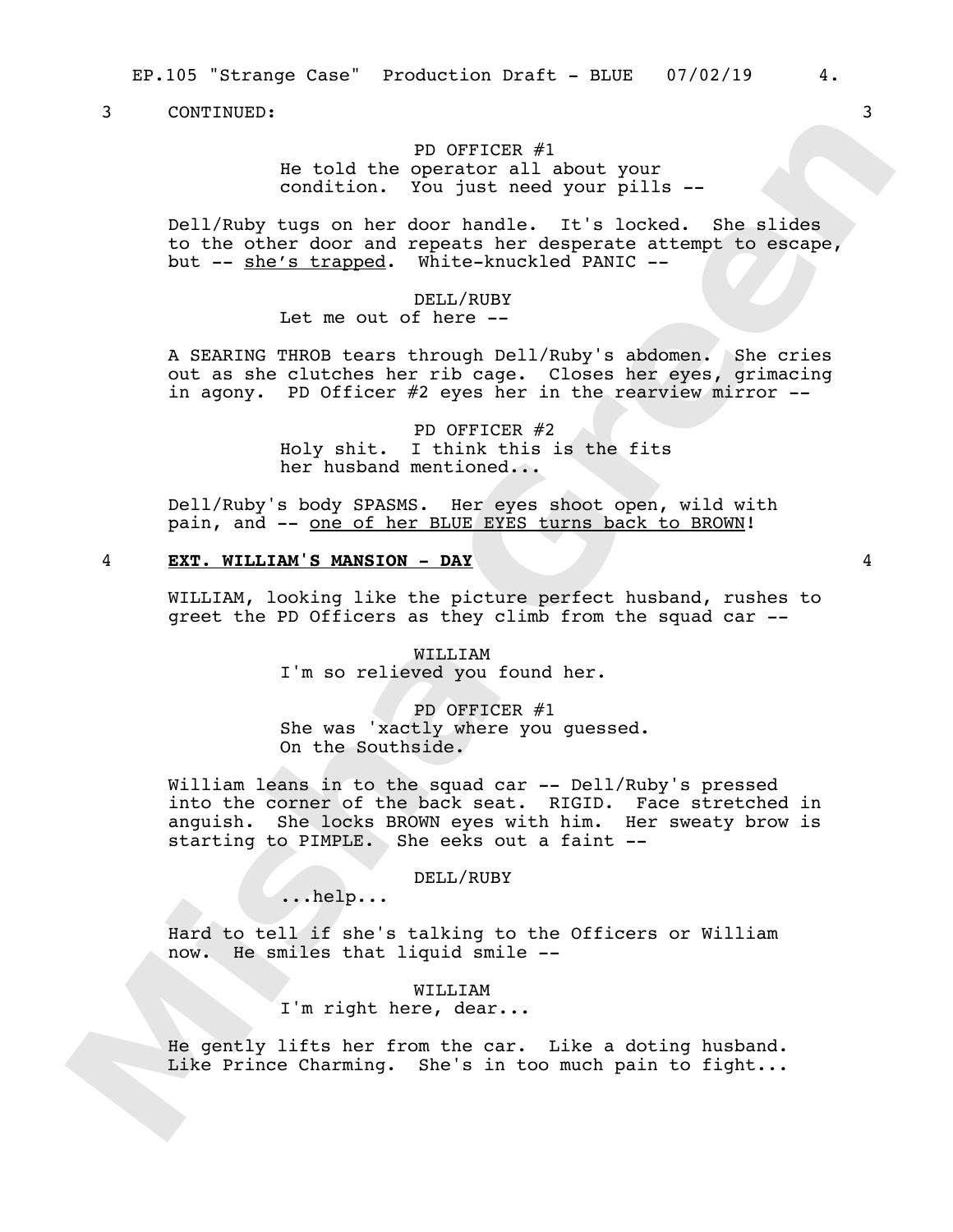## 5 **INT. WILLIAM'S MANSION - DAY** 5

A PLASTIC TARP is spread open on the floor. William lays Dell/Ruby down on it as an agonized MOAN escapes her lips *--*

> WILLIAM Stop fighting it. You're only slowing the process --

Her MOANS grow louder. More guttural. William casually TURNS UP the volume on his TELEVISION as he disappears into the kitchen --

> SPENCER ALLEN (V.O.) *...Eight men were arrested yesterday when fighting broke out between pickets and non-strikers in front of the Hawthorne works of Wester Electric Company, Cermak Road and Cicero Avenue, Cicero...*

In a last ditch effort to escape, Dell/Ruby flips her stiff body over. Claws towards the door --

> SPENCER ALLEN (V.O.) (CONT'D) \* *More than six hundred tool and die workers have been on strike there since June fourteenth...*

SUDDENLY -- she's DRAGGED back to the center of the tarp by William, who now holds a BUTCHER'S KNIFE.

> DELL/RUBY I don't want to die...

A MELANCHOLY SADNESS cuts through William. He's flashing to the past -- "going there" -- as he raises the Butcher's Knife --

#### WILLITAM

He'd say metamorphosis isn't death.

*He? Who's he?* Before we can really register that, William plunges the Knife into Dell/Ruby's body, and -- SAWS!

On the television, WGN-TV NEWS ANCHOR (SPENCER ALLEN) reports --

SPENCER ALLEN (V.O.) *...in breaking news, a swarm of sixteen billion Kenyan locusts are moving across North Africa, with Great Britain in its crosshairs...*

\* \*

\*

\* \*

\*

\*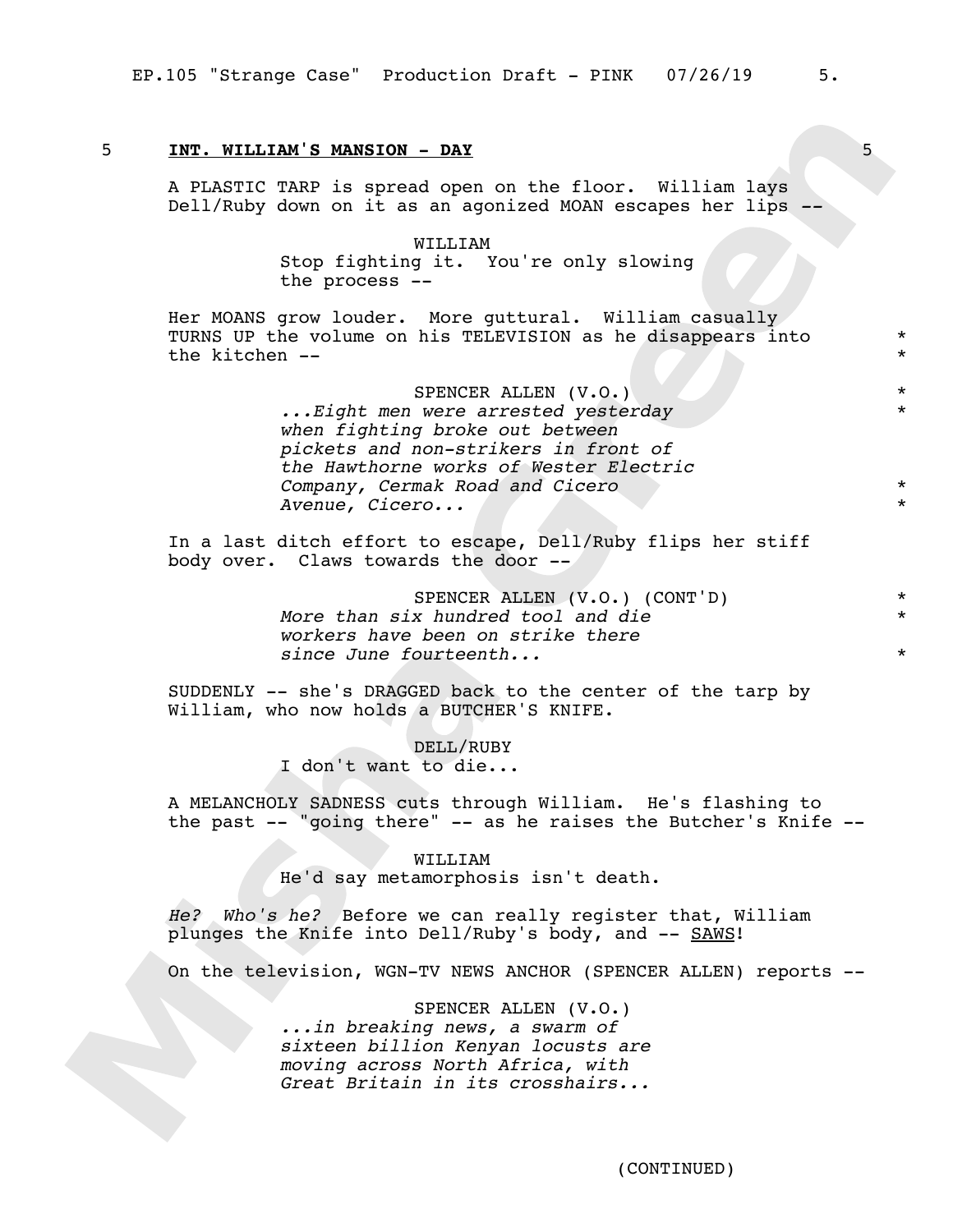This dire update provides an eerie soundtrack for Dell/Ruby's hideous and painful TRANSFORMATION that takes place just OUT OF FOCUS in the background --

> SPENCER ALLEN (V.O.) (CONT'D) *...Scientists say, locust nymphs hatch from eggs...*

The disgusting WATERY TEARS of Dell/Ruby's flesh. The CRACKING of her bones. The SPATTERING of her bodily fluids.

> SPENCER ALLEN (V.O.) (CONT'D) *And will go through five molting stages... where they shed their skin... and develop their wings...*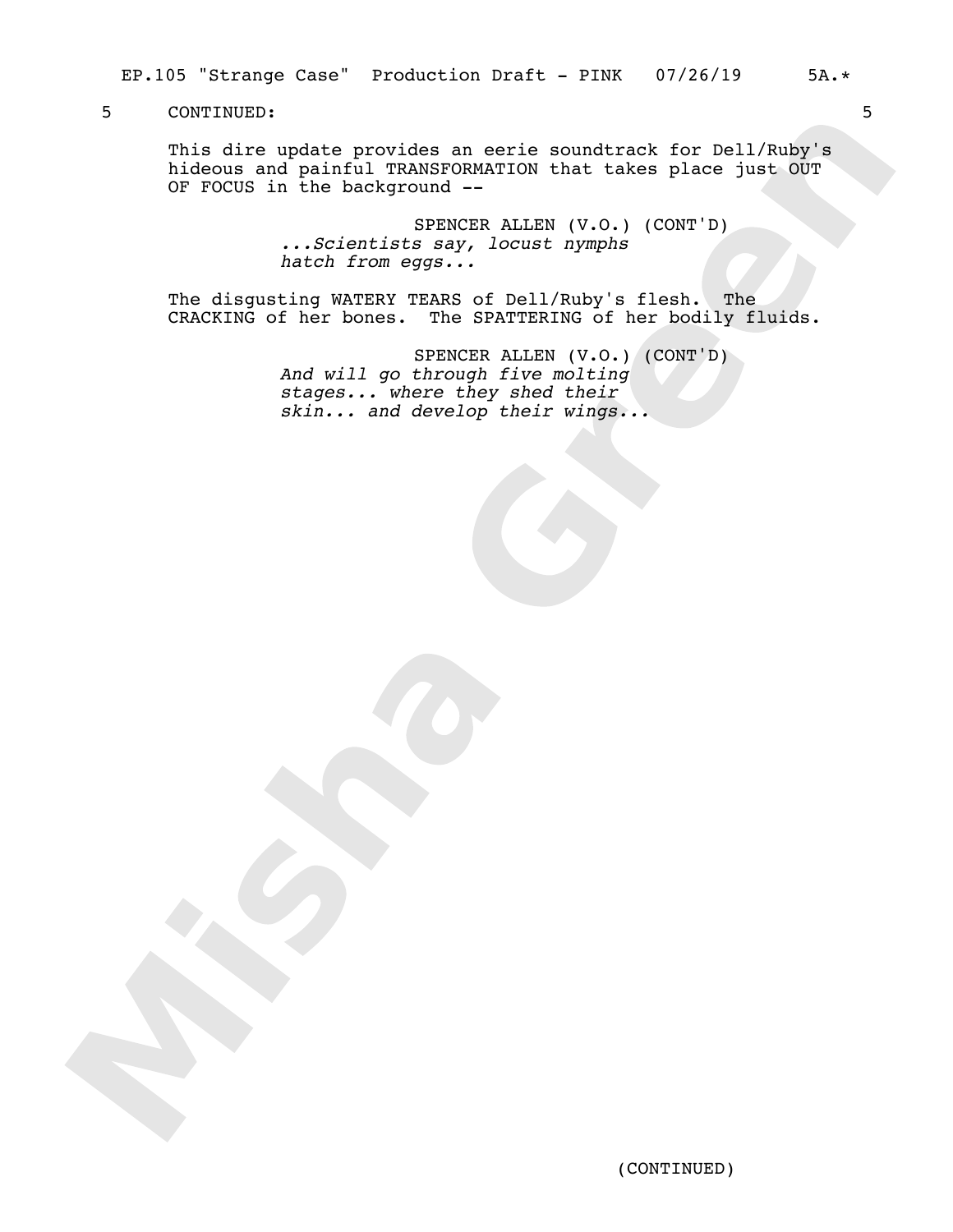EP.105 "Strange Case" Production Draft - BLUE 07/02/19 6.

## 5 CONTINUED: (2) 5

Still out of focus -- the ripped bloody WHITE SKIN that was Dell falls away, revealing RUBY, her body dripping in fluid.

> SPENCER ALLEN (V.O.) (CONT'D) *After seven days, they reach sexual maturity as adult locusts... Destined to devour everything in their path...*

## 6 **INT. YAHIMA'S ROOM – WINTHROP HOUSE - DAY** 6

MONTROSE sits in the very chair Yahima sat in the night before. His bloodshot eyes transfixed on the DIRT and DRIED BLOOD beneath his fingernails. Yahima's blood.

The room is devoid of any evidence of his crime. No bloody knife. No dead body. The once bloody floor wiped clean. It's as if Yahima never existed. Except in Montrose's eyes. The weight of it will forever live in his eyes.

CHILDREN'S LAUGHTER drifts in. Leti's boarding house is waking up. Montrose stares at the closed door. Braces for --

> LETI  $(0.S.)$ ...I'll go by the library, pick up some children's books. Start with something easy....

ATTICUS and LETI enter, ready to figure out a way to communicate with Yahima, but --

> **ATTICUS** Pop, what are you doing here?

He remains silent as Leti looks around the spotless room --

LET<sub>I</sub> Where's Yahima?

#### **MONTROSE**

Gone.

Atticus lasers in on his father's flat affect. His blank stare. The tremors in his hands. And he knows immediately. Leti comes to the only logical conclusion in her mind --

> LETT<sub>1</sub> You just let her walk out of here!?! How long ago...

She moves to the window. *Could they catch up to her?*  Atticus's heart thuds in his chest. The rhythm of rage --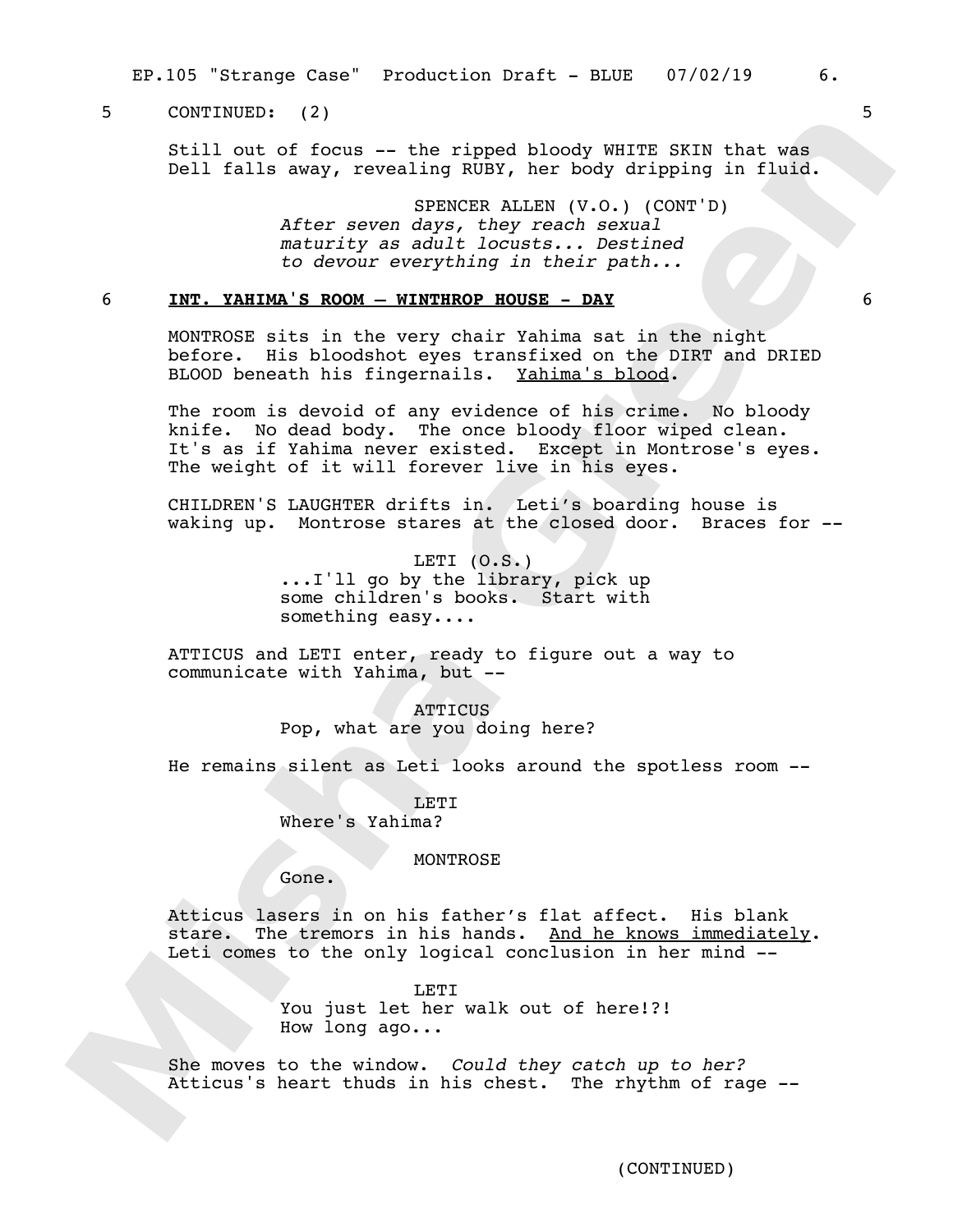EP.105 "Strange Case" Production Draft - BLUE 07/02/19 7.

6 CONTINUED: 6

#### **ATTICUS**

Titus's pages...?

Montrose's silence is the only confirmation he needs to hear --

*BAM!* Atticus has PUNCHED his father. And does AGAIN and then AGAIN -- *BAM!* For killing Yahima. *BAM!* For being emotionally abusive his whole life. *BAM!* For being responsible for George's death.

Montrose doesn't fight back. Knows he deserves this. And it's swift and brutal and looks as bad as it sounds --

> LETI Atticus -- Stop it! Stop --

She moves to break it up as Montrose falls to the floor but Atticus is on soldier auto-pilot now*,* his white hot rage is so searing, she thinks twice. Runs out into the hallway --

> LETI (CONT'D) Help. He's gonna kill him --

TWO MALE BOARDERS rush in. It takes both of them to pull Atticus off Montrose --

> **ATTICUS** Get the fuck off me.

He storms out as Leti tends to his mangled father...

## 7 **INT. DARK ROOM - WINTHROP HOUSE - DAY** 7

Atticus rips PHOTOS from the line. His fingers smearing BLOOD on them as he scans each picture, one after another. He feels Leti's presence at the top of the stairs. Turns his attention to a stack of developed photos nearby --

## **ATTICUS**

Did you take photos of them?

Leti's half in the doorway. Keeping her distance --

LETI

Of what?

**ATTICUS** Titus's pages --

#### LETT<sub>1</sub>

Tic, I need you to calm down --

He stalks towards her. His eyes like a demon's --

(CONTINUED)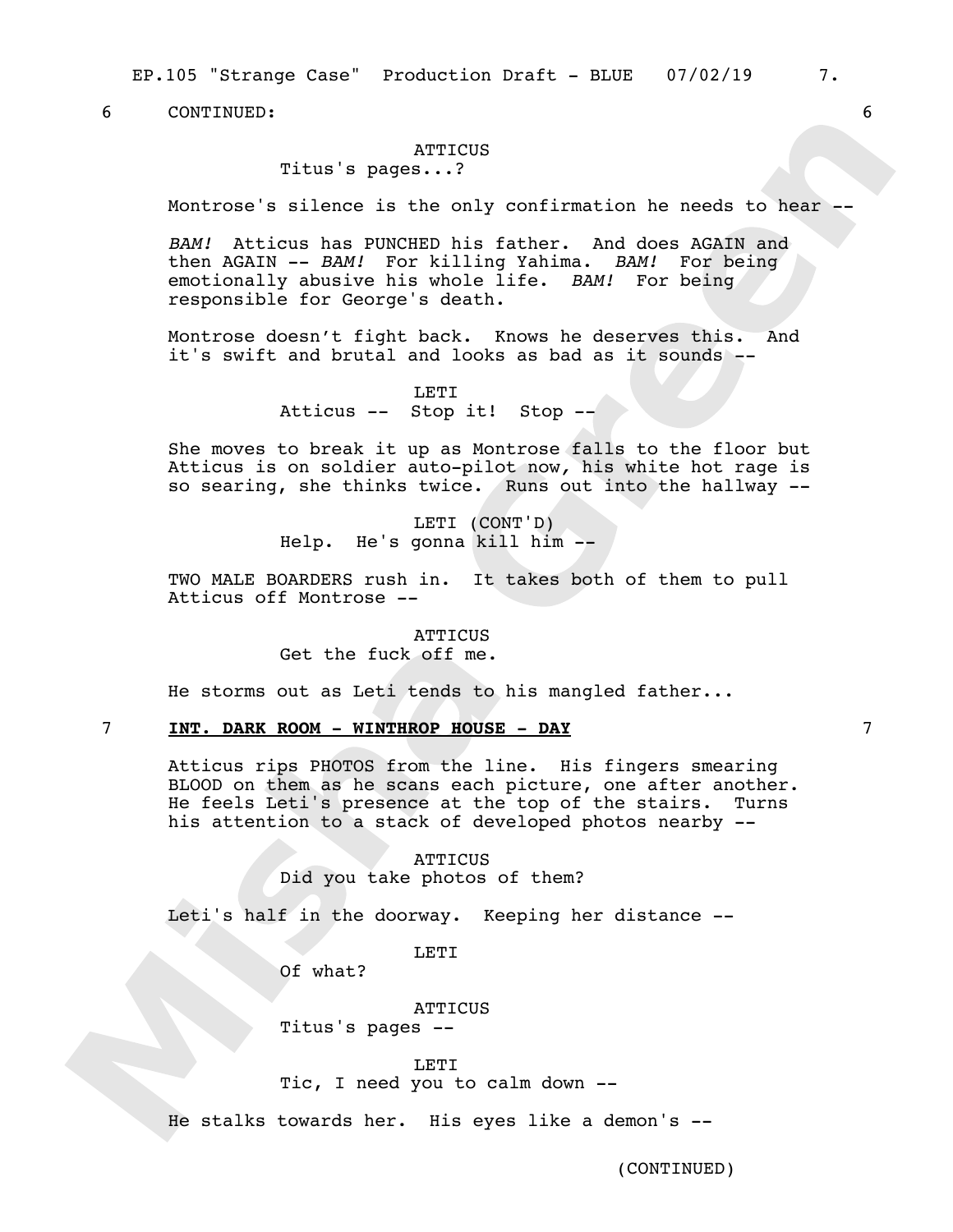EP.105 "Strange Case" Production Draft - BLUE 07/02/19 8.

## 7 CONTINUED: 7

## **ATTICUS**

If you took photos, give them to me --

Leti takes a half-step back. Grips something that only Atticus sees. Whatever it is stops him in his tracks.

A mix of emotions compete on Leti's face. But the one floating on top is FEAR. Fear of him. That dampens Atticus's rage. But not completely. So, he storms out.

Leti exhales. Steeled exterior cracking. We finally see what stopped Atticus in his tracks -- she's clenching a BAT!

## 8 **INT. BEDROOM - WILLIAM'S MANSION – DAY** 8

A now cleaned up Ruby, lies in bed looking serene while she sleeps. William enters post shower. Towel wrapped around his waist. He uses the towel to dry his hair as he gazes at a Frame of Taxidermied Butterflies --

> WILLIAM A caterpillar lives a full life before it dies. Then a butterfly emerges from the same cells. The essence of the caterpillar, yet different, more.

He moves to the GRAND WARDROBE. Begins a METICULOUS DRESSING RITUAL that will continue throughout the following --

#### WILLIAM (CONT'D)

I wanted to apply this process of metamorphosis to humans, but my research was all theoretical. Laughed at by the academic community until by chance I met a disgraced professor named Hiram Epstein...

Let that sit. Let it sink in -- William is connected with the ghost Leti exorcised from the Winthrop House!

> WILLIAM (CONT'D) He wanted nothing other than to understand the universe. But it was beyond his reach, so he built doorways. Not scientific mind you, but magical. Though one could argue they're one in the same.

He's got his SUIT on now as he drops his voice to a barely audible whisper. Speaks a few words in the LANGUAGE OF ADAM --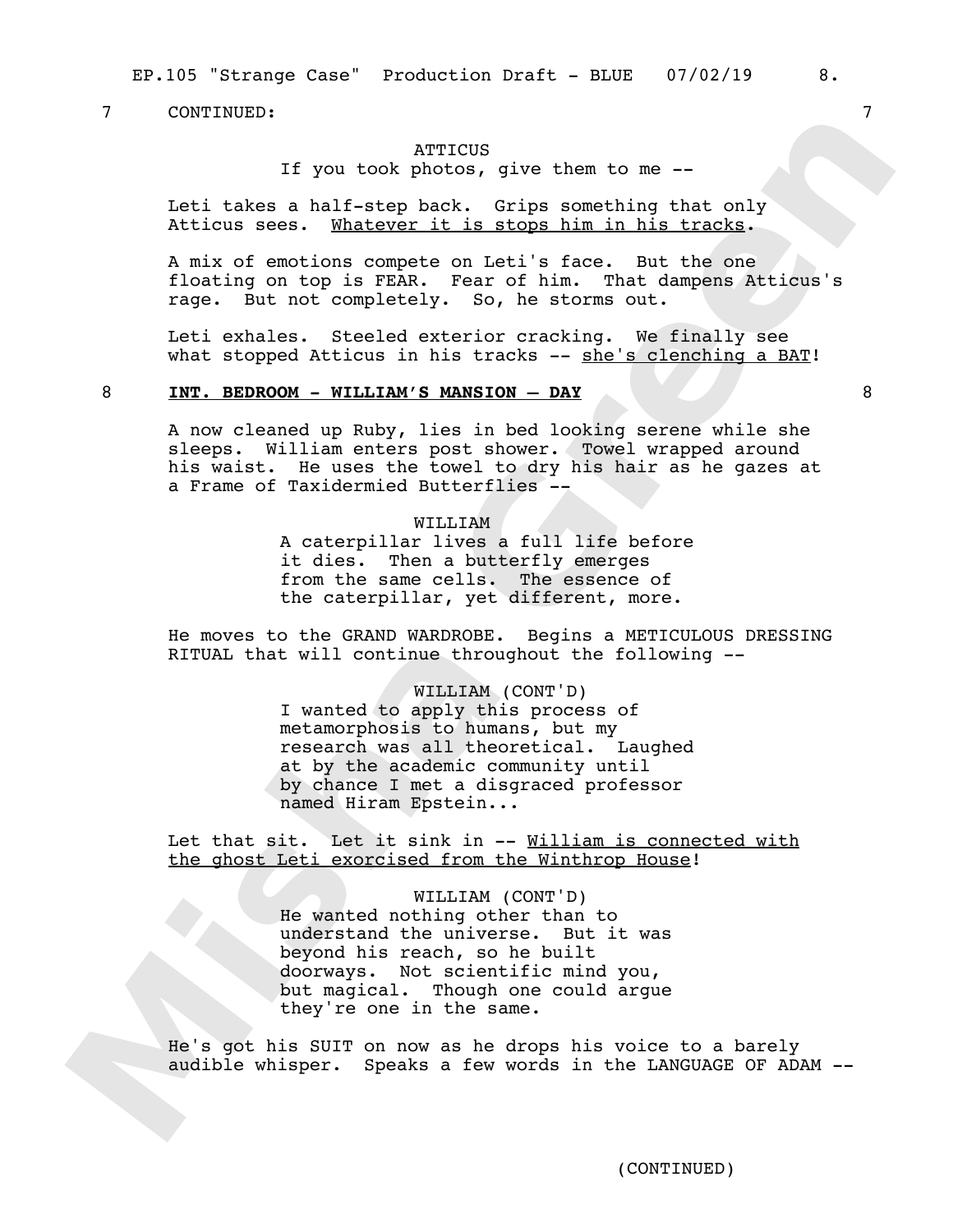## WILLIAM (CONT'D)

*And as the stream of time begins to slow // Provide me with the capacity to direct its flow...*

With awe. With reverence. He lets them hang in the air before he continues to confess to a sleeping Ruby

> WILLIAM (CONT'D) Hiram prided himself on collecting people who saw the world differently, who didn't fit in their respective systems. He perhaps should have been more discerning...

There's more here, but he stops short of revealing it. And in the stillness of the silence, we hear a PITTER-PATTER --

> WILLIAM (CONT'D) (CONT'D) But it was an admirable quality, worth honoring. Since he introduced magic into my life, I promised I would pay it forward when I found someone worthy enough to share the gift with...

He sits on the edge of the bed to slide into his polished wing-tipped SHOES. A beat, then --

> WILLIAM (CONT'D) I know you're awake, Ruby.

Caught, Ruby opens her eyes to find -- a cloud of REANIMATED BUTTERFLIES hovering around the room! Some still have the needles that pinned them to the frames stuck in their bodies. She has a second of MARVEL, then the FEAR takes back over --

> RUBY Did I die? To turn into that white woman...

William pulls a vial of BLOOD RED POTION from his suit pocket --

WILLIAM No. The potion just mimics metamorphosis. It wears off after a time.

Ruby tries to process this. Doesn't know if she's buying it --

RUBY Magic exists...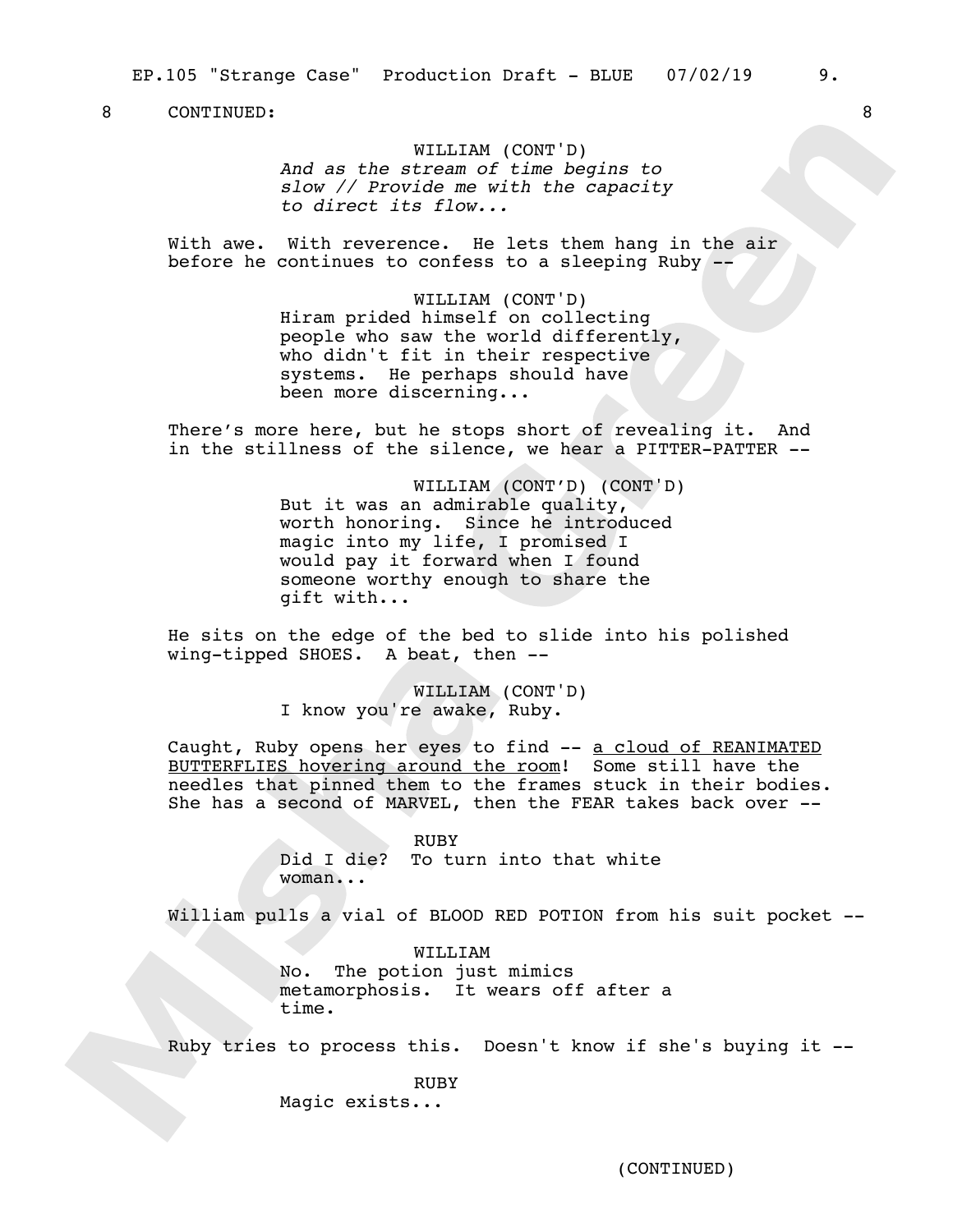EP.105 "Strange Case" Production Draft - PINK 07/26/19 10.

8 CONTINUED: (2) 8

## WILLITAM

Does that scare you?

The Reanimated Butterflies fly out the window as Ruby considers that for a long beat, finally --

> RUBY Scared the shit outta me to wake up white...

She's reluctant to say the next part. William waits. Finally --

\* \*

RUBY (CONT'D) But then I was stumbling down the street, disheveled, crazed, screaming at everyone around me, and they weren't scared of me, they were scared for me. They all treated me like...

## WILLIAM

...a human being.

That's exactly it. Ruby looks to the Vial in William's hand. He clocks her lingering wariness *--*

> WILLIAM (CONT'D) (CONT'D) I know your transformation was painful --

RUBY That wasn't pain. That was something else. Like being unmade.

WILLIAM I promise it'll be easier next time --

RUBY No. There won't be any "next time" --

William rises. Ignores Ruby's protest completely --

WILLIAM I have some business to attend to --

# RUBY

Am I free to go?

He places the Vial and a wad of CASH on the nightstand --

#### WILLIAM

You're free to do whatever you please.

They lock eyes for a moment, then William leaves. A beat. Another.

(CONTINUED)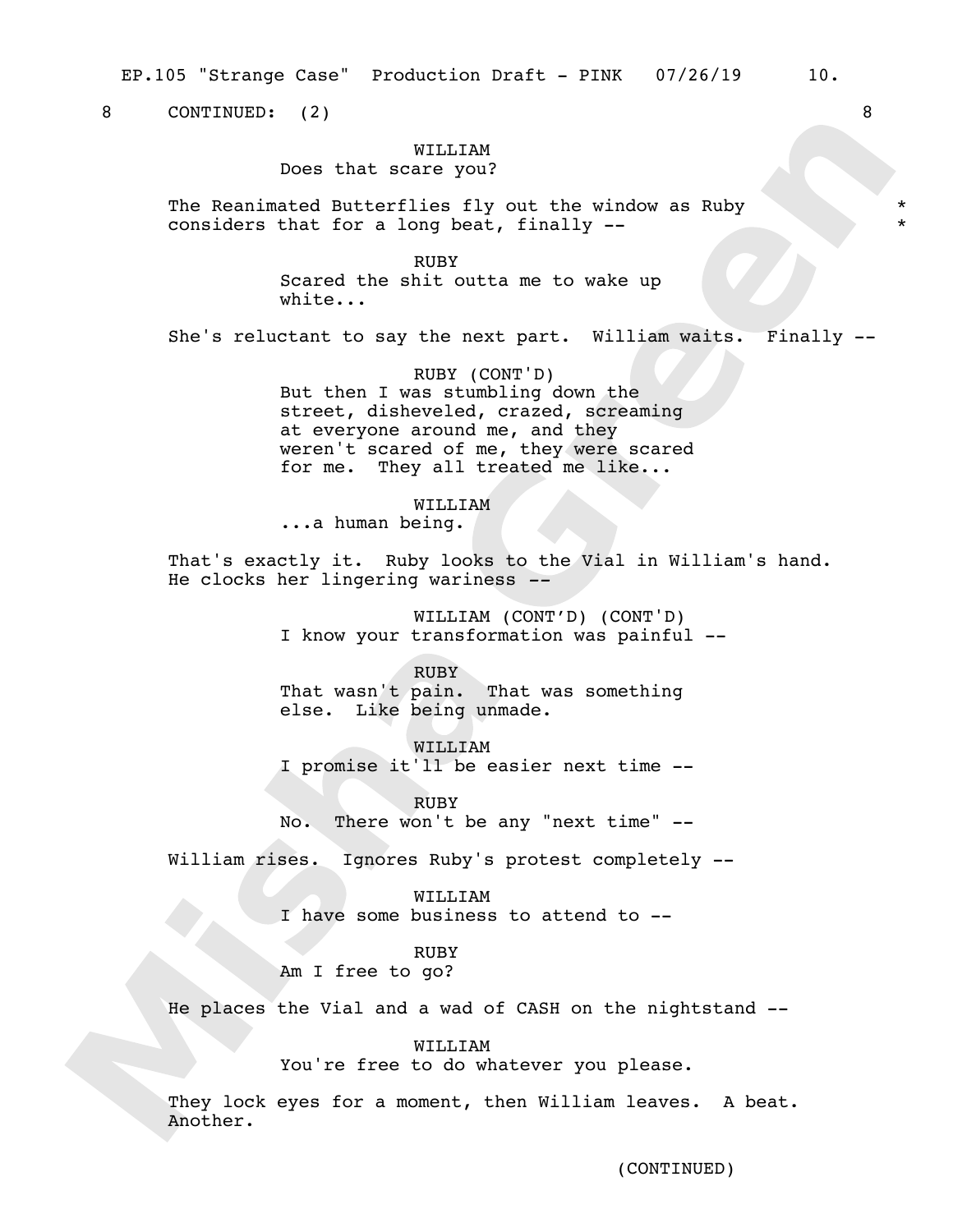EP.105 "Strange Case" Production Draft - PINK 07/26/19 11.

## 8 CONTINUED: (3) 8

Ruby's trying like hell not to look at the Potion, but she still hasn't moved as the intro from the audio album *"FOR COLORED GIRLS WHO HAVE CONSIDERED SUICIDE/WHEN THE RAINBOW IS ENUF"* **(1976)** drifts in --

*"Somebody/anybody/sing a black girl's song/bring her out/to know herself/to know you*/*But sing her rhythms*..."

## 9 **EXT. NORTHSIDE - DAY** 9

*"Carin/struggle/hard times/sing her song of life/she's been dead so long/closed in silence so long/she doesn't know the sound/of her own voice..."* 

Dell/Ruby's heart RACES as she dips her toe into her new white identity. She walks down a crowded street of WHITE PEDESTRIANS striding past her as if she's one of them. Fighting her natural impulse to jump out of their way, but...

She's surprised by the number of White Folks who move out of her way. A SMILE creeps across her face as she relaxes...

## 10 **OMITTED** 10

#### 11 **INT. ICE CREAM PARLOR - NORTHSIDE - DAY** 11 \*

*"Her infinite beauty/she's half-notes scattered/without rhythm/no tune/sing her sighs/sing the song of her possibilities..."* 

A WHITE MAN hands a VANILLA ICE CREAM CONE across the counter to Dell/Ruby. She opens her purse. Pulls out the wad of cash. The Man waves her off. His smile saying *"It's on us*"... \*

### 12 **EXT. PARK - NORTHSIDE - DAY** 12

*"Sing a righteous gospel/the making of a melody/and let her be born/let her be born/& handled warmly..."*

Dell/Ruby sits on a park bench. Sun on her face. Enjoying her vanilla cone and a newspaper. She happens upon the *"CONFIDENCE GIRL*" MOVIE AD, starring HILLARY BROOKE, with a tagline -- '*SHE'LL TAKE YOU FOR ALL YOU'VE GOT... and YOU'LL LOVE IT!'* 

*"I'm outside Chicago/And this is for colored girls who have considered suicide/but are movin to the ends of their own rainbows..."*

As Dell/Ruby takes in this personification of confident white womanhood, a colorful BUTTERFLY with a PIN in its wing lands on the edge of her newspaper, and she LAUGHS...



\*

\*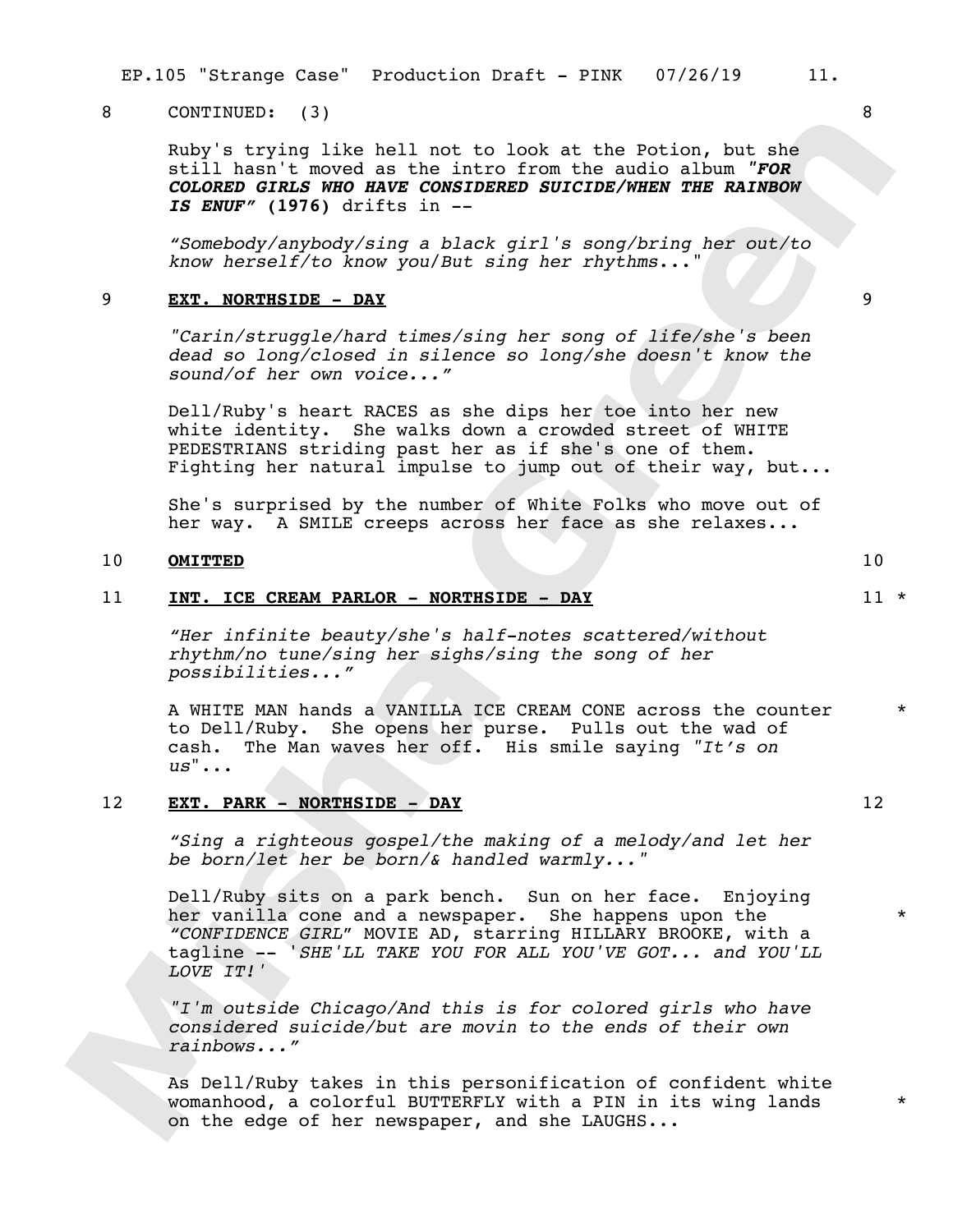## 13 **INT. SAFE NEGRO TRAVEL - NIGHT** 13 **13**

*FIZZZZZZ...*white foam coagulates with blood. WIDEN to Atticus glaring at his GASHED KNUCKLES dripping with PEROXIDE as --

*SCUFFLE. SCUFFLE.* Atticus turns. Surprised to see Leti slipping through the partially open garage door. She locks eyes with him for a long moment. Meaningful and strained.

> LETI I did take photos of the pages. I just didn't have a chance to develop them yet.

She walks over. Sets a FILM CANISTER on the drawing table next to him. Turns to go, but Atticus reaches out. Not for the canister. For Leti's hand. She STILLS at his touch.

> ATTICUS Thank you. For stopping me.

LETI You should have stopped yourself.

Atticus drops his eyes in shame. Leti swallows hard before --

LETI (CONT'D) If I wasn't there, would you have killed him?

He looks up at her. His eyes say "yes". And his voice cracks a little, thousands of emotions pushing to the surface --

**ATTICUS** 

I've imagined it enough. Mostly after he would beat me. And that violence in him, that I thought wasn't and could never be in me... I found it in the war. Over there I learned cruelty isn't a personality trait. It's a habit...

Leti's eyes fall to Atticus's busted hand wrapped over hers --

LETI Seeing that side of you. Scares me.

He looks up at her now. The DESPERATION in his eyes meets the CONFLICTED DOUBT in hers. They stare at each other for a long moment. A charged moment.

He pulls her closer. She leans in. He wraps her in his arms.

(CONTINUED)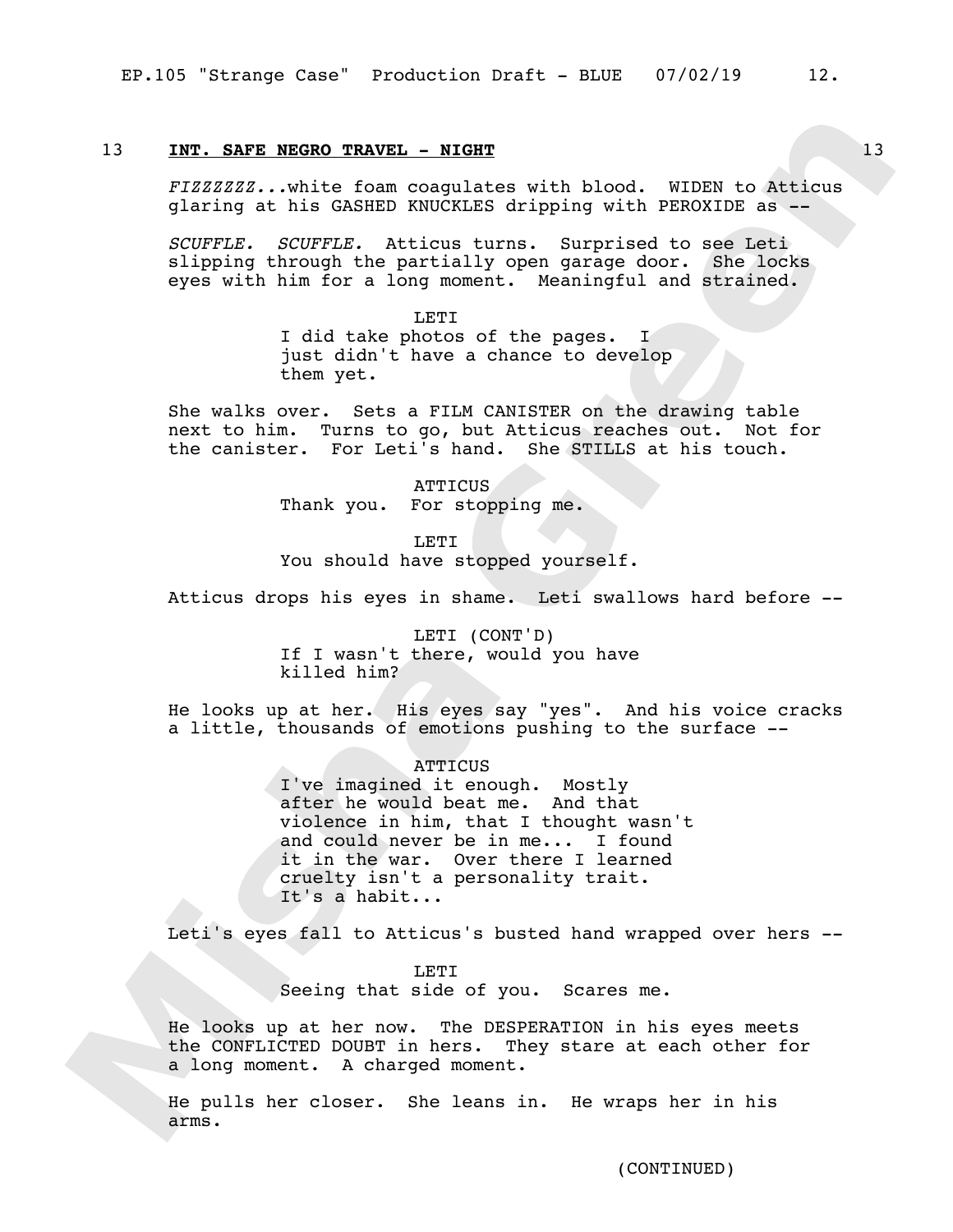EP.105 "Strange Case" Production Draft - BLUE 07/02/19 13.

## 13 CONTINUED: 13

His arms that are capable of violence, but they're capable of this too. Of softness.

> **ATTICUS** Please don't be scared of me...

Soft, but urgent. And it *lands*, wobbling them both. She kisses him. Lightly at first. But it grows. Both in need of this heat between them.

The moment ignites as they undress each other. He guides her to the couch. Their eyes locked. Naked. Exposed. He's on top of her. Inside of her. With every stroke their connection grows. Deeper until they both climax...

## 14 **INT. BATHROOM - WILLIAM'S MANSION - NIGHT** 14

Ruby relaxes in a BUBBLE BATH softly singing *ELLA FITZGERALD'S "BETWEEN THE DEVIL AND THE DEEP BLUE SEA"*. She dunks underneath the cloud of bubbles. An impromptu baptismal.

She reemerges surprised to find William in the doorway appraising her with an admiring eye.

> RUBY I'm going to need a key.

He raises an eyebrow. *A key, huh?* 

RUBY (CONT'D) I can't exactly stay on the Southside as a white woman, now can I?

That liquid smile comes to William's lips *--*

WILLIAM You certainly can't.

## RUBY

And let's stop with the bullshit. I'm not buying for a second that I'm special enough for you to share your conjuring powers with. There's a thousand colored girls on the Southside, so why me?

## WILLIAM

Why not you?

He moves to the edge of the tub. Holds up the SPONGE. *Shall he?* Ruby leans forward so he can wash her back --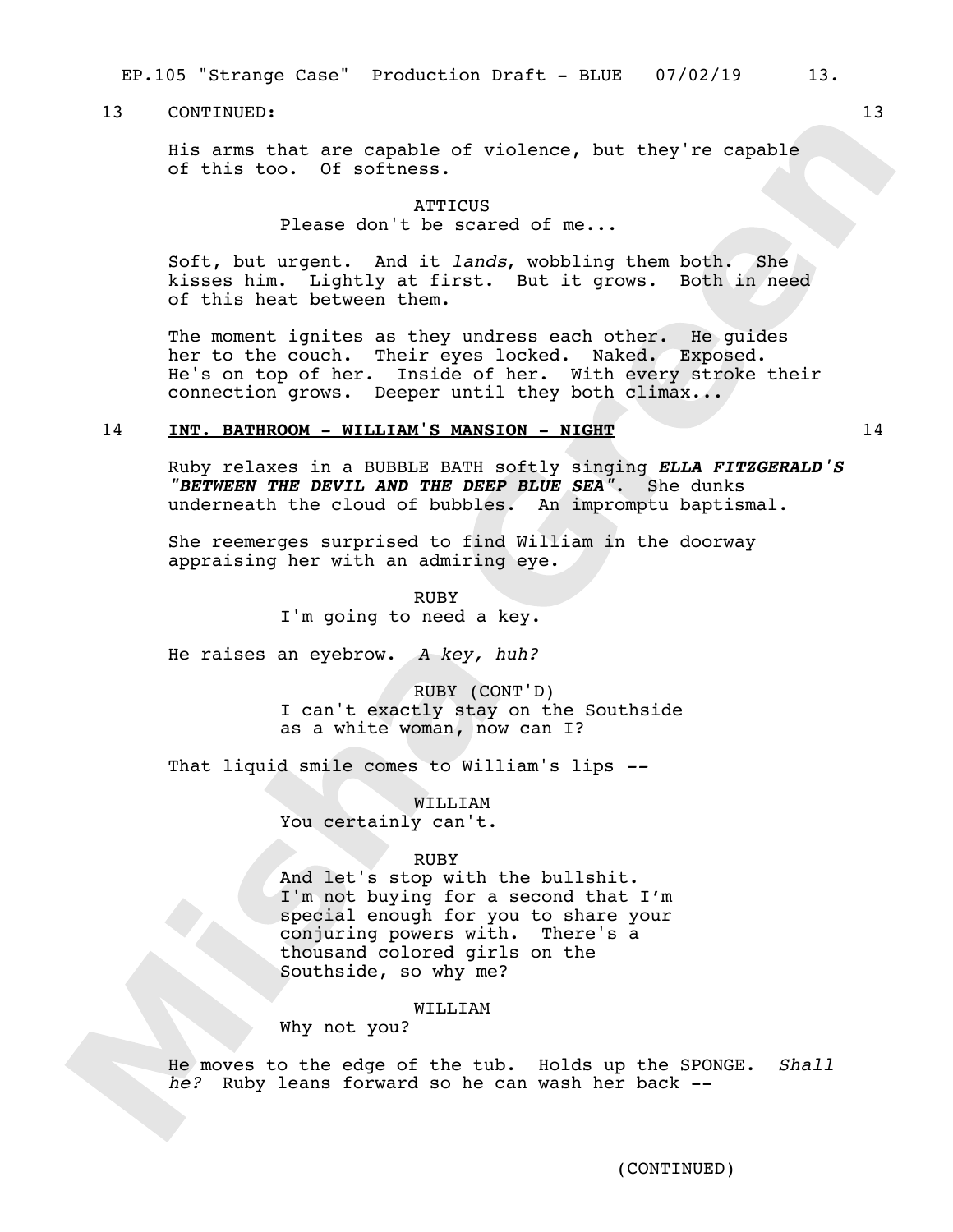WILLIAM (CONT'D) The first time I laid eyes on you was the first time in awhile I've felt magic where there was none.

If Ruby were her white alter ego right now we'd see the color in her cheeks. William slides the sponge over her, and follows it with his hand. She's melting under his electric touch. This could go somewhere interesting, but --

> WILLIAM (CONT'D) And I will need a favor when the time comes.

RUBY What kind of favor?

WILLIAM I have a friend. That  $I$  owe -

RUBY

Mob?

WILLIAM No...a woman friend. Is that a problem?

RUBY Might be when I find out what this favor is.

Not a hint of jealousy from Ruby. William grabs a towel --

WILLIAM

It's small really. Inconsequential. And until then, you do as you please, go as please, in whatever skin you like, and I hope we'll get a chance to enjoy each other more.

He holds open the towel like the hottest man servant in history. Ruby contemplates, then steps out of the tub. Allows William to dry her off.

> WILLIAM (CONT'D) I'm curious, I saw the money I left still on the nightstand. Why you didn't spend any of it?

RUBY Didn't have to. (MORE)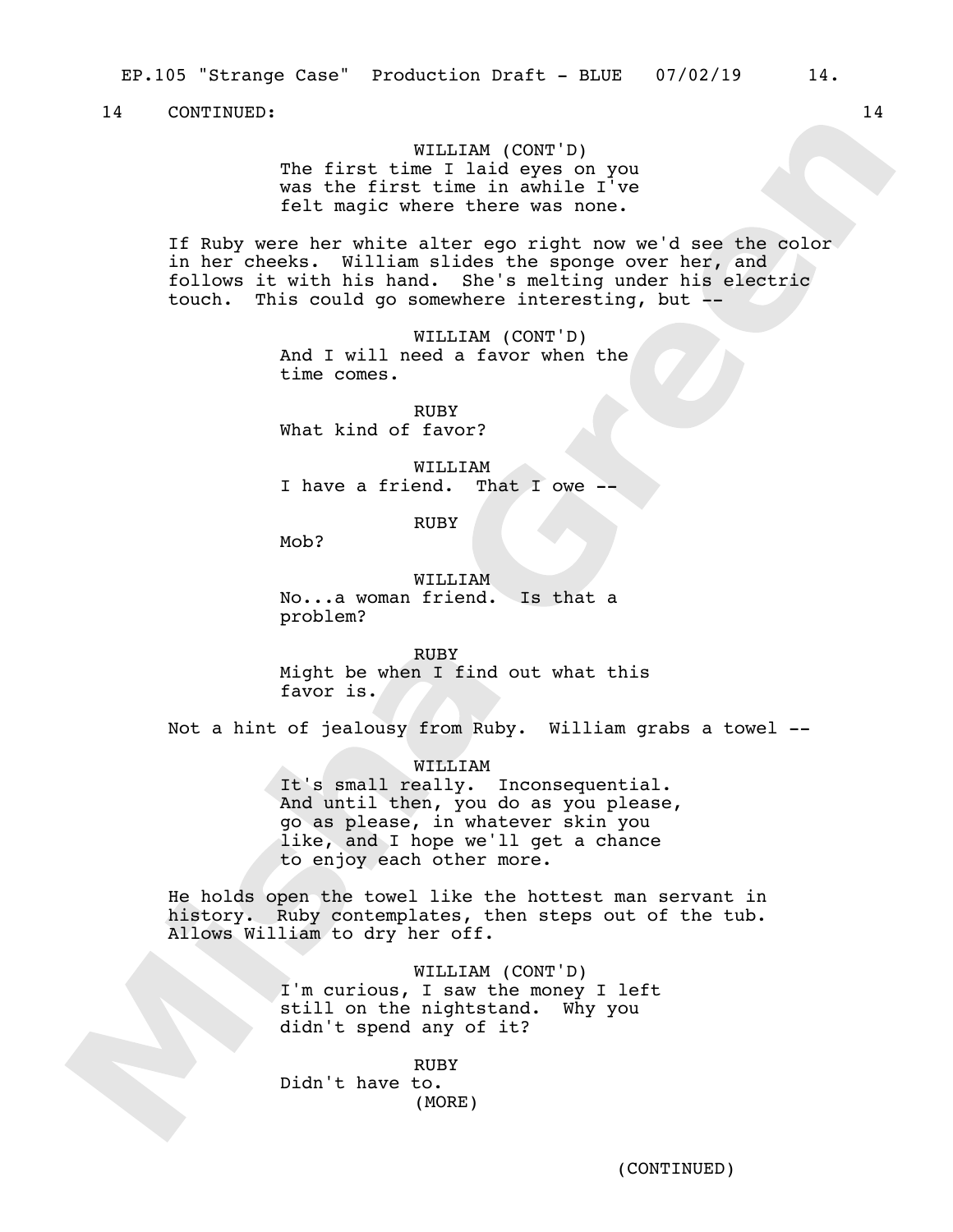14 CONTINUED: (2) 14

## RUBY (CONT'D)

I enjoyed my entire day using the only currency I needed -- whiteness. A day without being harassed, beat up, suspected of being a criminal. Just because. That far outweighed any shopping spree...

Ruby wraps the towel around her black body --

## RUBY (CONT'D)

I'm not sure what's more difficult. Being colored or being a woman. Most days I'm happy to be both, but the world keeps interrupting. And I'm sick of being interrupted.

William wipes a bead of water from her cheek --

WILLIAM

So what's next for Ruby uninterrupted?

## 15 **INT. STOCK ROOM - MARSHALL FIELD'S - DAY** 15

Dell/Ruby, dressed like she's on the red carpet of her own movie premiere, with an ELIZABETH TAYLOR CUT & DYE to match, exudes a level of confidence and entitlement that only white privilege can provide as she sits across from the MANAGER (PAUL HUGHES, 40's) leaning on the edge of his desk in his makeshift (shelves packed with STOCK ITEMS for walls) office.

A recently unboxed, state of the art TELEVISION plays on MUTE as his eyes hopscotch over her Resume --

> PAUL Six typing seminars. Five numbers courses. Maybe I should be worried about you taking my job.

HILLARY But then who would I learn from?

PAUL Charming too. That goes a long way 'round here.

An itchy beat. *Is he talking about with him, or in sales?*

PAUL (CONT'D) Your resume speaks for itself, but tell me what's not on here. Who is Hillary Davenport?

\* \*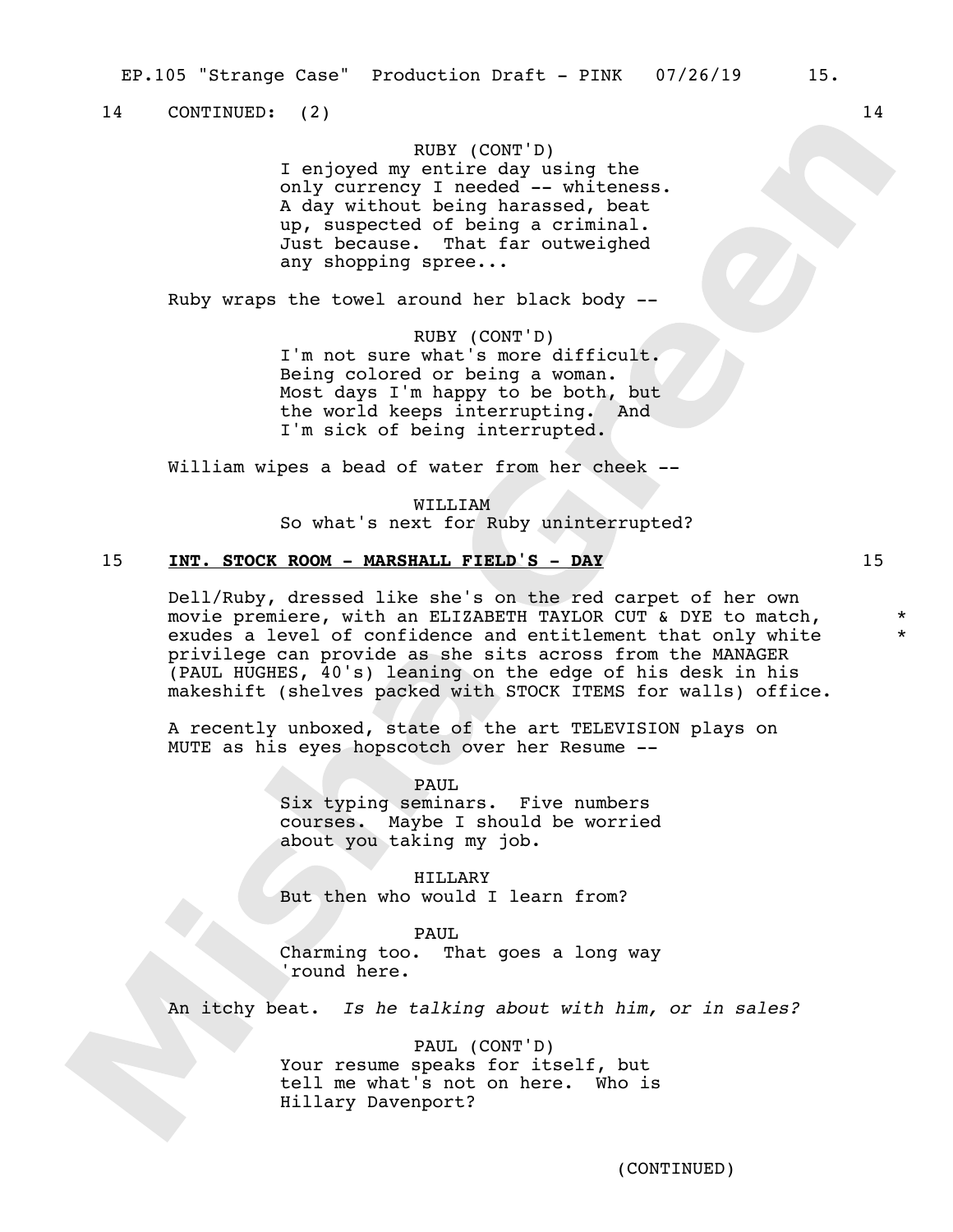A made up persona for a black woman Jekyl-and-Hyde-ing as a white woman. But Dell/Ruby aka Hillary can't say that so she looks around the cluttered space for a cover story. Eyes a PHOTO of Paul and his FAMILY in a cape side town --

> HILLARY I'm an imported good. Grew up in a small town in...Maine --

PAIIT. Really? What town? I'm from Waterville.

He proudly displays the Photo. Hillary mentally kicks herself. Of all the cape side states she had to pick the one Paul is from.

> HILLARY Oh, it's a tiny town. You probably haven't even heard of it --

> > PAUL

Try me...

## HILLARY

Well, we moved to Chicago after my father died. And my mother was an unlucky fool for love. Over and over again, always getting her heart broken by a new beau with a beautiful smile. And after every break up she would drag me and Leti...

Hillary stops short. Yes, this story she is recounting is her own, but that last line was too much "Ruby" and not enough "Hillary". She recalibrates --

HILLARY (CONT'D)

She would drive my sister and I to Carson's and march up and down the aisles, where the sales clerks would greet us with a smile. It was all that my mother needed to feel whole again...I've always dreamed of being on the other side of the counter to pass on that feeling to a tired, overworked mother.

There it is. The real reason for Ruby's department store dreams. Paul nods as he starts to unwrap a NEW ITEM for his office collection --

\* \*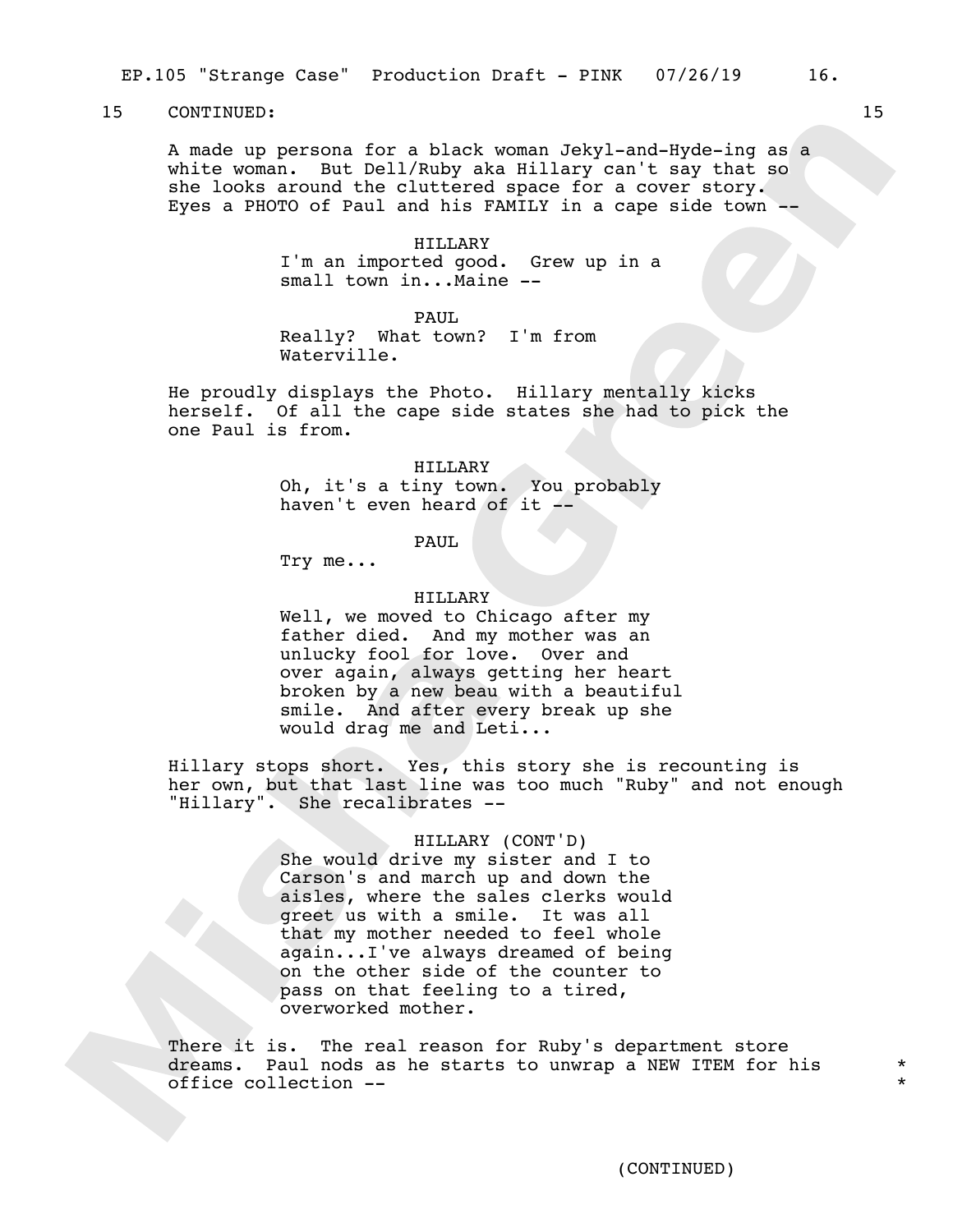EP.105 "Strange Case" Production Draft - PINK 07/26/19 16A.\*

15 CONTINUED: (2) 15

PAUL How do you feel about Coloreds?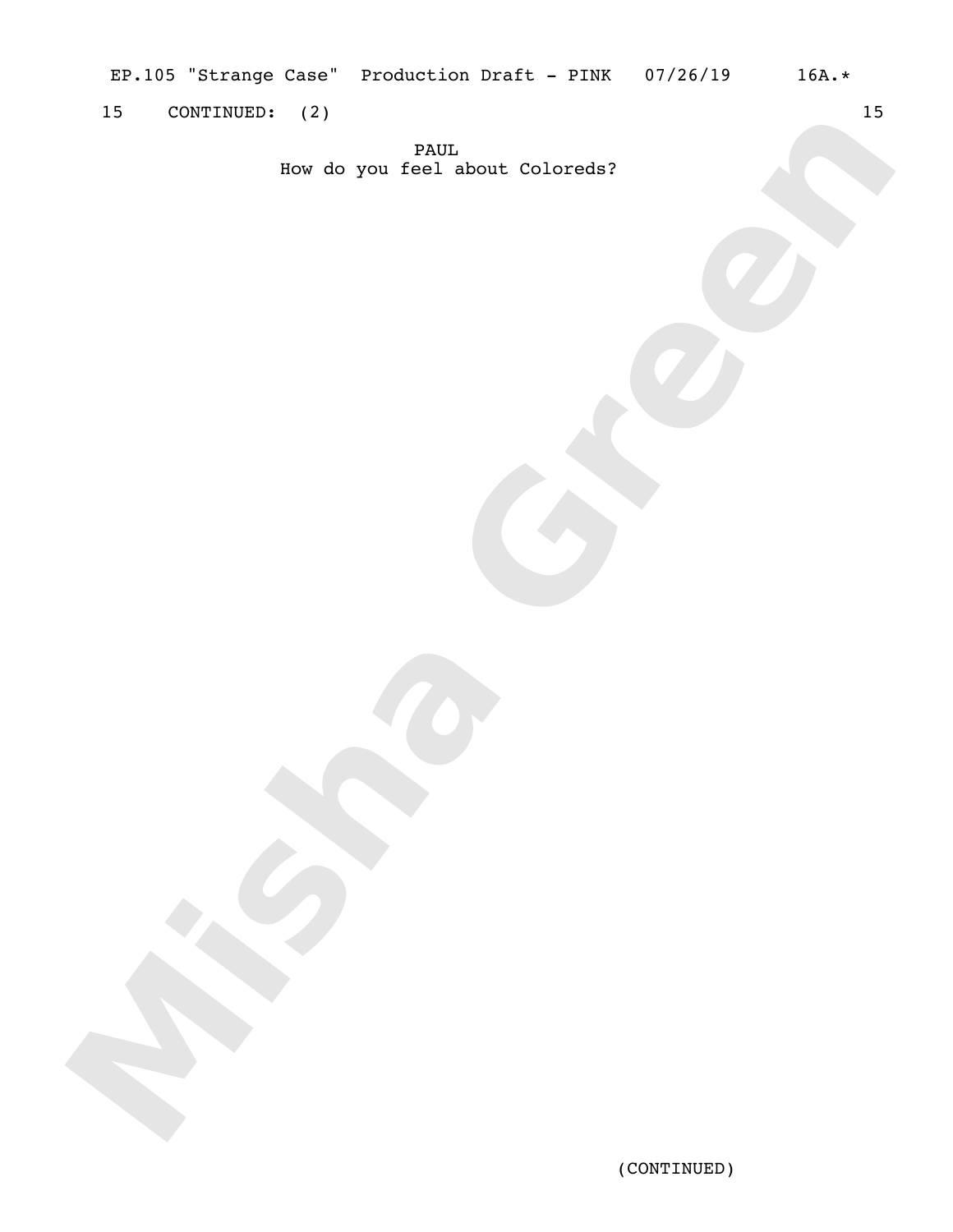EP.105 "Strange Case" Production Draft - BLUE 07/02/19 17.

15 CONTINUED: (3) 15

Hillary pales. She's been found out.

PAUL (CONT'D) (CONT'D) You know, working with them.

Hillary relaxes*.* A small laugh of relief escaping --

#### HILLARY

You're talking about the Colored gal out front? As long as she's qualified and works hard, I don't see a problem with giving her the same opportunities that us white folks take advantage of.

As Paul considers that like it's a completely foreign concept -- Hillary feels a familiar PANG in her stomach. Her heart starts to RACE. OH SHIT -- she's starting her TRANSFORMATION in the middle of the interview of her life!

> PAUL Several of my employees quit when corporate headquarters ended our whites-only policy.

Hillary grimaces in pain, but Paul misreads it as a reaction to what he's saying --

> PAUL (CONT'D) But they're no race crusaders. Just chasing that mighty dollar. How does assistant manager sound to you?

Hillary's shock momentarily has her forgetting the pain...

HILLARY Yes. Fourteen times over, yes.

...then she springs up. Needs to get out of here fast --

HILLARY (CONT'D) Thank you so much, I don't want to take up anymore of your time --

She grabs her PURSE, but -- Paul pulls her into a HUG!

PAUL Don't be silly, welcome to the Marshall Field's family.

She tries to repress her twitching body as he LINGERS just a bit too long for comfort*,* then *--*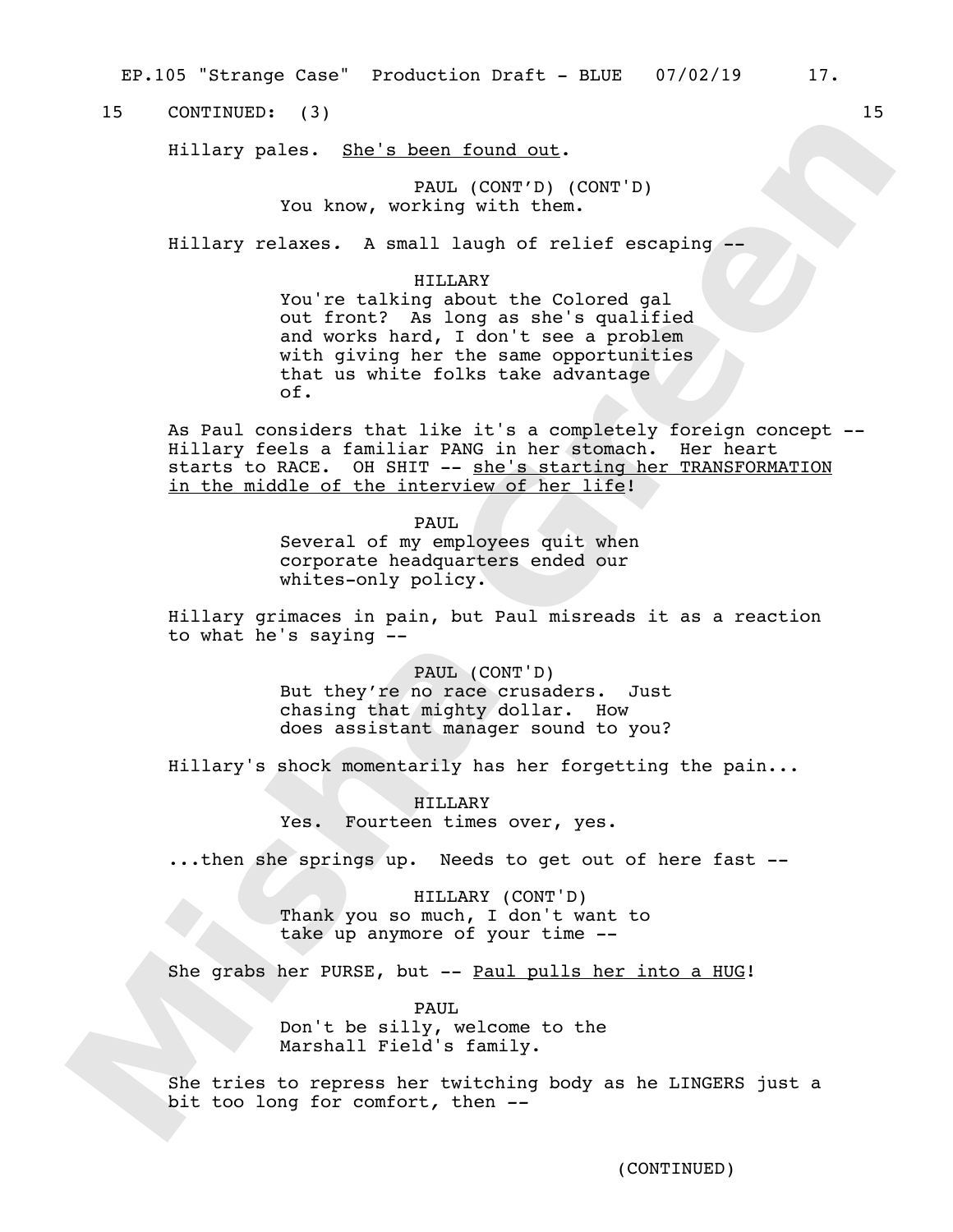EP.105 "Strange Case" Production Draft - BLUE 07/02/19 18.

15 CONTINUED: (4) 15

## PAUL (CONT'D) (CONT'D) Shall we take a tour of the store?

There is no way Hillary's lasting through a tour of the entire store. Her voice CRACKS with tones of Ruby's alto *--*

#### HILLARY

First the ladies room --

She dashes out as Paul notices something she's dropped --

PAUL

Ms. Davenport, you dropped your...

He picks up the VIAL of BLOOD RED POTION. Inspects it --

PAUL (CONT'D) (CONT'D)

Perfume...?

## 16 **INT. MARSHALL FIELD'S - DAY** 16

Panicked, on the move, Hillary digs through her Purse. Looking for the vial of potion. She can't find it.

She races to the ELEVATOR. Punches the button. Another wave of anguish sweeps through her body. She groans. Grabs the wall for purchase. She's only seconds away from turning back into Ruby. But she can't do it here.

*DING!* The elevator opens. Hillary rushes inside, and as the doors slide close -- just a GLIMPSE of her hideous transformation as her WHITE SKIN SPLITS OPEN, and -- the elevator doors SLAM shut. As Ruby's SCREAMS echo...

17 THRU 19 OMITTED 17 THRU 19 A20 **EXT. CABRINI-GREEN APARTMENTS - NIGHT** A20

The towering brick edifice looms over the Southside...

## B20 **INT. HALL - CABRINI-GREEN APARTMENTS - NIGHT** B20 B20

Montrose stands at a door. His face BATTERED by his son's hands -- contused cheek, busted lip, bloodshot eye. He's wrestling with himself. Whatever's on the other side of this door he needs. But he can't bring himself to knock.

The door opens, REVEALING -- SAMMY the bartender!

There's no surprise in Sammy's eyes, Montrose's mangled face embodies the life for Colored homosexual men in 1955 *--*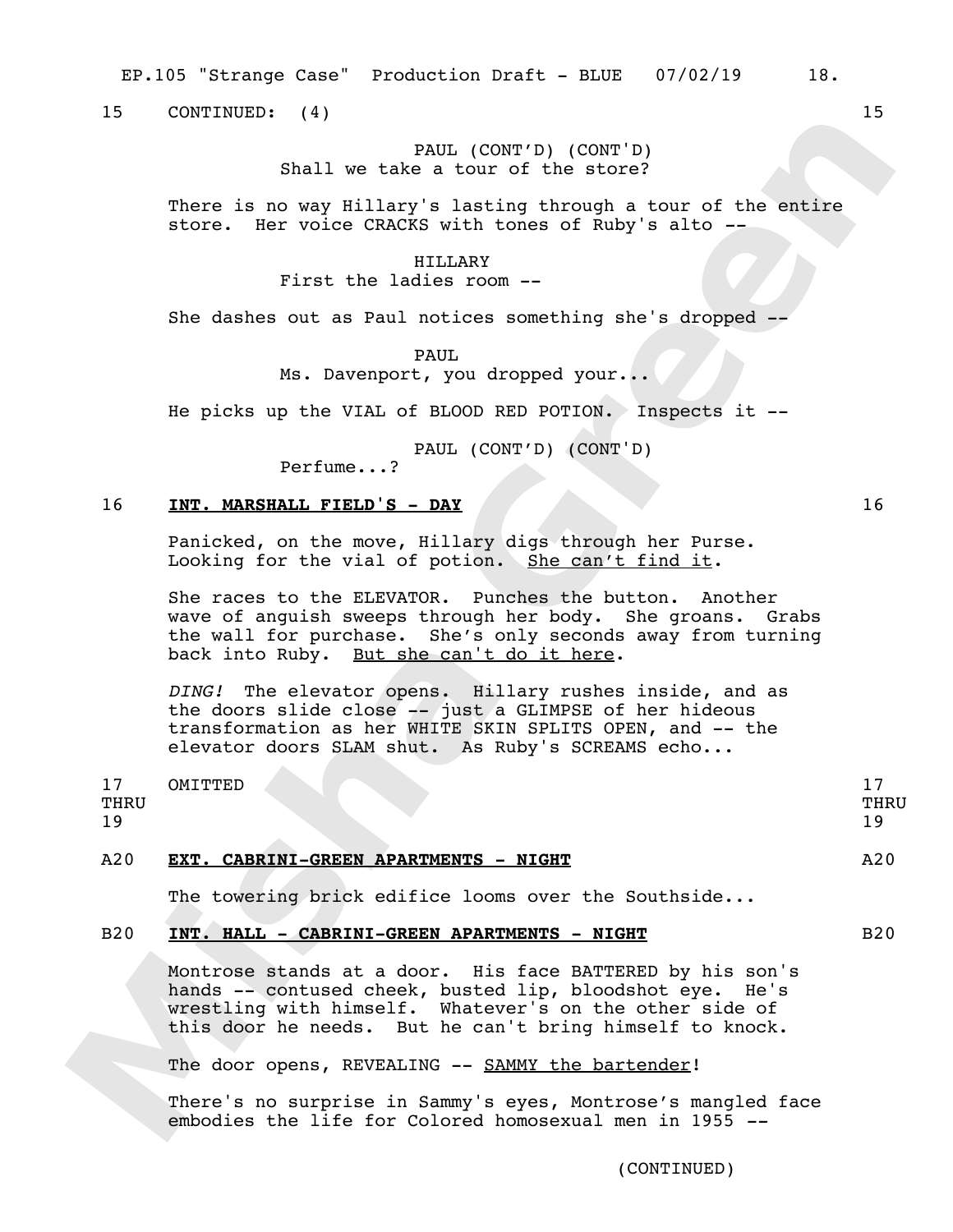## B<sub>20</sub> CONTINUED: B<sub>20</sub>

## SAMMY

Was it the ofays or the niggers this time?

## C20 **INT. LIVING ROOM - SAMMY'S APARTMENT - NIGHT** C20

Montrose walks inside without a word. Sammy goes to close the door, but Montrose slams it shut instead. Pushes Sammy against it. The men lock eyes. Longing and desire flares --

Montrose aggressively snatches Sammy's pants down. Flips him around and pulls down his own pants. Spits on his hand. Lubes up his dick, and -- forcefully enters Sammy from behind.

Sammy exhales with pleasure. This is hard, violent, thrilling fucking. With every thrust, they find themselves deeper in rapture. Montrose leans in and lustily bites Sammy on the neck as he orgasms.

A beat of heavy breathing. Sammy turns in his sometime lover's arms. Gently presses his forehead against Montrose's. Montrose holds on to him as if they are the last two people on earth. Sammy's lips tip to Montrose's for a kiss, but --

## Montrose pulls away.

That level of intimacy a step too far for him. As he drops to his knees, going down on Sammy, the bartender leans his head against the front door, clearly this is a broken record that he continues to try and play...

## 20 **INT. MARSHALL FIELD'S - DAY** 20

Bustling with CUSTOMERS as a PIANO PLAYER tickles out *"MELODY IN F"*. Hillary steps onto the sales floor. Adjusts her name tag, "HILLARY DAVENPORT, ASSISTANT MANAGER". She breathes in her dream and it smells like pure Americana.

Paul walks up. Takes her hand. Kisses it --

## PAUL

My lips aren't necessarily the Blarney Stone, but here's hoping good luck rubs off on you your first day.

Hillary smiles at her manager, but this level of attention raises her antenna. As he moves off, she notices TAMARA rushing back to her unmanned perfume counter. Heads over --

## HILLARY

You can't uplift the lives of our customers if you're not at your counter, Tamara --

\* \* \*

\* \* \*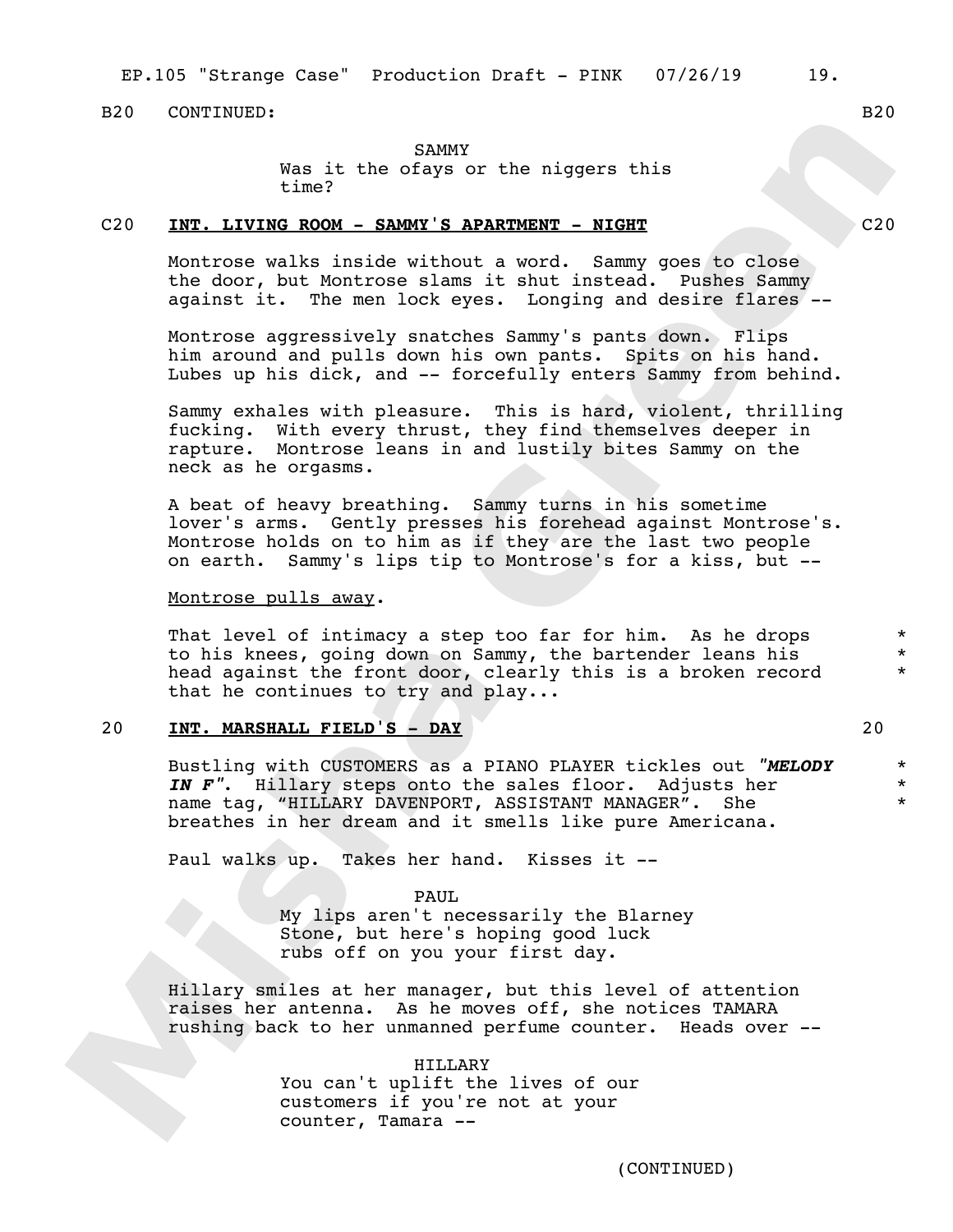EP.105 "Strange Case" Production Draft - PINK 07/26/19 19A.\*

## 20 CONTINUED: 20

She relishes how the black counter girl nervously straightens up the Lipstick Display *--*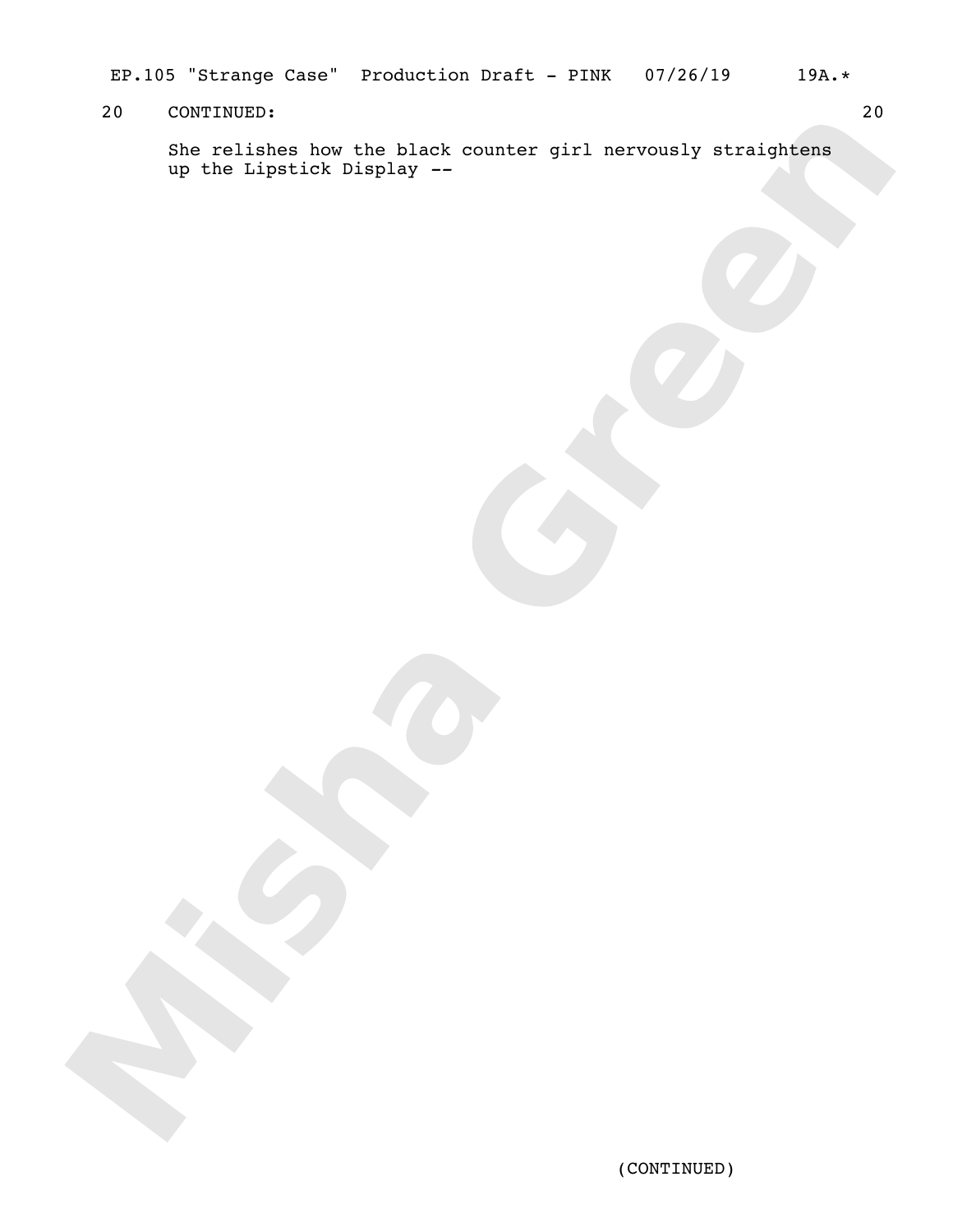20 CONTINUED: (2) 20 20

## **TAMARA**

So sorry, Ms. Davenport. Was only supposed to be gone for a couple of minutes. Madge needed some shoes reshelved. But then Barb needed her dressing rooms wiped down and Cathy --

## HILLARY

Tamara?

#### TAMARA

Yes, Ma'am.

## HILLARY

Exhale. You're not in any trouble. I just like to get to know all my employees. I remember you saying you applied on a whim...

TAMARA

I'm sorry, did I say that to you...?

That's right, she said that to Ruby. Hillary pivots --

## HILLARY

Mr. Hughes must have mentioned it. He also told me your hiring caused a stir. I hope you're still feeling a part of the Marshall Field's family...

### TAMARA

I am, Ma'am.

A stock answer. Tamara's wary of this white woman's intentions. Hillary considers her for a beat, then --

#### HILLARY

That's great. And remember no matter what anybody says, they can't take your educational achievements away from you.

## TAMARA

You sound like my mother. But I wouldn't call a seventh grade education much of an achievement.

Hillary attempts to swallow her surprise --

#### HILLARY

You didn't graduate from high school? So you took some accounting courses down at the Frederick Douglass Center?

(CONTINUED)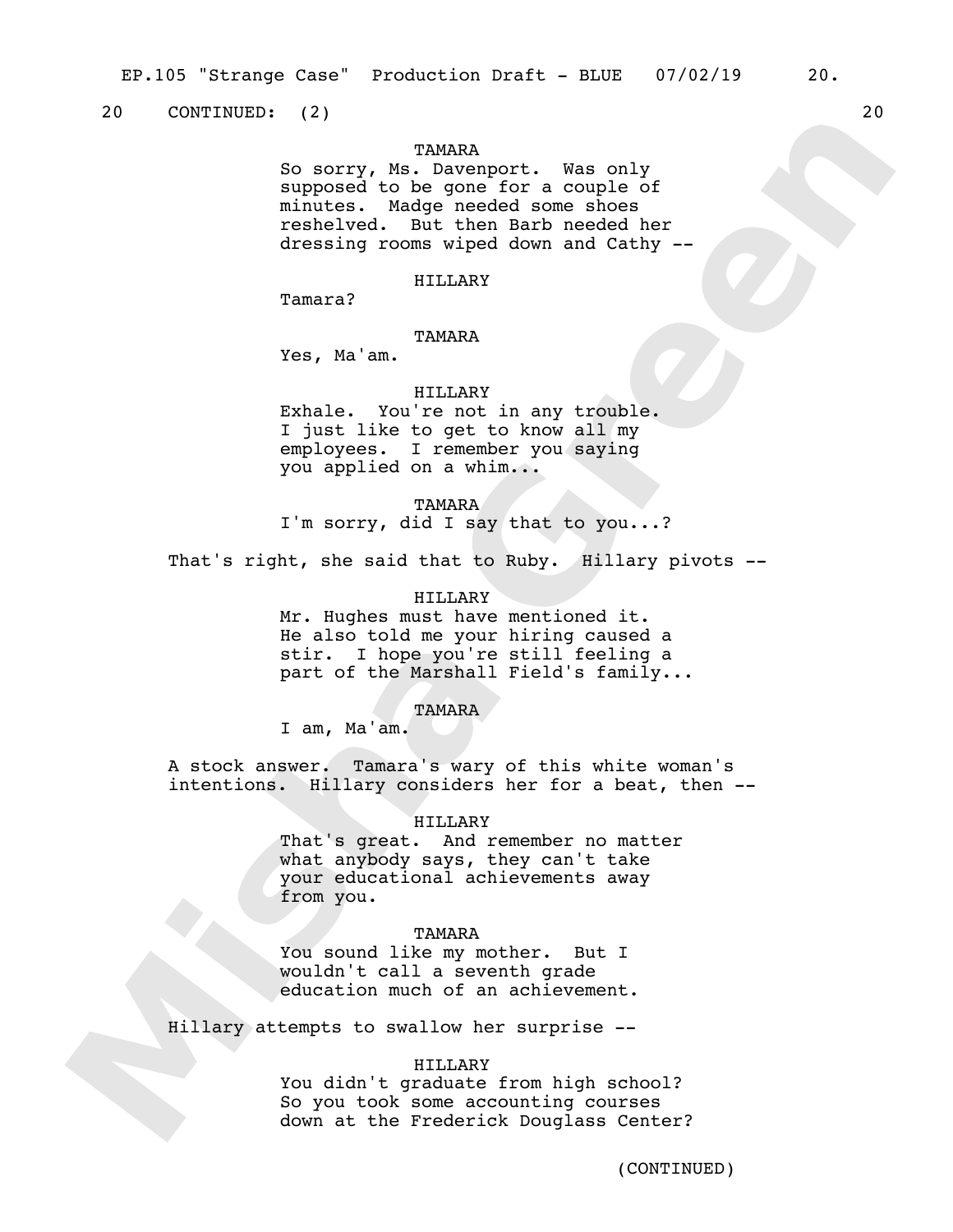EP.105 "Strange Case" Production Draft - BLUE 07/02/19 21.

20 CONTINUED: (3) 20

## **TAMARA**

I didn't even know they had those there...

*...so how the hell do you?* But Hillary is too busy having her theory of the "exceptional negro" shattered --

### HILLARY

Then you must have worked at some colored boutiques on the Southside?

## **TAMARA**

No, Ma'am.

Hillary smiles through gritted teeth. Wildly annoyed. She notices Tamara's hands. Slides over the Revlon DISPLAY LOTION --

> HILLARY Your hands are a bit ashy.

As Tamara applies Lotion to her hands, feeling smacked...

## 21 **INT. STOCK ROOM - MARSHALL FIELD'S - DAY** 21

A freshly unboxed AM RADIO plays a TOP 40 STATION as Hillary stands by the cracked door. Her eyes periodically glance to the wall clock.

She's reticent to join the fun that her WHITE COWORKERS (MADGE, CATHY, & BARB (20's-30's)) have orchestrated in her honor. They're baptizing the "new girl" in how they do things. They've opened a new SHIPMENT --

BARB stumble-struts as she models the newest footwear sensation -- a "Heeled Opera Shoe" (aka STILETTOS), CATHY tries on a svelte LEATHER JACKET, and MADGE spins in a FUR COAT while eating CHOCOLATE COVERED CHERRIES --

#### CATHY

Madge, you look like Marilyn Monroe in "How to Marry a Millionaire."

Madge throws this to Hillary --

MADGE Cathy's always too afraid of hurting someone's feelings. Barb, which way's the wind blowing?

#### BARB

That coat would close if you stopped stuffing your face with Bons-Bons.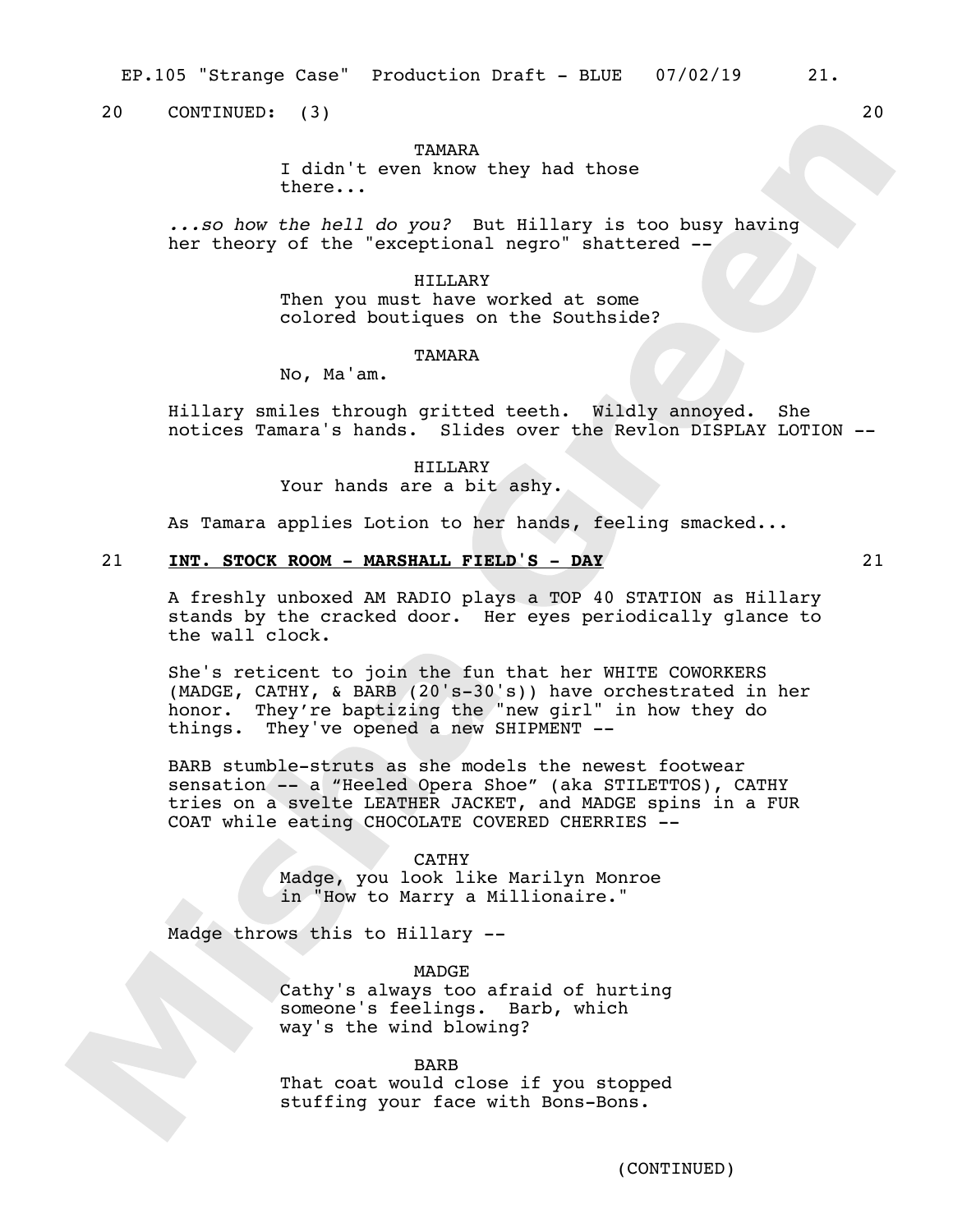EP.105 "Strange Case" Production Draft - BLUE 07/02/19 22.

21 CONTINUED: 21

## **MADGE**

So I don't look like Marilyn Monroe?

The Girl's LAUGH. Hillary half joins in. Can't quite participate. Torn between making friends and her dream job --

> HILLARY It's been thirty minutes. We should really get back on the floor.

The Girls touch eyes. Conspiring in a glance --

BARB Well Hillary you're the boss. So you can either order us back out there to the salt mines or...

Cathy holds out a pair of BLACK STILETTOS --

### CATHY

...you can try on these naughty Stilettos and live a fucking little.

Madge nudges Hillary over to a chair. Plops her down in it. As Cathy and Barb slide her practical work shoes off --

#### HILLARY

Speaking of boss, has Paul...ever gotten fresh with any of you?

Madge, Barb, and Cathy HOWL --

MADGE

Paul "I live in a Norman Rockwell painting with my wife and two kids" getting fresh? No way!

## BARB

Like my father aways says... (mimicking her father:) "Boy, is paranoia the price of being a working girl in America."

Hillary forces a smile to dispel her worry as they slide the Stilettos onto her feet. She bites her lip, letting out a moan of pleasure. They feel like silk.

MADGE

Come on, let us see you strut...

*LITTLE RICHARD'S "TUTTI FRUTTI"* screams as Cathy turns up the Radio. As Hillary struts, she relaxes her stiff, rehearsed "dainty white woman" demeanor, swinging her hips --

(CONTINUED)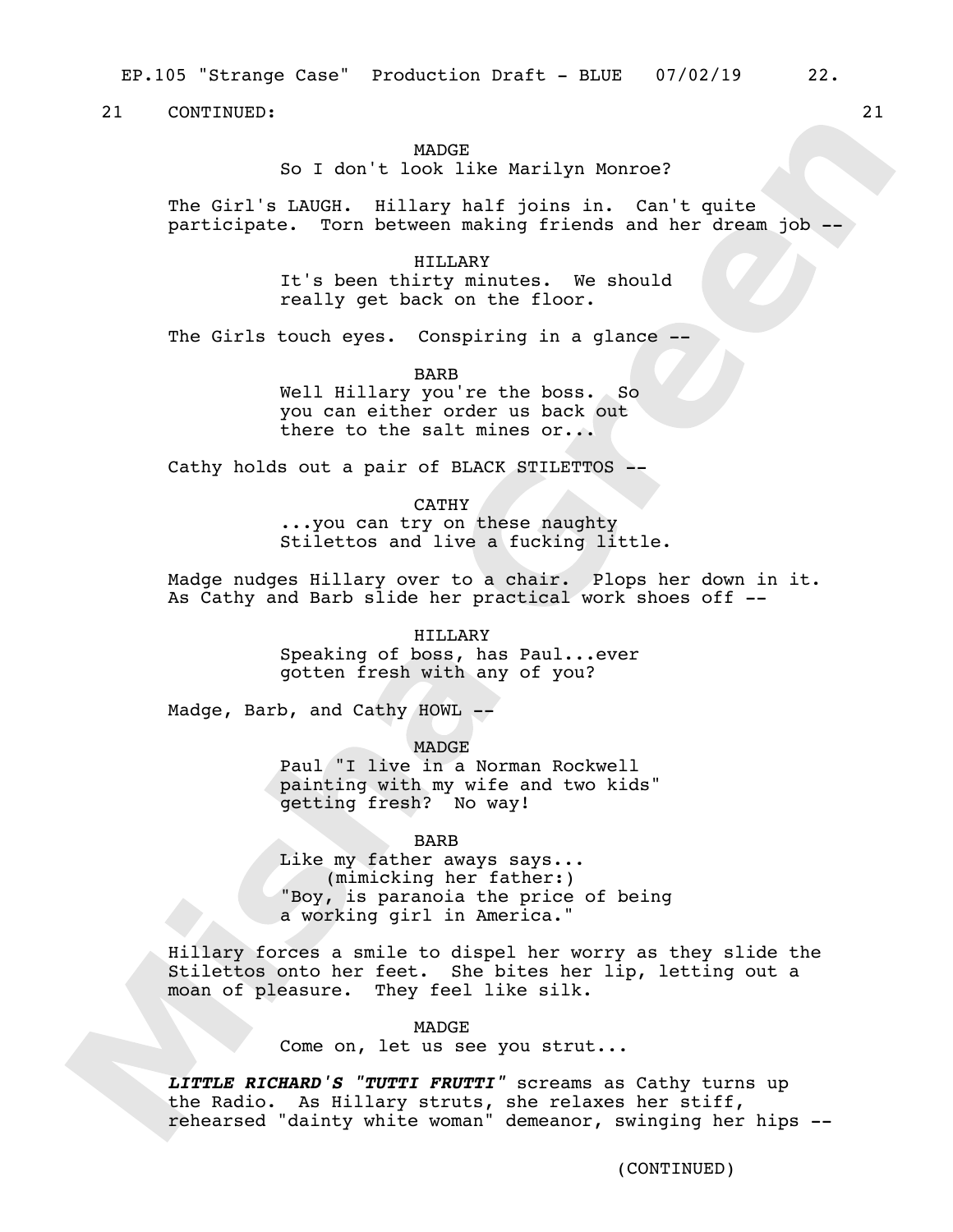EP.105 "Strange Case" Production Draft - BLUE 07/02/19 23.

21 CONTINUED: (2) 21

Woowee!

CATHY

# **MADGE**

## Cut a rug!

Hillary LAUGHS, finally enjoying herself. The Girls marvel --

MADGE (CONT'D) You should sign up for Herb Mintz's show.

CATHY

With the rhythm in those hips, she's ready for the Colored version.

BARB

Okay, can I just say what we've all been thinking? I hope we don't see any more Tamara's coming through the front door.

Hillary sashays and twirls, but still offers commentary --

HILLARY If there are, let's hope they'll be more qualified than her.

BARB Of course she's unqualified. She's a Negro --

**MADGE** 

Barb...

Hillary catches herself now. Remembering who she really is. A Negro woman masquerading as a white woman.

> BARB What? I was polite enough not to use the less civilized word.

> > MADGE

Hillary, you were with Tamara earlier. You seem comfortable with her --

HILLARY I was just giving her work advice...

CATHY You think you can convince her to take us to a bar on the Southside? It'll be like a safari, and we need a guide --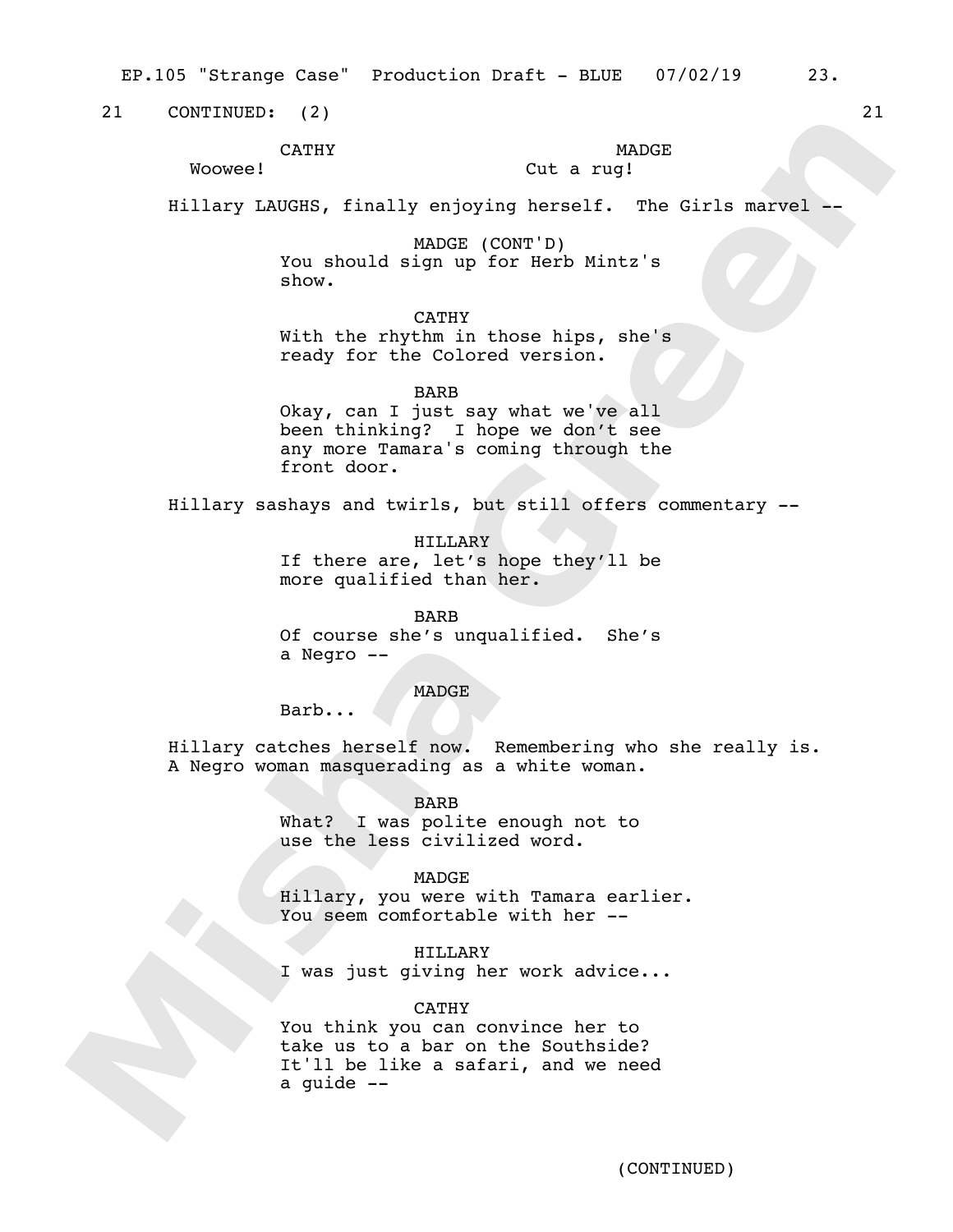EP.105 "Strange Case" Production Draft - PINK 07/26/19 24.

21 CONTINUED: (3) 21

The Girls CACKLE like shattered glass. Hillary does her best to swallow the liberal racism --

> HILLARY Why would you want to go there? There's nothing special about the Southside, trust me I know.

The Girl's clutch their pearls over Hillary's declaration -

MADGE You've been there?

CATHY Oh my god! Were you scared being around all those --

## HILLARY

People?

She's doing her best to mask her disgust now, but the Girl's are too excited to even notice...

## 22 **EXT. MARSHALL FIELD'S - DAY** 22

End of the work day. Hillary exits with the Girls as an exhausted Tamara trails behind them. She watches Tamara head down the street alone. The only black face in a sea of white. As Ruby ruminates on tokenism in her white body --

#### BARB

Whatta' hunk-a-man.

Hillary turns, surprised to find the Girls are swooning over William leaning on his PONTIAC STAR CHIEF looking like a dream. That liquid smile aimed right at her.

> MADGE (CONT'D) He's with you?

HILLARY Only when he behaves.

The Girls barely contain giggles as they peel off --

WILLIAM Night. Night, ladies.

HILLARY You can't just be showing up here --

WILLIAM Doesn't look like I embarrassed you.

He leans in to kiss her. But Hillary turns her cheek, rejecting his advance. He doesn't miss a beat --

\*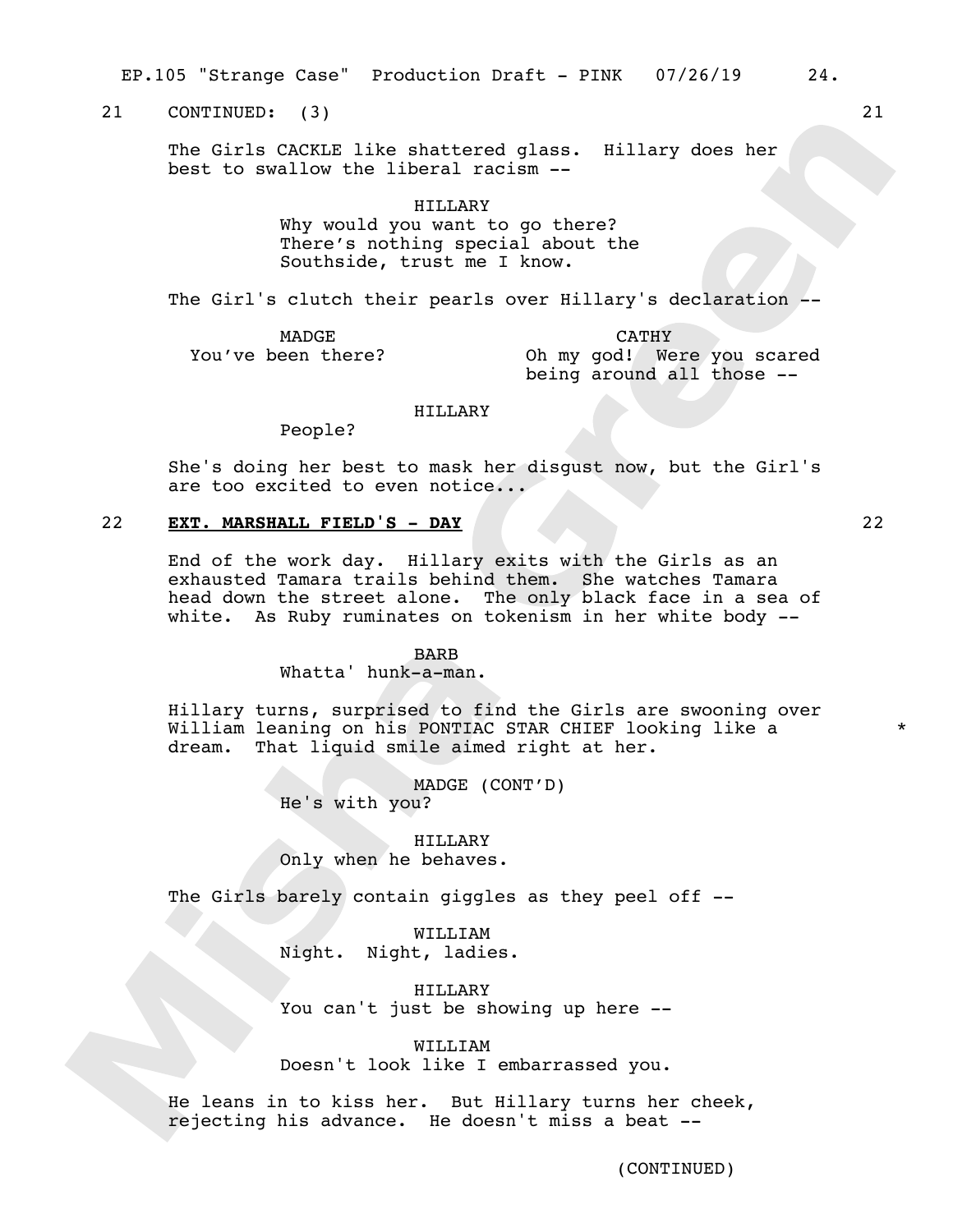WILLIAM (CONT'D) How was the first day of your dream job, Ms. Davenport?

Hillary sighs unenthusiastically *--* 

HILLARY It's better than being someone's damn chair-woman.

She leans against the Pontiac, pulling a COMPACT to re-apply her lipstick. She knows William's watching her. The air between them hot and growing thicker --

> WILLIAM You don't want me to kiss you as Hillary.

HILLARY Do you want to kiss Hillary?

WILLIAM I want to kiss whatever you want me to.

That brings a tiny smile to Hillary's lips, but she hides it. Pulls a POTION VIAL from her purse --

> WILLIAM (CONT'D) Hold off on that. I need that favor tonight.

HILLARY Finally, the devil tells me what deal I've made with him.

WILLIAM I need you to attend a party. Ms. Braithwhite will give you the rest of the details once you're there.

Hillary shifts uncomfortably. *The other woman.* William touches her arm. Bringing her back to him and this moment --

> WILLIAM (CONT'D) There's a box in the back seat with your name all over it.

Hillary grabs the LUXURIOUS GIFT BOX out of the back seat. Intrigued. Unwraps it, and is highly disappointed to find - a vintage red-wine colored MAID'S UNIFORM...

## 23 **OMITTED** 23

\*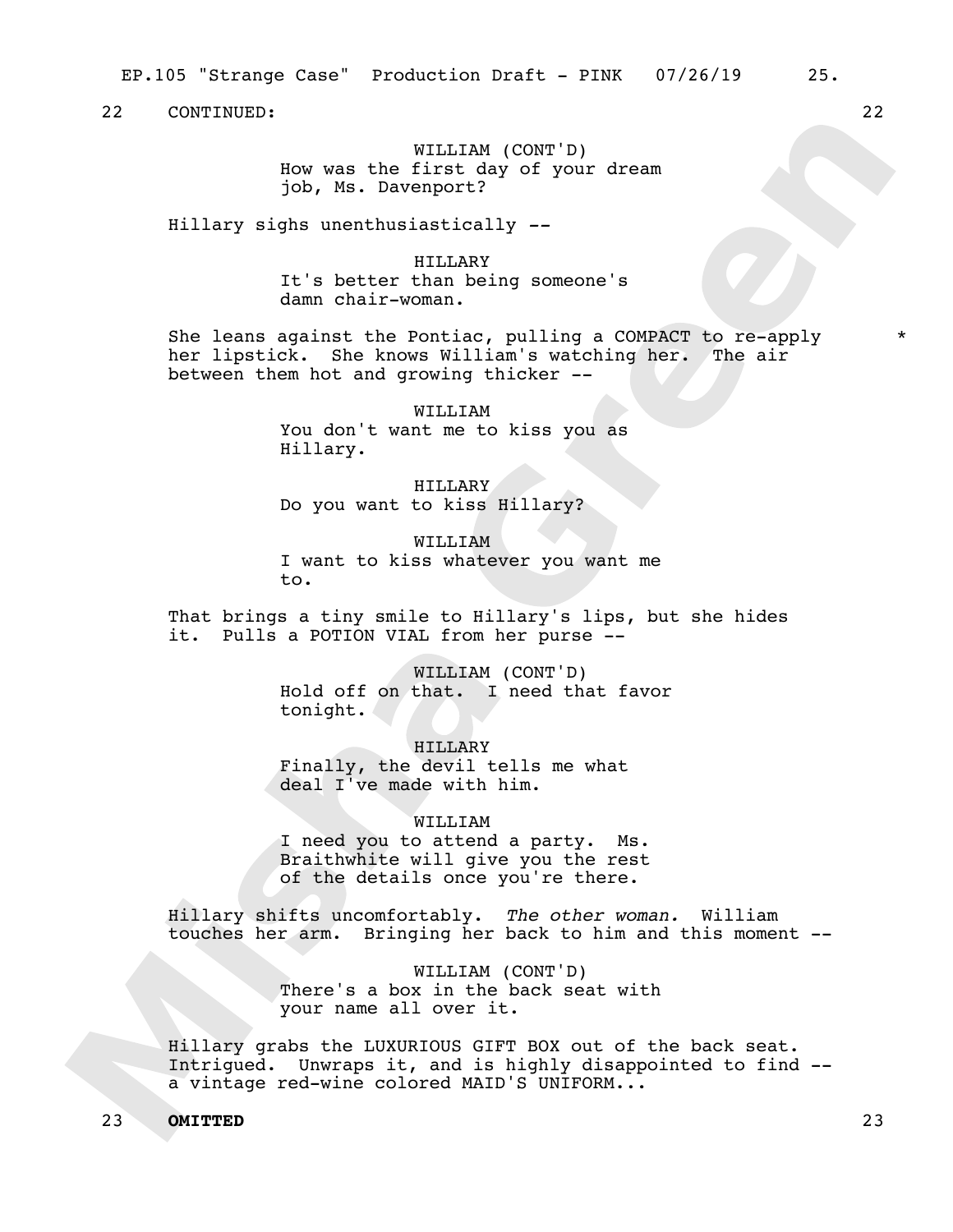## 24 **INT. MAIN ROOM - SONS OF LAZARUS LODGE - NIGHT** 24

Ruby wears the maid's uniform and a SCROWL as she carries a tray of deviled eggs through a sea of STUFFY OLD WHITE MEN, catching snippets of CONVOS --

> STUFFY OLD MEN (V.O.) You could view the Captain's accomplishments as a way to immortality*...* We suffered a major loss in the Ardham accident, but initiation must remain exclusive... Perhaps he's recovered Horatio's lost pages...

As she stops at a group that includes LANCASTER in a CHEAP SUIT a size-and-a-half too small, we realize she's serving ORDER OF ANCIENT DAWN MEMBERS along with other BLACK FEMALE SERVANTS. The Members, who all wear their SIGNET RINGS, graze on hors d'oeuvres and sip cocktails.

Lancaster's ring finger is noticeably EMPTY. But he's schmoozing his hardest to change that as he brags in code for the benefit of Ruby and the other server's ears --

> LANCASTER It was a unanimous decision from the members that I take the reigns of our "social club".

DAWN MEMBER #1 What of the rumors of defection following Hiram's death?

DAWN MEMBER #2 Mister Lowe was certainly unexpected --

LANCASTER There were some who abandoned us, but look around, that has only made our brotherhood stronger.

Ruby moves on, not really absorbing anything she's hearing...

25 **INT. KITCHEN - SONS OF LAZARUS LODGE - NIGHT** 25

Ruby SLAMS her tray on the counter startling the BLACK COOKS. Rips off her apron. So done with serving white folks --

> RUBY Where is this bitch?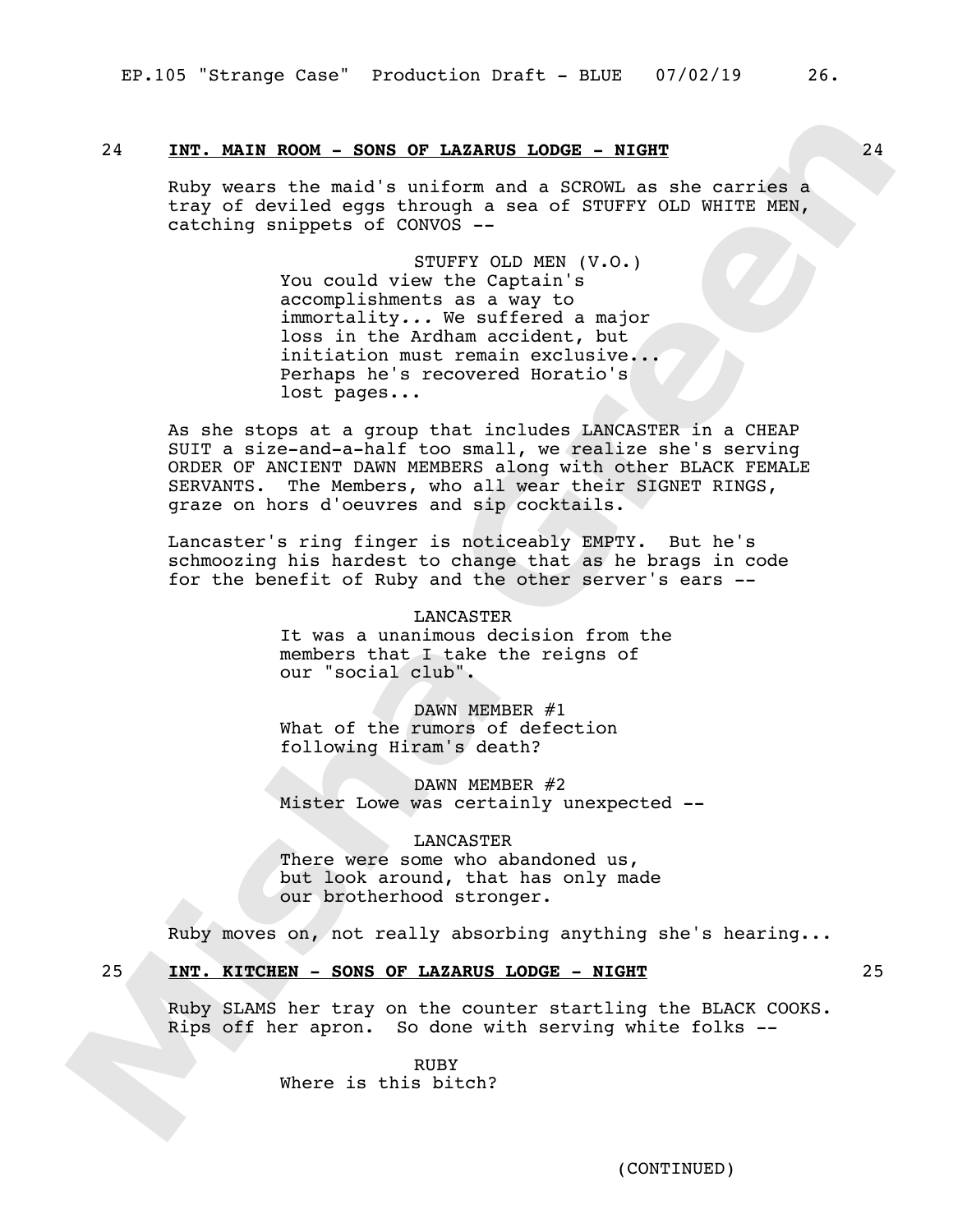EP.105 "Strange Case" Production Draft - PINK 07/26/19 27.

25 CONTINUED: 25

## CHRISTINA (O.S.)

Right here.

Ruby whips around, taking in Christina standing in the open doorway. The two women size each other up. There's a sense of FAMILIARITY. And mutual admiration. Ruby shakes off the confusing feeling --

#### RUBY

You were supposed to be here an hour ago.

CHRISTINA William does like a demanding woman.

Ruby sidesteps the conversation about their mutual lover --

RUBY What do you need me to do here?

Christina pulls a BUTTERFLY TALISMAN. Hands it to Ruby --

CHRISTINA It's simple really. Just hide this in the police captain's office --

#### RUBY

Captain!?! William never said anything about fucking cops. You're trying to get me killed --

She shoves the Talisman back at Christina. Moves to leave, but Christina grabs her arm TIGHTLY --

> CHRISTINA Do you care for him at all? Beyond the opportunity he's providing you?

Ruby doesn't answer that. But it's in her eyes. She cares. And she would never admit it, but with Christina's hand on her, something passes between them, some kind of heat.

> CHRISTINA (CONT'D) William is the rightful heir to this lodge. The Captain tried to kill him to take his seat. Shot him in the back and dumped his body in the river like he was a piece of trash.

Ruby REACTS. Anger surfacing on behalf of her new lover. Christina nods. A flicker of pain in her eyes --

\* \*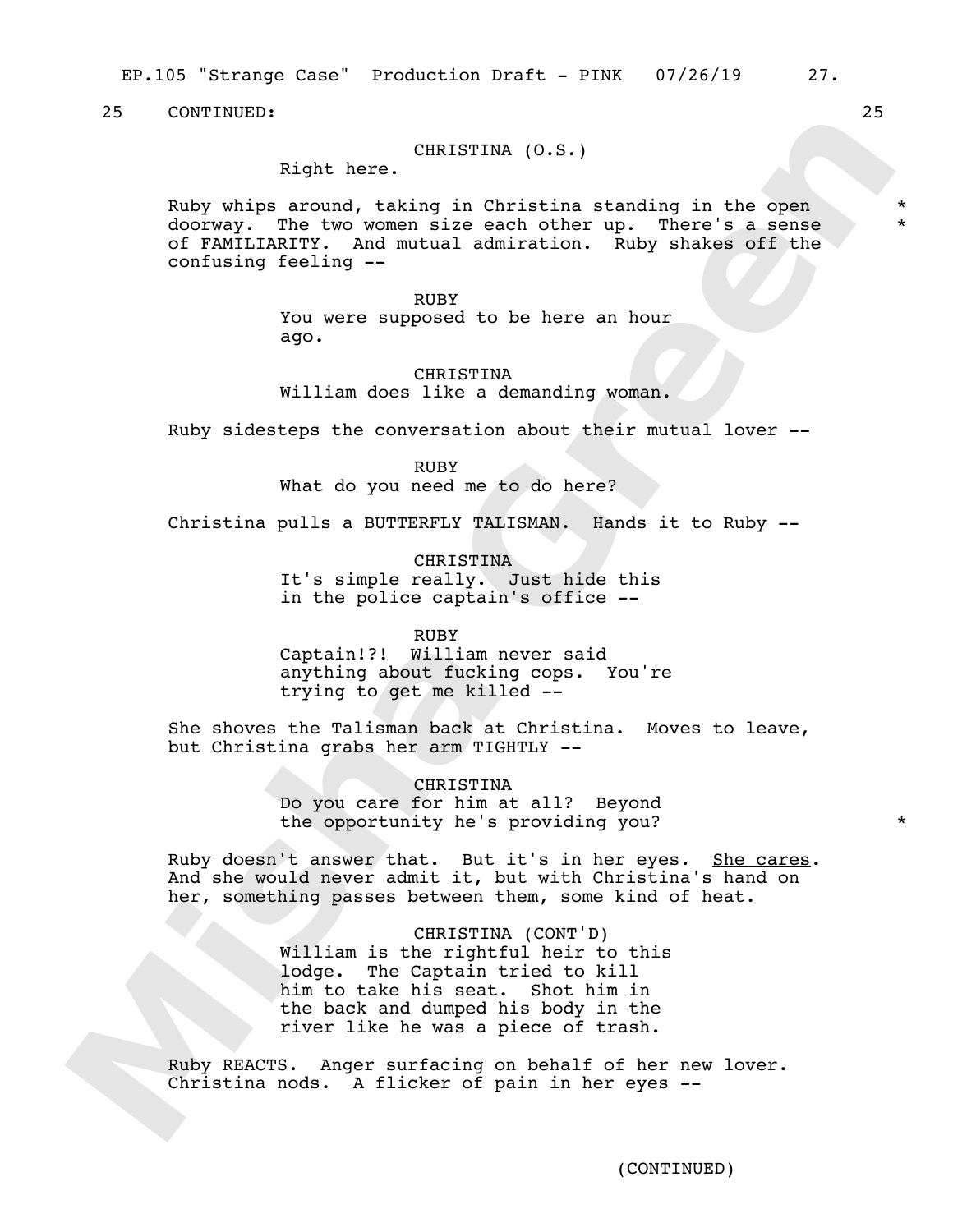25 CONTINUED: (2) 25

## CHRISTINA (CONT'D) Lancaster believes he succeeded, but William survived with my help. And with yours, he'll have his revenge.

Ruby looks to the Talisman in Christina's hands, still wary -

## RUBY Will that kill him?

Christina's eyes bore into Ruby. Unsettling her. For a split second, she senses just how dangerous this woman is. As she considers taking the talisman...

## 26 **INT. ARDHAM LODGE - DAY** 26 \*

The roar of rushing FLAMES crash over us like a wave. The world is on FIRE. FLAMES lick the walls around Atticus as he stands in the middle of the grand hallway staring at his pregnant great-great-great-great grandmother

## HANNA

in the doorway in the distance. Standing straight backed and proud like the moment before she disappeared in 102. But this time, she MOUTHS something Atticus cannot hear.

#### Something IMPORTANT.

He strains to make out what his ancestor is saying to him. Tries to move closer, but the Flames leap onto him. As he's ENGULFED, his face contorting in PAIN --

## 27 **INT. DARK ROOM - WINTHROP HOUSE - NIGHT** 27

Atticus wakes. Haunted. On the table before him -- PHOTOS of TITUS'S PAGES, a TRANSLATION GRID with PHONETIC PRONUNCIATIONS scratched in pencil, and his SIGNET RING. As the soup clears, he notices Leti hanging photos to dry --

## **ATTICUS** Shit. How long was I out?

She clocks his face. Ashen. The nightmare still fresh. Moves to him. Comforting him with her touch --

\* \* \*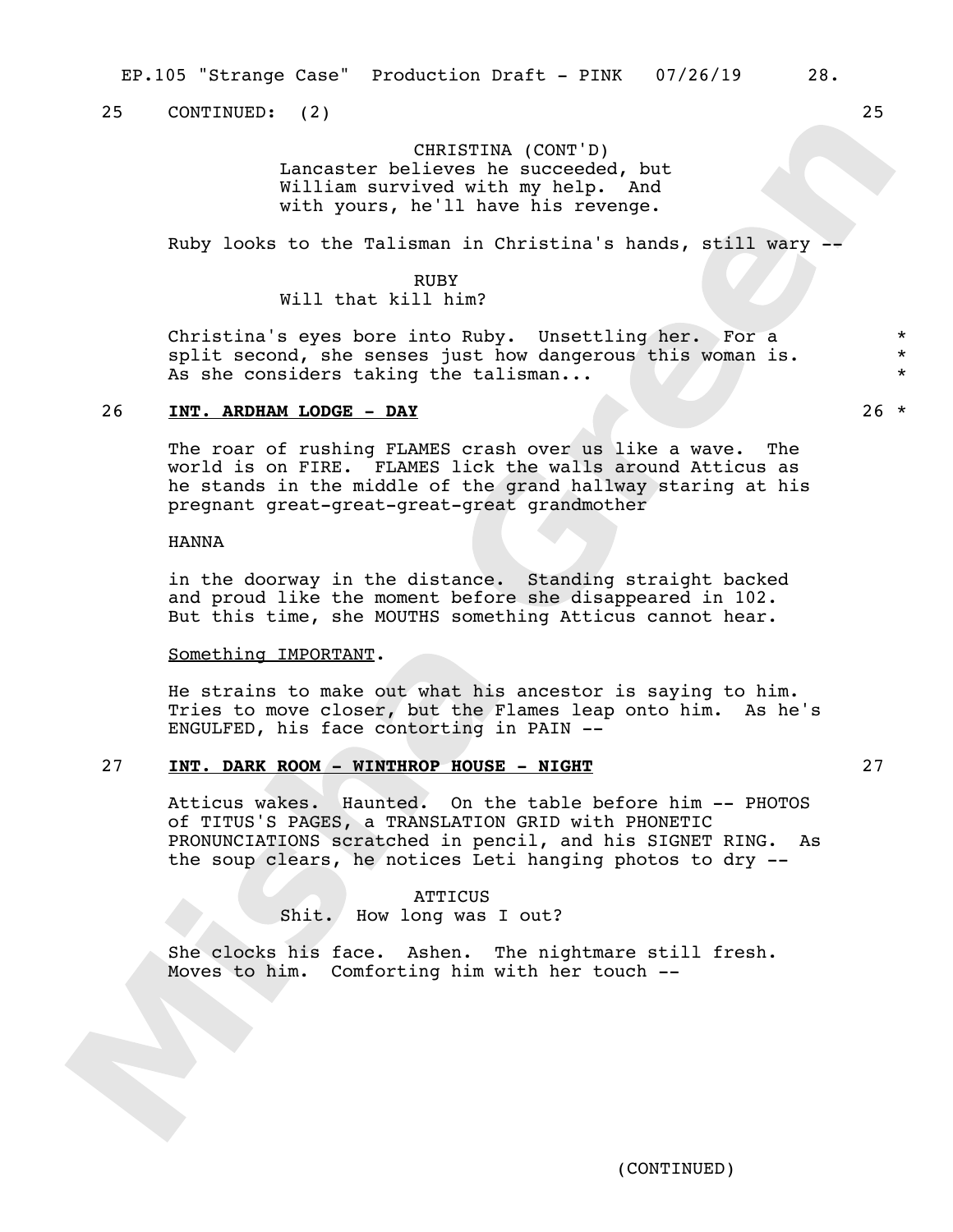**LETT** 

Not long. Thought I'd let you sleep since you've been going non-stop.

He wraps his arms around her as they eye his unfinished work --

LETI (CONT'D) Looks like the Little Orphan Annie radio puzzles I used to do when I was younger. But I'm guessing this is a little more complicated.

Atticus holds up his SIGNET RING --

**ATTICUS** Figured I'd start with what's in my arsenal. It's engraved with my initials in the Language of Adam...

Leti inspects the ENGRAVING --

LETI

 $"\mathsf{A}"$  " $\mathsf{F}"$  and....

**ATTICUS** "S". For Samson. My grandfather on my mother's side. \*

Leti picks up a close-up PHOTO of "PROTECTION" scribbled under the LANGUAGE OF ADAM HEADER --

> LETI With the word for protection we've got eleven letters out of twentysix. That's not bad.

**ATTICUS** That's if the Language of Adam is analogous to English...

He pulls a PHOTO of the SYMBOL at the top of Titus's pages --

ATTICUS (CONT'D) This looks like some kind of symbol. Appears in the body of text as well. Which would suggest it might be similar to Chinese hieroglyphics.

Leti absorbs that. Daunted by the task at hand --

LETI This would have been a lot easier with Yahima's help.

\* \*

\* \* \*

\*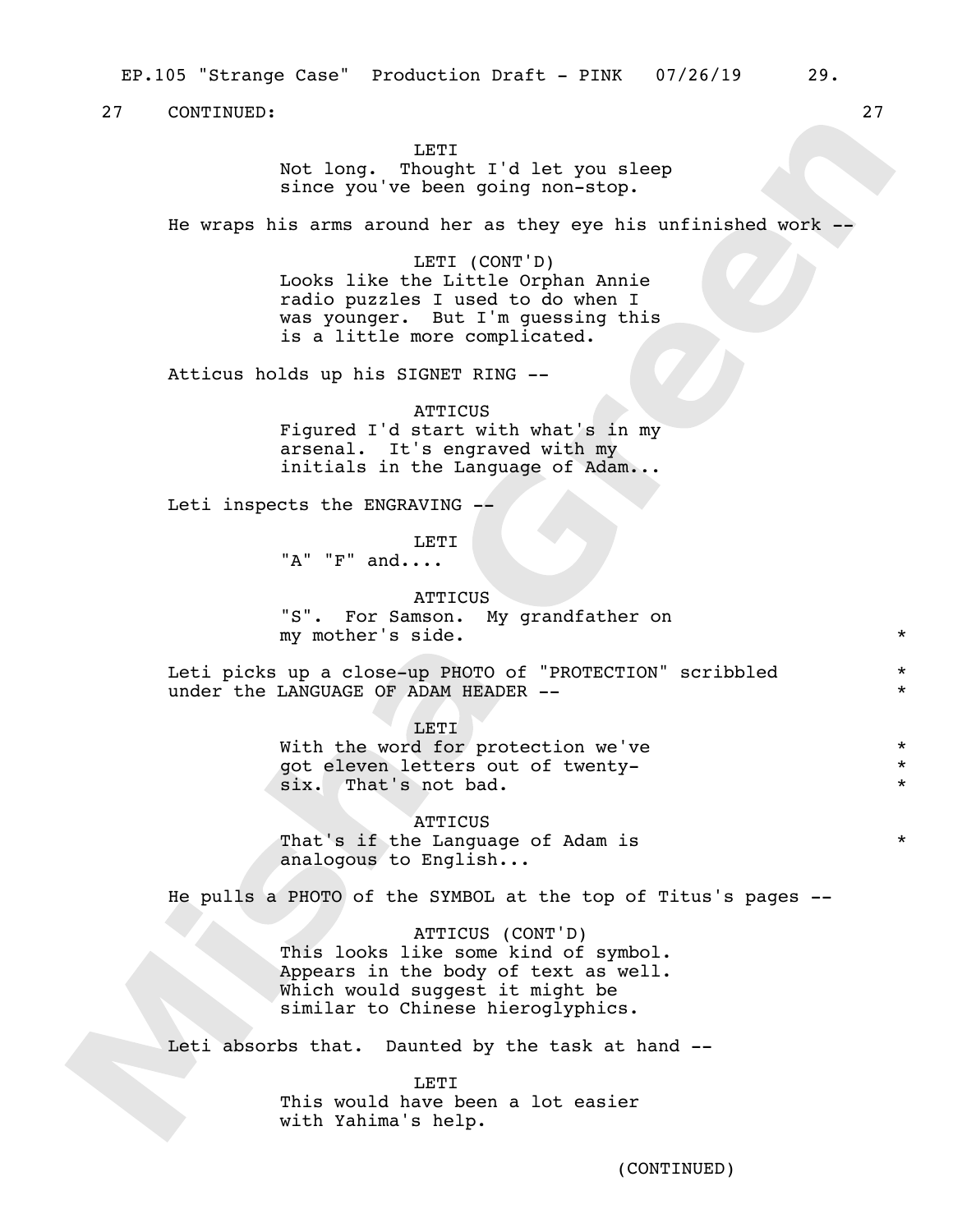EP.105 "Strange Case" Production Draft - PINK 07/26/19 29A.\*

# 27 CONTINUED: (2) 27

The mention of the dead two-spirit shadows Atticus's features. He separates from Leti as she presses on --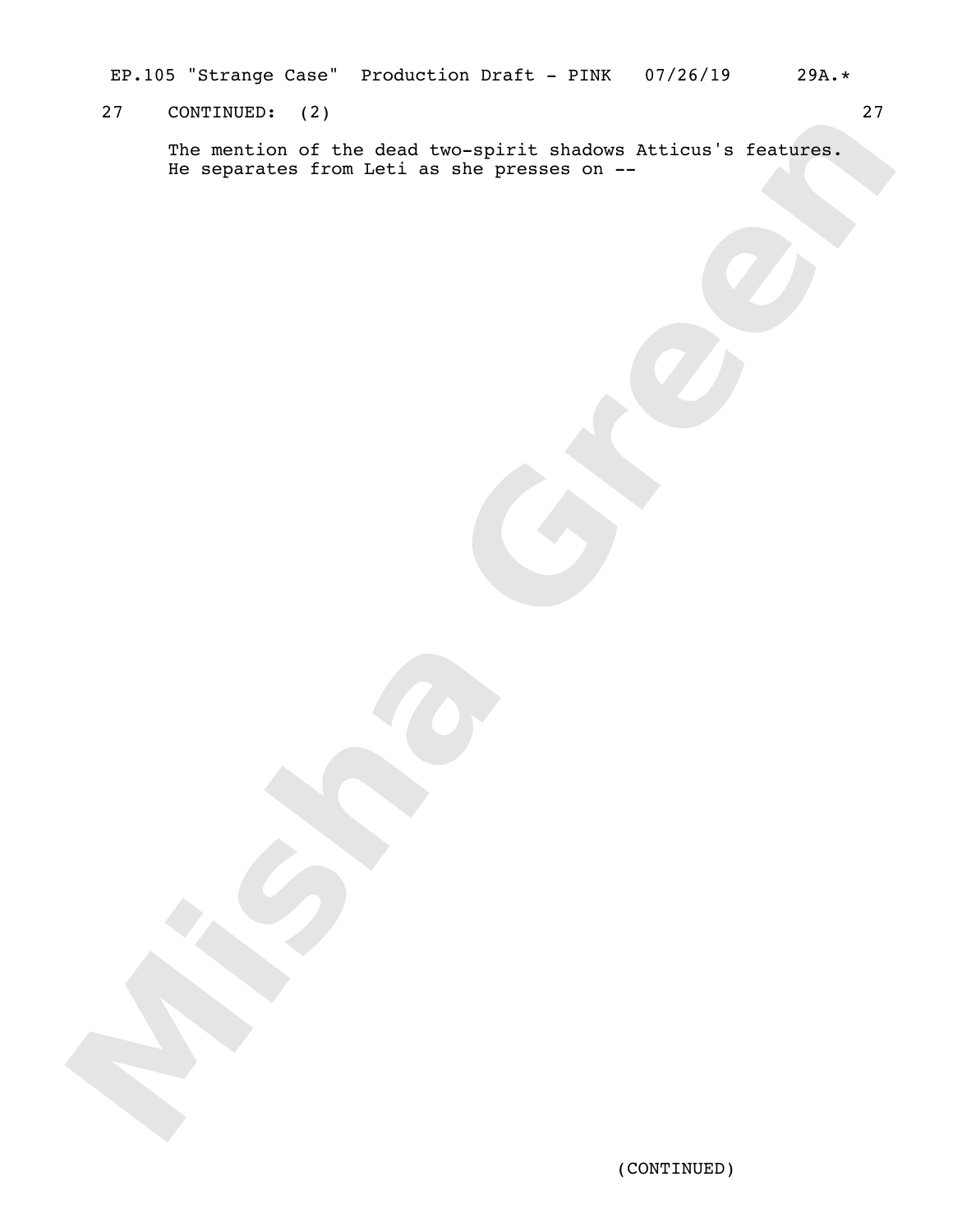27 CONTINUED: (3) 27

## LETI (CONT'D)

But I understand why your father let her go. Keeping her against her will would have made us no better than Titus.

### **ATTICUS**

Yeah...

He's protecting his father on instinct even now. Leti tries to shake off the momentary funk, heading for the stairs --

LETI

I'll make us some coffee...

**ATTICUS** My pop didn't let Yahima go.

The weight in his voice stops Leti. She turns back.

ATTICUS (CONT'D) My whole life, if he didn't want me to do something he'd do his damndest to destroy it in my eyes...

Leti just stares. Not ready to accept what he might be saying --

**LETT** Tic, what does that mean...

**ATTICUS** Titus's pages weren't the only thing he got rid of...

She absorbs that. It's in her eyes...sudden understanding --

LETI

How could he...

#### **ATTICUS**

He probably thought he was keeping me safe by destroying everyone's access to more magic.

Leti's reeling as she looks over the photos of Titus's pages. A dry swallow, then --

> LETI This, all this is evil. It's corrupting us...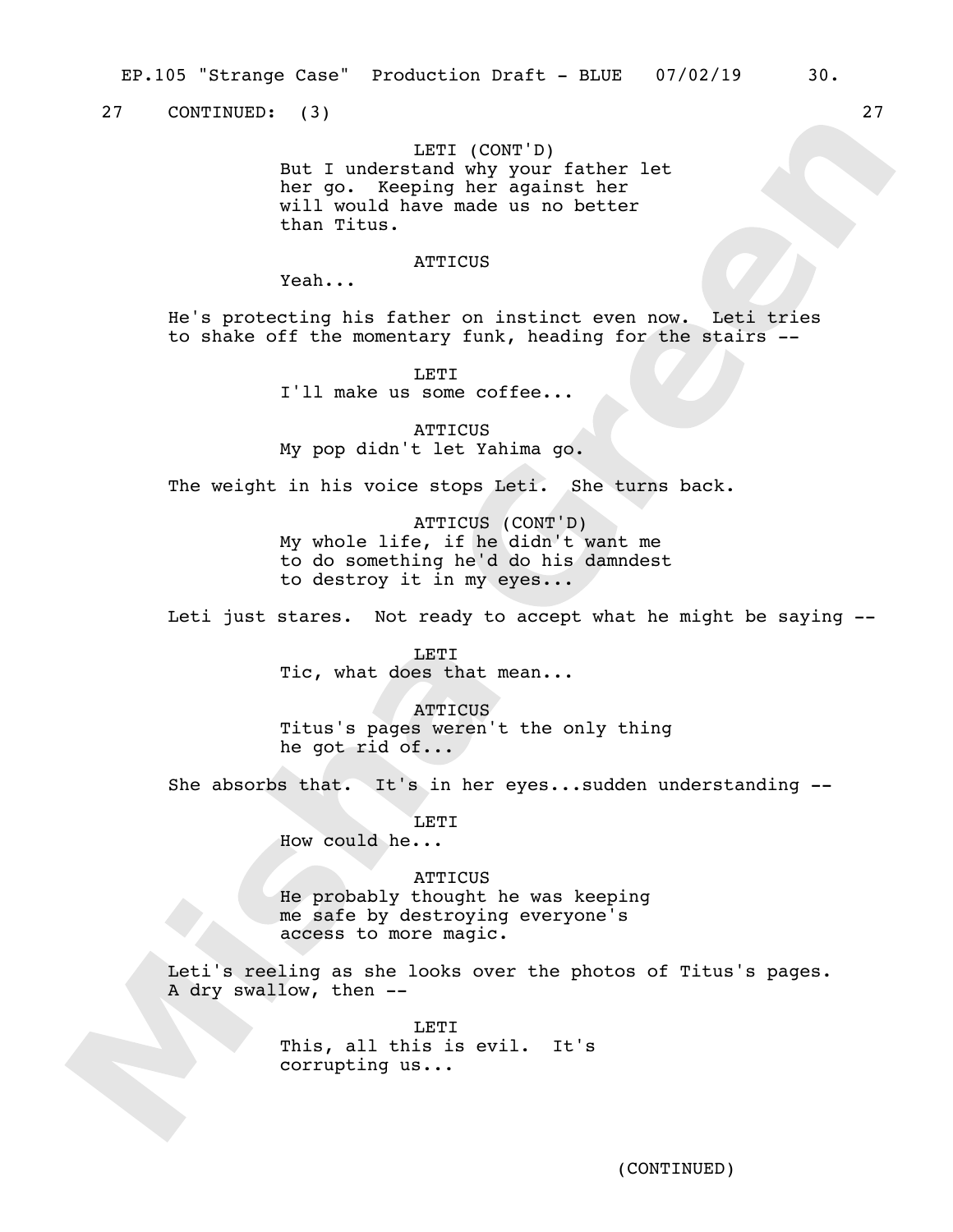27 CONTINUED: (4) 27

## **ATTICUS**

No. It's not inherently evil. It's what we do with it that matters. And what we want to do? Protecting ours? How can that ever be bad...

LETI Look what your father did to protect you.

That's a hard pill to swallow. And the truth is --

**ATTICUS** Maybe he's been right all along. Maybe I should stop digging into magic and the Sons of Adam. Every time I push further into their world, someone dies...

That hangs. Grows thick as Leti fails to protest...

## 28 **INT. HALLWAY - SONS OF LAZARUS LODGE - NIGHT** 28

Ruby, tray of food in hand, keeps a watchful eye over her shoulder as she casually makes her way towards Lancaster's office. She slows as she clocks a PHOTO on the wall of the "SOCIAL CLUB" MEMBERS -- at the center of it is William!

He's a bit younger, and a whole lot geekier looking in the photo. Ruby stares at it, trying to reconcile this boy with the handsome man she knows.

LAUGHTER coming her way jolts her out of the moment. She quickly slips into...

## 29 **INT. LANCASTER'S OFFICE - SONS OF LAZARUS LODGE - NIGHT** 29

...and shuts the door tight behind her. She sets her food tray on the desk. Takes the Talisman from her apron. Hides it deep inside the top drawer.

Sensing something, she pauses -- *SCRATCH. SCRATCH. SCRATCH*.

It's coming from the CLOSET. Neither frantic nor forceful, but constant quiet probing. *SCRATCH. SCRA --* It stops.

Against her better judgement, Ruby makes her way over to the closet, cracks it open to discover -- a disfigured WHITE RE-ANIMATED FRANKENSTEIN with a BLACK THROAT chained inside!

Ruby recoils. Horrified and overtaken by the stench. He/It reaches toward her. Opens his mouth to speak. Nothing but grotesque fluids run out because he/it doesn't have a tongue --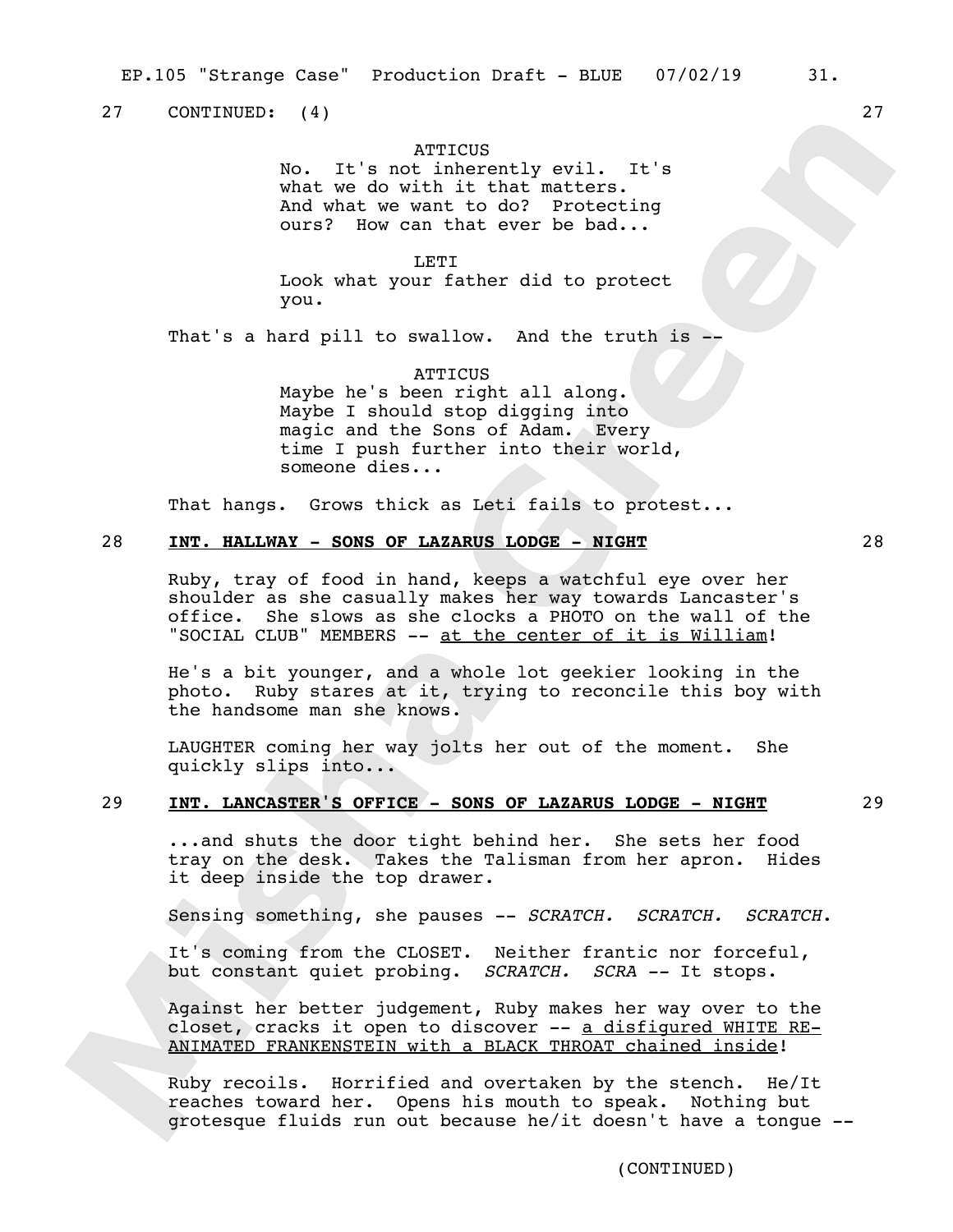EP.105 "Strange Case" Production Draft - PINK 07/26/19 32.

## 29 CONTINUED: 29

## RE-ANIMATED FRANKENSTEIN Heeeellllpppp meeeee...

Ruby makes for the door, but -- FOOTSTEPS. Someone's coming. *FUCK! What does she do now?* She has no choice, she grabs her tray, and -- DUCKS into the closet with the Frankenstein!

The door swings open, and -- an annoyed Lancaster, BURKE and CRANE in tow, loosens his tie in frustration as he enters --

> LANCASTER I'm dancing out there like a fucken monkey for what? A goddamn ring. Get me another shirt from the closet...

An itchy beat as Burke moves for the closet, and we PUSH through the door...

## A30 **INT. CLOSET - LANCASTER'S OFFICE - NIGHT** A30

...to find Ruby, one hand clamped over Frankenstein's mouth to keep him from squealing, and one hand over her mouth and nose to shield the awful stench. ANXIETY skyrockets as she watches Burke approach through the slats --

> CRANE (O.S.) Here you go, boss...

## B30 **INT. LANCASTER'S OFFICE - NIGHT B30 B30**

Crane grabs a PRESSED SHIRT from a hook behind the door, which thankfully, stops Burke from opening the closet.

> CRANE And the dusty ole' farts would be lucky to have someone who has their wits 'bout 'dem the way you do...

Lancaster removes his sweat-stained shirt, REVEALING -- he has a BLACK TORSO, Frankenstien-stitched at the neck & waist!

> LANCASTER It's going to take Horatio's pages to get me in. Where're we on Kentucky...?

He pulls open his top drawer. DIGS inside. *Shit...is he going to find the Talisman?*

\*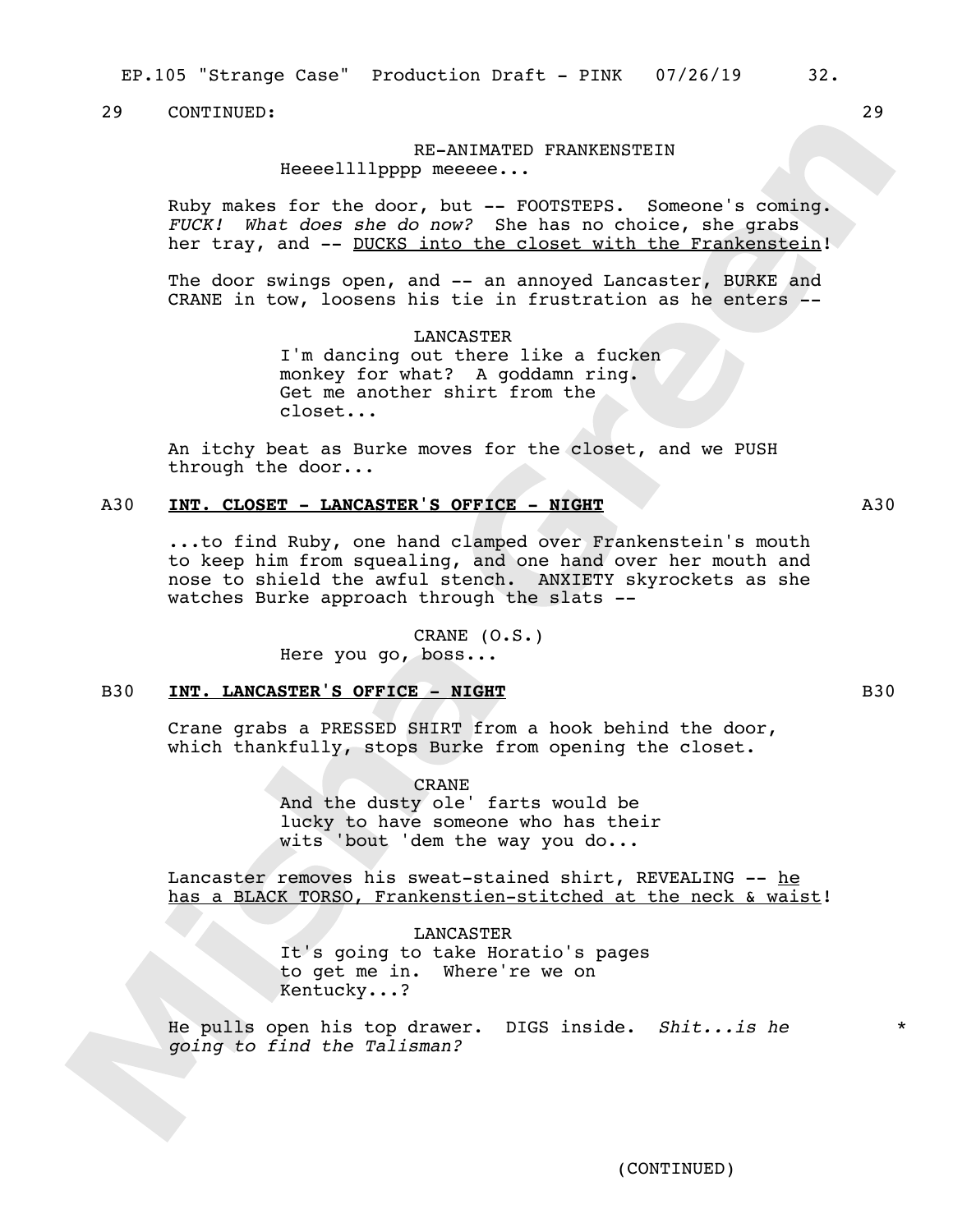# B30 CONTINUED: B30

BURKE

I convinced the county sheriff that it was in their best interest to protect the Winthrop Observatory from possible vandals.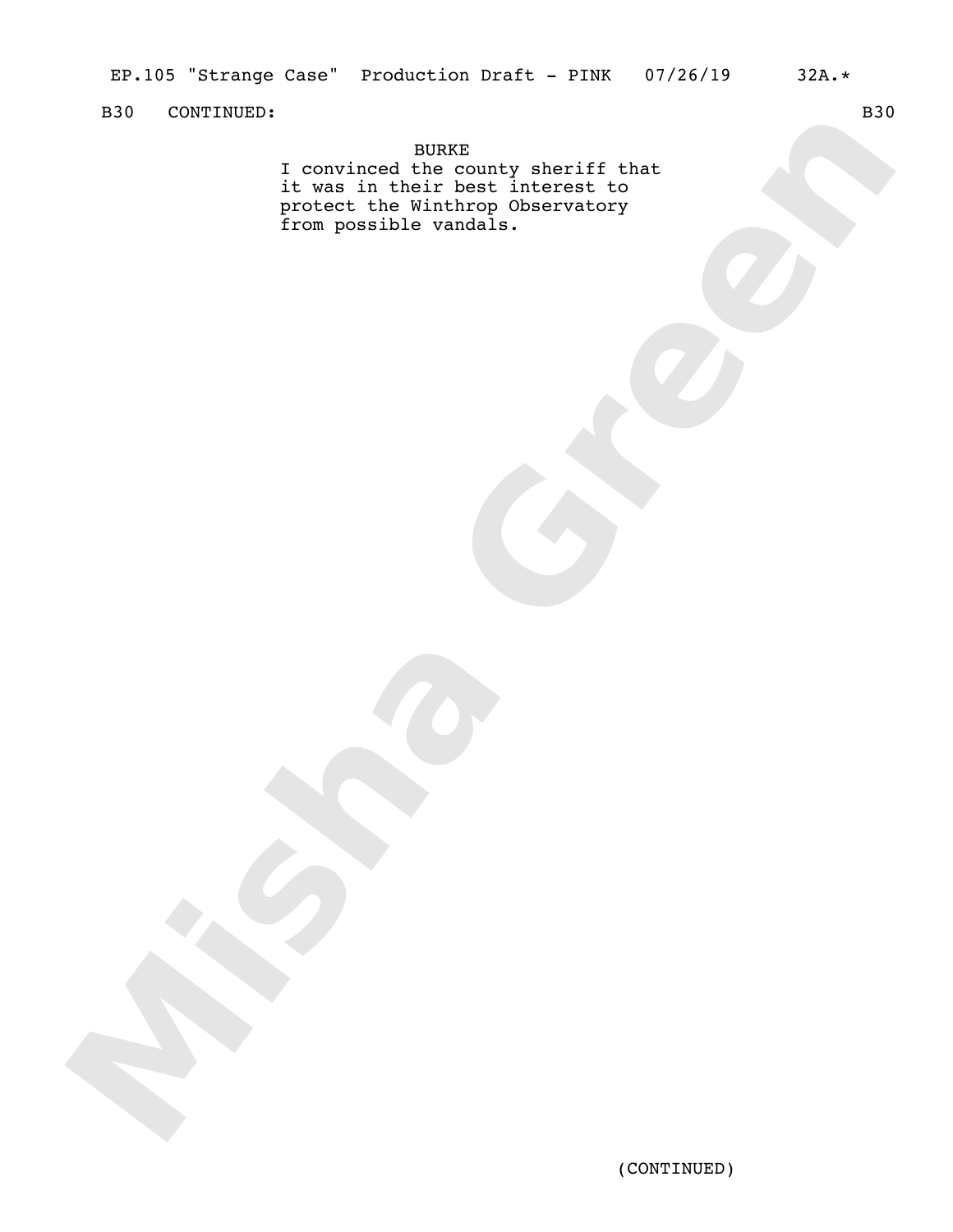EP.105 "Strange Case" Production Draft - PINK 07/26/19 33.

B30 CONTINUED: (2) B30

Lancaster's hand lands on what he's looking for -- a bottle of COLOGNE. As he sprays himself heavily to cover up the smell of his dead torso --

> LANCASTER Good. If that bleeding-cunt Christina is after the orrery, we'll let her bring it right to us.

*SCRATCH*. *SCRATCH*. *SCRATCH*. The men glance to the closet. And we PUSH through the door...

### C30 **INT. CLOSET - LANCASTER'S OFFICE - NIGHT** C30

...to find Ruby still has a hand over Frankenstein's mouth, but now she has the other clamped around his hand to keep him from scratching more.

> CRANE (O.S.) Has Zenone dropped a dime on the location of the loot he stole?

Ruby GAGS. Pulls her hand away from Frankenstein's mouth to cover hers on instinct. Fighting her vomit reflex.

> LANCASTER (O.S.) Not yet. But he'll talk soon enough. The dead always do...

Frankenstein opens his mouth exposing the tongueless void. As Ruby pleads with her eyes. *Please, don't give me up...*

#### 30 OMITTED 30

AND

## 31

## 32 **INT. SALES FLOOR - MARSHALL FIELD'S - DAY** 32

Still haunted by her gruesome discovery last night, Hillary takes out her frustration on Tamara as the black counter girl attempts to organize the new "Heeled Opera Shoe" display --

HILLARY

You can't position the heel away from the customer's eye line -- we might as well be selling wedges.

Tamara rushes to correct her "mistake" but Hillary remains relentless. Even garnering the attention of CUSTOMERS --

> HILLARY (CONT'D) No, no, no! That's all wrong. (MORE)

\* \*

31

AND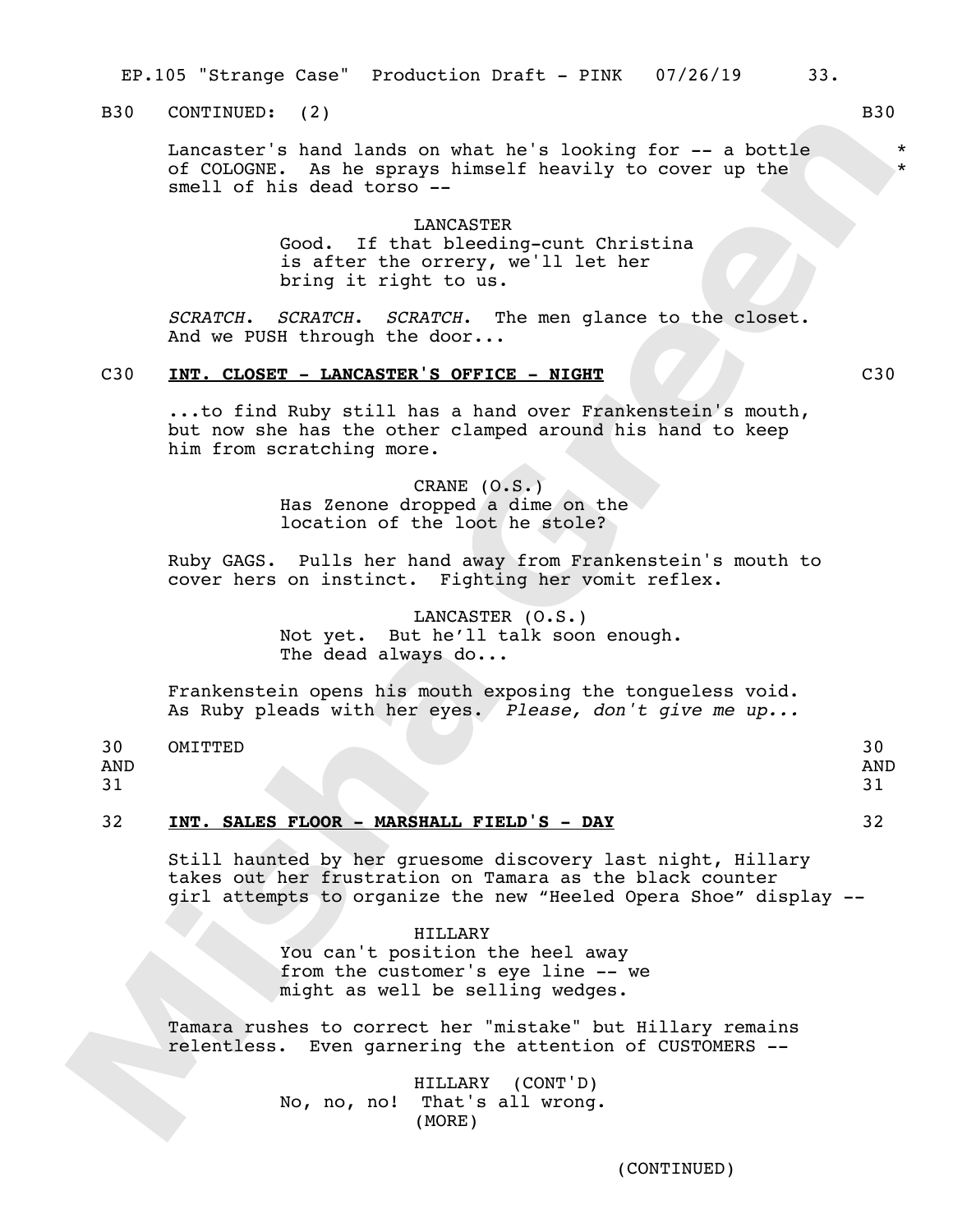HILLARY (CONT'D) You have to put the white heels with the monochromatic dresses. It's the way to appeal to our upmarket clientele.

She storms toward Tamara, snatching the HEELS. Tamara is trying to keep herself in check, but she's heated --

> TAMARA Don't want to be disrespectful, but I'm doing my best here, Ma'am.

HILLARY Well, your best isn't good enough. You want to be a credit to your race? Then you have to be better than mediocre, Tamara. And do you want to know why?

Before Tamara can respond, Hillary answers herself *--*

HILLARY (CONT'D) Because white folks are even more fucked up than you think they are. They've got shit that you can't even imagine. I've seen it.

Tamara is confused. Hillary's also white. But Hillary continues, in the manic phase of her shock --

> HILLARY (CONT'D) That's why you gotta be exponentially better than them just so you don't end up in some closet, half dead with your tongue cut out --

PAUL (O.S.) Ms. Davenport...?

Hearing Paul call her by her white name snaps Hillary out of her rant. As she collects herself he approaches --

> PAUL (CONT'D) Is everything okay over here?

## HILLARY

We're fine. In fact, Tamara was just promising to take all of us to the Southside tonight. Where we can let our hair down. Right, Tamara?

Tamara's tongue-tied. Can't refuse her white bosses...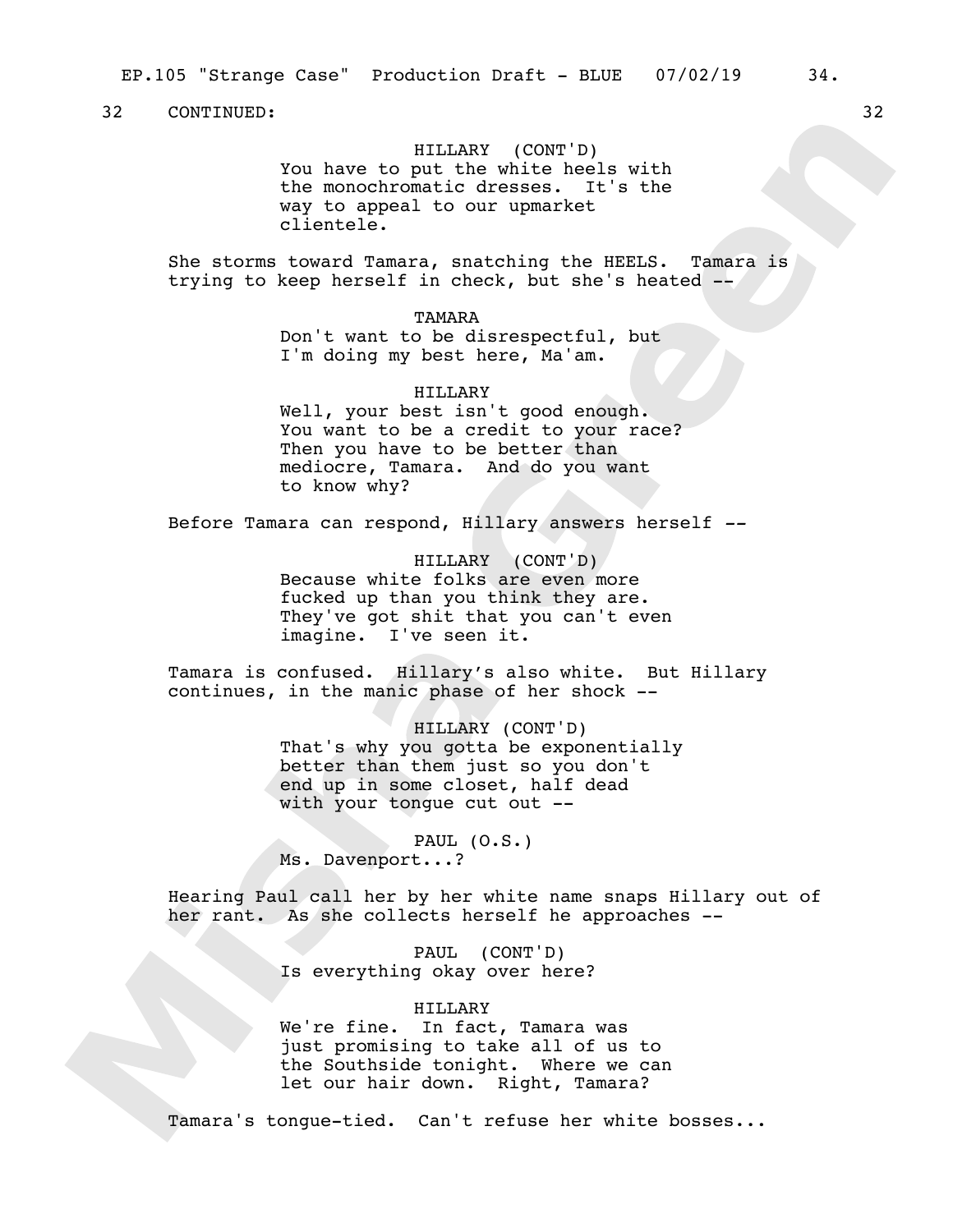## 33 **INT. DENMARK VESEY'S - SOUTHSIDE - NIGHT** 33

Packed with BLACK PATRONS imbibing and cutting a rug on the dance floor to the live music being performed by Ruby's band.

Hillary, Paul, Madge, Barb, and Cathy -- the only white faces in the place -- are seated at the best table in the house with their token Tamara.

BARB

This band is just so...groovy!

Hillary clocks the Black Patrons whispering to each other and cutting looks at Tamara. *How dare she bring these crackers to their place*.

#### HILLARY

Yep. Groovy.

The BLACK MANAGER arrives and distributes everyone SHOTS --

HILLARY (CONT'D) We didn't order these --

BLACK MANAGER They're on the house. Just make sure you tell more of your friends to come on out to Denmark's. Our doors are open to every color!

Hillary rolls her eyes at the VIP treatment as he peels off. Cathy hops up and pulls Tamara out of her seat --

> CATHY Come on, Tam! Show us how to do the Bunny Hop Mambo.

Barb, Madge, and Paul stand --

PAUL Are you coming Hillary?

Hillary raises her half full glass with a tight smile --

HILLARY I'll be right behind.

She watches her companions hit the dance floor with barely veiled disgust -- the Girls find eager BLACK MEN to gyrate on as Paul tries to stay on beat with "Tam", who's struggling to perform her token role...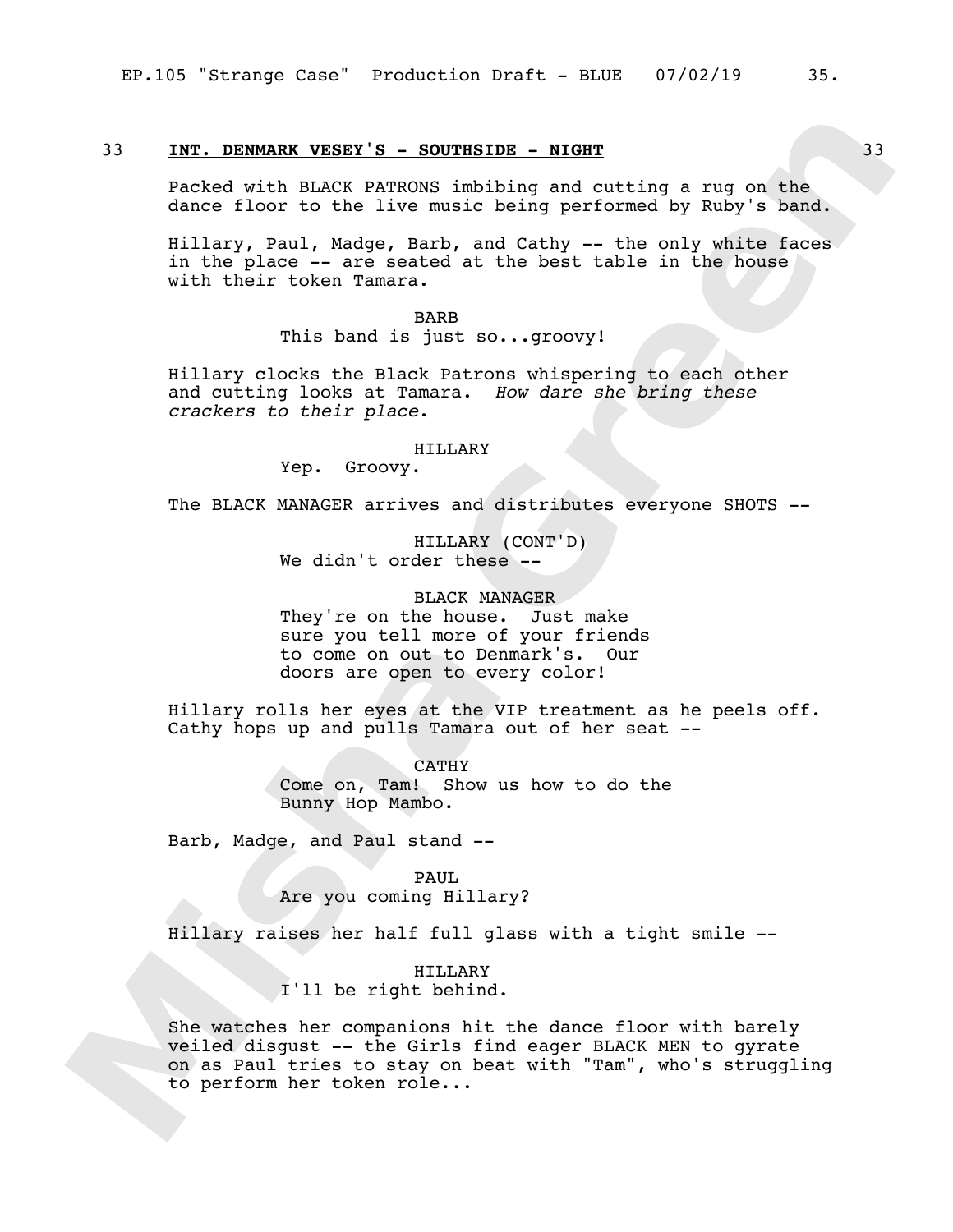## 34 **INT. LIVING ROOM - SAMMY'S APARTMENT - NIGHT** 34

Fierce DRAG QUEENS -- including three that look remarkably like LENA HORNE, DINAH WASHINGTON, and BILLIE HOLIDAY - squeeze into GIRDLES. Adjust WIGS. And jostle for views of their exquisite SEQUINED GOWNS in a full-length mirror.

Sammy, in a SLIP and FULL MAKEUP, applies CONCEALER to Montrose's bruised face. They're in a world of their own, barely listening to the running commentary --

> LENA  $(0.S.)$ ...Look at Mother over there, paintin' with those bright ass colors like she's Archibald Motley...

Sammy gently sweeps a FOUNDATION BRUSH across his sometime lover's bruised forehead, cheeks, and nose.

> DINAH (O.S.) Well, the look in Sugar Ray Robinson's eyes says they're goin' to be cookin' later tonight. See a quiet man will tell you all you need to know with his eyes...

Sammy lightly shadows Montrose's eyelids.

BILLIE (O.S.) Not just his eyes, but with somethin' else too.

The Queens cackle as Sammy carefully highlights Montrose's swollen cheeks with BLUSH.

> LENA  $(0.S.)$ Y'all two finally together or what?

DINAH (O.S.) Together? Girl, they haven't even smacked lips yet.

BILLIE (O.S.) Maybe the fighter is afraid to get lipstick on them juicy lips of his.

LENA  $(0.S.)$ I don't see how, they got that new smudge proof Revlon stick so nobody will know where you been.

Sammy makes the final touches to Montrose's cuts with POWDER.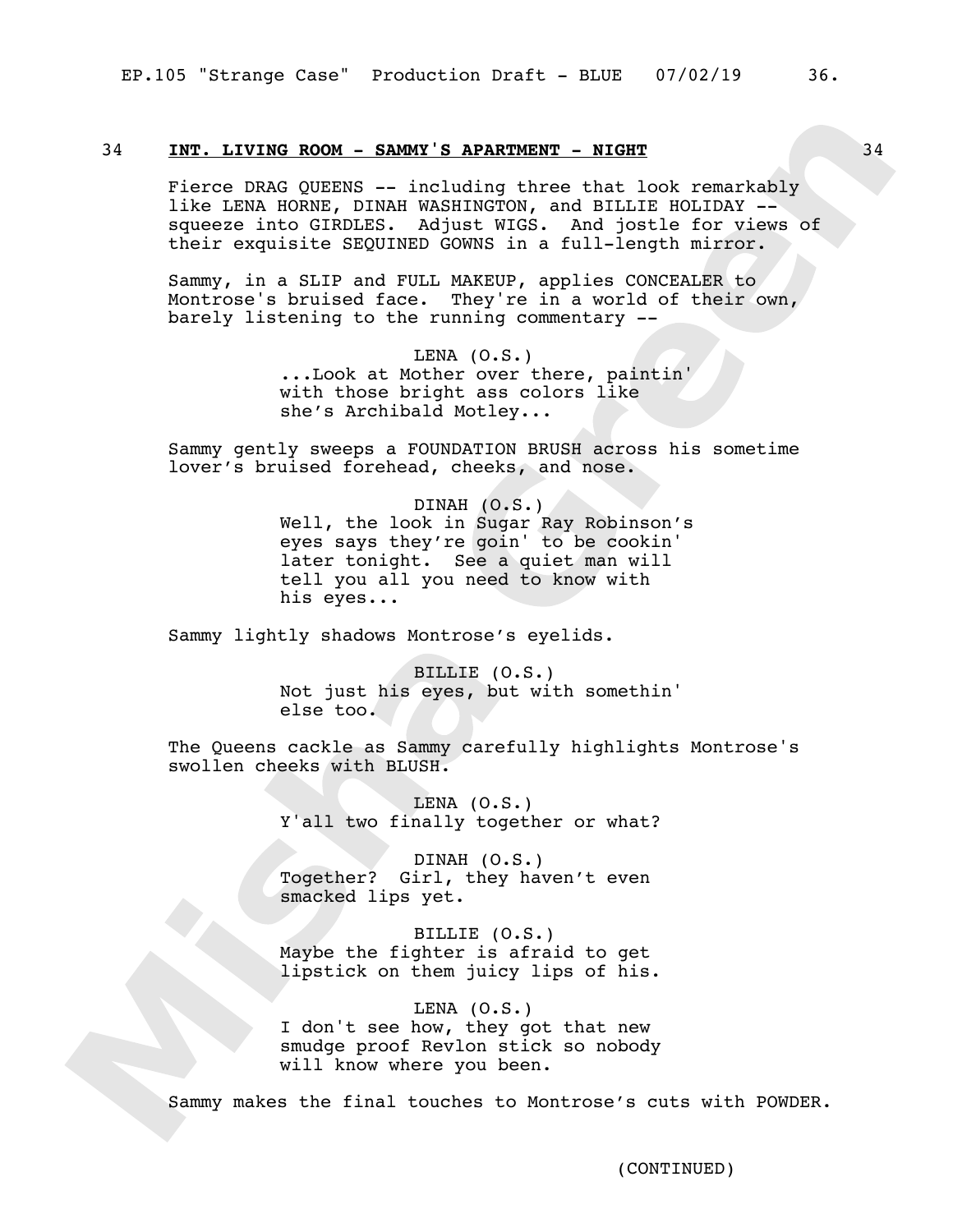## DINAH

Clearly Sugar Ray don't care nothin' about markin' Mother's neck, so everybody can know where he been!

Sammy instinctively touches the MONKEY BITE on his neck as the Queens cackle --

#### SAMMY

Shut the hell up. Y'all hens wouldn't have nothing to cluck about if you had some cock-a-doodle-doos pecking in your own coops.

Montrose half-smiles in spite of himself as Sammy pirouettes to the center of the apartment's festive scene and CLAPS --

> SAMMY (CONT'D) Mother beckons, Bitches!

The Queens rush to Sammy's side and separate into their preassigned tasks -- Lena helps Sammy with his wig placement, while Dinah and Billie get his stockings on and dress zipped.

> SAMMY (CONT'D) Sassy Sarah Vaughn's got something in store for the masses tonight.

Montrose takes a sip from his FLASK as he watches Sammy.

BILLIE Hopefully something good.

SAMMY Good? It's ripped from the headlines gravitas. (sarcastic British accent:) Fresh from ravaging the shores of Great Britain, a savage Africanized cicada is poised to take over the world... leading a 'drag swarm' to lay waste to Chicago's most lavish of balls tonight...

He breaks away from his drag helpers to DANCE in front of Montrose, arching his back and fanning his arms with panache and grace --

> SAMMY (CONT'D) Featuring a never before seen dance called "Locusta Migratoria."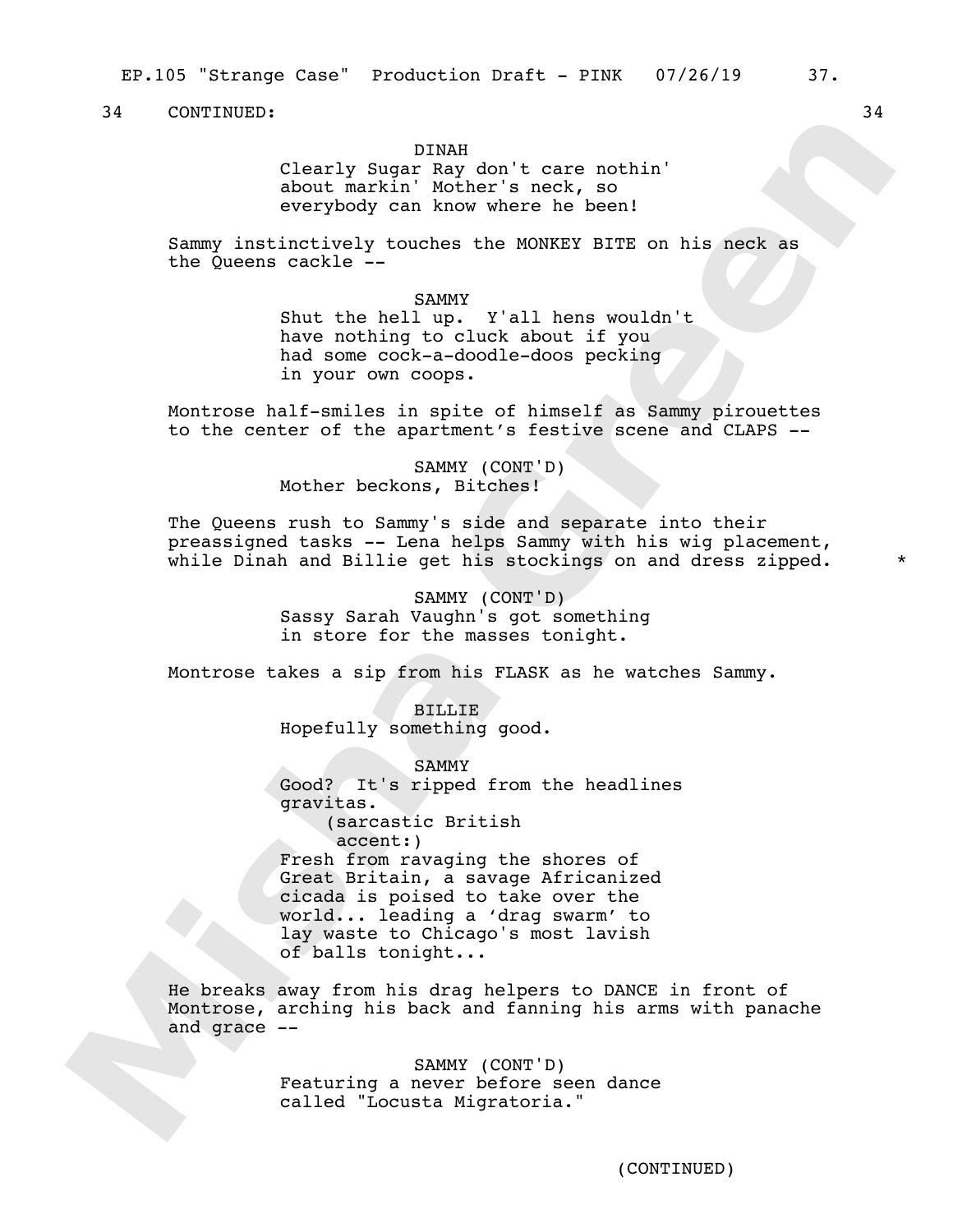EP.105 "Strange Case" Production Draft - PINK 07/26/19 38.

## 34 CONTINUED: (2) 34

As Montrose watches his sometimes lover dance for him...

## 35 **EXT. ALLEY - DENMARK VESEY'S - NIGHT** 35

Hillary hides in an entryway. QUAKING. Covering her mouth to muffle the moans. Staring at her REFLECTION in a PUDDLE. She's holding a potion vial. But isn't taking it. She wants to feel the pain of her transformation.

This is the first time we will see the entire METAMORPHOSIS --

Hillary's forehead bubbles, her white skin SPLITS open from her forehead and, like an earthquake cracking open the surface of the earth, the FISSURES run down her entire body.

She bites her tongue to keep from wailing. Squeezes the Potion Vial so hard it POPS. She PEELS BACK her white skin as her rib-cage and pelvic bones CRACK and READJUST, and -- Ruby fully emerges from her white cocoon!

Relishing the physical torment of her transformation, she pulls on her TRENCH COAT, kicks her shed skin into the shadows -- \* \*

*KABOOM!* A trash can being KNOCKED OVER. A MUFFLED ARGUMENT reaches Ruby's ears. She peeks through the fence --

Down the alley, Paul's got Tamara in his clutches. This is not the kind, sweet, but annoying Paul we've gotten to know. This is Hyde. Tamara struggles --

TAMARA

Mr. Hughes, please sir, I don't want to do this --

PAUL.

Just let me smell it. Heard you girls smell sweet down there.

Ruby's conflicted. *Should she intervene?* Paul kisses Tamara against her will. Forcing his hand up her skirt. She BITES him. He pulls away in shock as she slips back into Denmark's --

> PAUL (CONT'D) You nigger bitch.

He tastes the blood on his lip. Can feel eyes on him. He looks up, locking eyes with Ruby --

> PAUL (CONT'D) What the hell are you looking at?

Ruby backs away and runs as the AUDIO from **MALCOLM X'S** SPEECH, *'WHO TAUGHT YOU TO HATE YOURSELF***?'** plays --

(CONTINUED)

\* \*

\* \*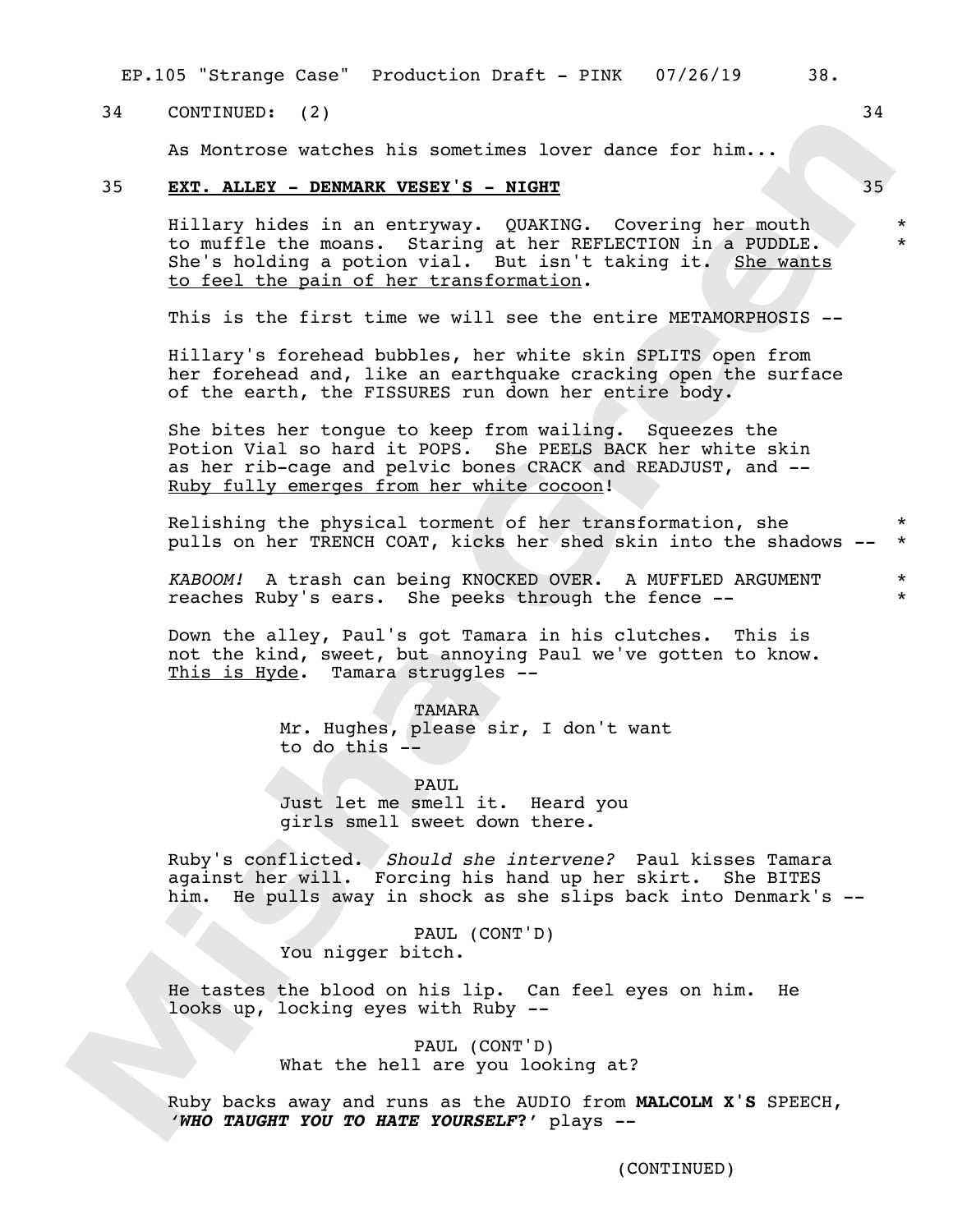EP.105 "Strange Case" Production Draft - PINK 07/26/19 39.

### 35 CONTINUED: 35

*"The most disrespected woman in America is the black woman..."*

## 36 **INT. RITZ PAVILION - BRONZEVILLE - NIGHT** 36

DRIFT THROUGH the hot, sweaty, kinetic BRONZEVILLE CROWD - a sea of DRAG QUEENS, in colorful evening gowns, satin slippers, French heels, silken hose, gracefully displayed tiaras, feathered fans, and flashing jewelry.

*"The most un-protected person in America is the black woman..."*

A reserved TENNILLE (Montrose's drag alter-ego) watches Sammy enact a pantomime of precision -- DANCING, PRANCING, and REGALING in replete "Sassy Sarah Vaughn" splendor with a flare of his new groove "The Locust" thrown in for good measure...

*"The most neglected person in America, is the black woman..."*

Tennille observes with pride as the CROWD cheers for Sammy. The BALLROOM JUDGES present him with a 2ND PLACE SASH and large silver TIARA...

*"And as Muslims, the honorable Elijah Muhammad teaches us to respect our women, and to protect our women..."*

The clean and coiffed CONDUCTOR leads the BIG BAND. Sammy pulls Tennille to the middle of the dance floor. Digs his polished fingernails into Tennille's back as he GRINDS on him with a mixture of hunger and capitulation. Tennille doesn't resist. They have done this dance scores of times...

*"And the only time a Muslim gets real violent, is when someone goes to molest his woman..."*

Tennille finds his emotional defenses melting due to the soul moving music, the contagious bliss of the crowd, and Sammy's relentless affection. He steps back from his sometimes lover and SPINS in a circle of one...

*"We will kill you, for our women I'm making it plain yes, we will kill you for our women..."*

Tennille SPINS and SPINS and SPINS. Letting the music overtake his spirit. He sheds a single TEAR. Then another. Soon a torrent of teardrops cascade down his face as years of guilt, anger, and shame stream from his eyes...

*"We believe that if the white man, will do whatever is necessary to see that his woman get respect and protection, then you and I will never be recognized as men..."*

\*

\*

\* \* \*

\*

\*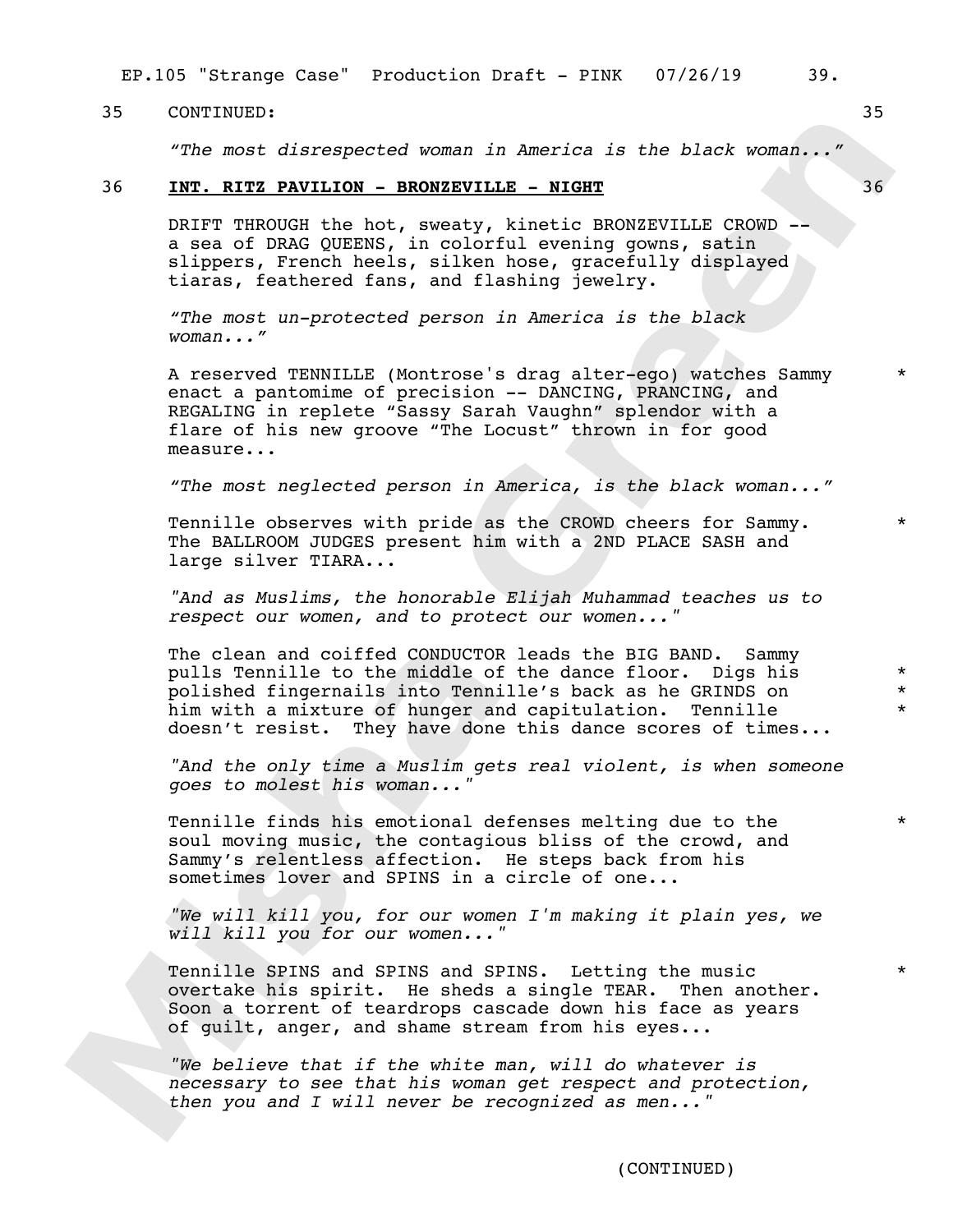EP.105 "Strange Case" Production Draft - PINK 07/26/19 40.

## 36 CONTINUED: 36

Sammy pulls Tennille back in. Wiping the tears from his cheeks. And he's surprised when -- Tennille KISSES him!

*"Until we stand up like men and pay the same penalty over the head of anyone, who puts his filthy hands out, to put it in a direction of our women..."*

The lovers break away from each other. EXHILARATED. Tennille wipes Sammy's lipstick from his mouth. Looks down at his hand and LAUGHS, long and deep...

## 37 **INT. LIVING ROOM – WILLIAM'S MANSION - NIGHT** 37

Ruby sits at the table. Trembling. Purse turned upside down. Among the spilled contents -- TEN VIALS of POTION. Her entire supply. Seven of those vials are empty. Beneath her chair, a pile of SKIN that she's shed.

She's on a painful transmogrified bender.

The basement door opens. Out walks Christina, who uses a key to lock it behind her. Ruby looks up at her --

> RUBY You're not William.

## CHRISTINA

No. I'm not.

**RUBY** 

That's the only door in the house that's locked. What's down there?

Christina eyes the shed skin as she sits across from Ruby *--*

CHRISTINA I guess Ruby got interrupted again.

Ruby takes a beat. Knows Christina's changing the subject from the locked basement door, but this stings --

RUBY

He told you about that.

Christina takes Ruby in. She's so vulnerable in this moment --

CHRISTINA I've been where you are. Disillusioned. Pissed. Disgusted with a world not built for me --

\* \*

\*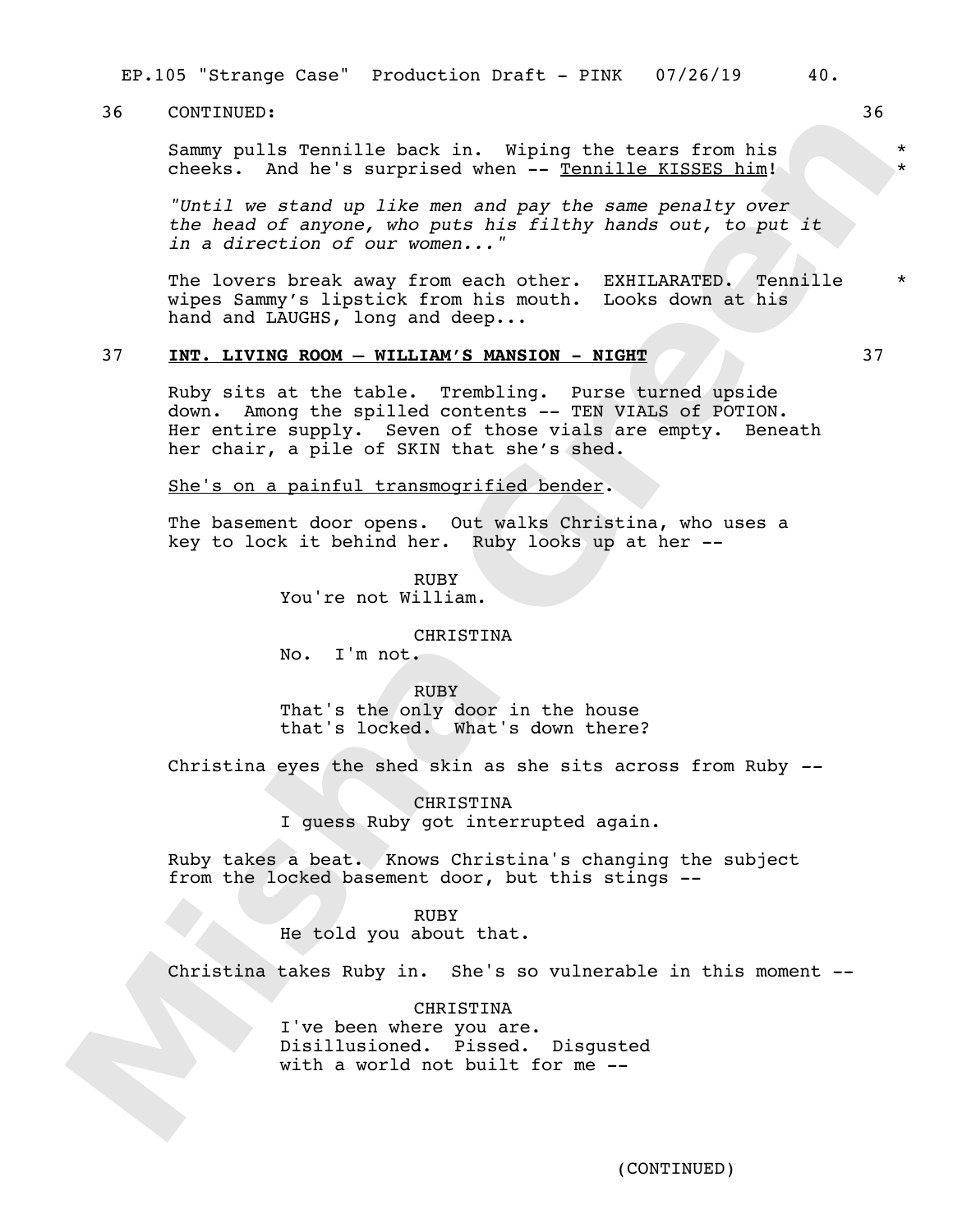## RUBY

Please shut the fuck up. You can't relate to who I am.  $I^{\dagger}$  ve spent enough time on your side of the color line to know the only thing you white women are disillusioned with is yourselves.

#### CHRISTINA

You're right. We want to be you and you want to be us. Who's the bigger fool? In this case, you are.

Ruby's eyes flare in anger, but before she can retort --

### CHRISTINA (CONT'D)

You misunderstood William's invitation. It wasn't just to be white. It was an invitation to do whatever the fuck you want. That's the currency of magic. Unmitigated freedom. Stop being stifled by their rules and create your own.

Christina pushes one of the potion vials to Ruby --

CHRISTINA (CONT'D) Who are you really uninterrupted?

As Ruby absorbs Christina's challenge, her eyes catching fire with a devilish spark...

### 38 **INT. STOCK ROOM - MARSHALL FIELD'S - DAY** 38

The TV plays the *1955 CLIMAX THEATRE EPISODE of DR. JEKYLL & MR. HYDE* on MUTE as Paul works at his desk. He looks up with a smile as Hillary struts in wearing STILETTO HEELS and carrying a DESIGNER COAT with the tags still on --

> HILLARY Do you have a second to discuss an important employee matter?

> > PAUL

Your timing couldn't be more perfect. I'd like to run something by you as well. But ladies first.

## HILLARY

Always a gentleman.

Hillary hangs the Designer Coat up as she scans to make sure they're alone. After a dramatic pause --

\* \*

\* \*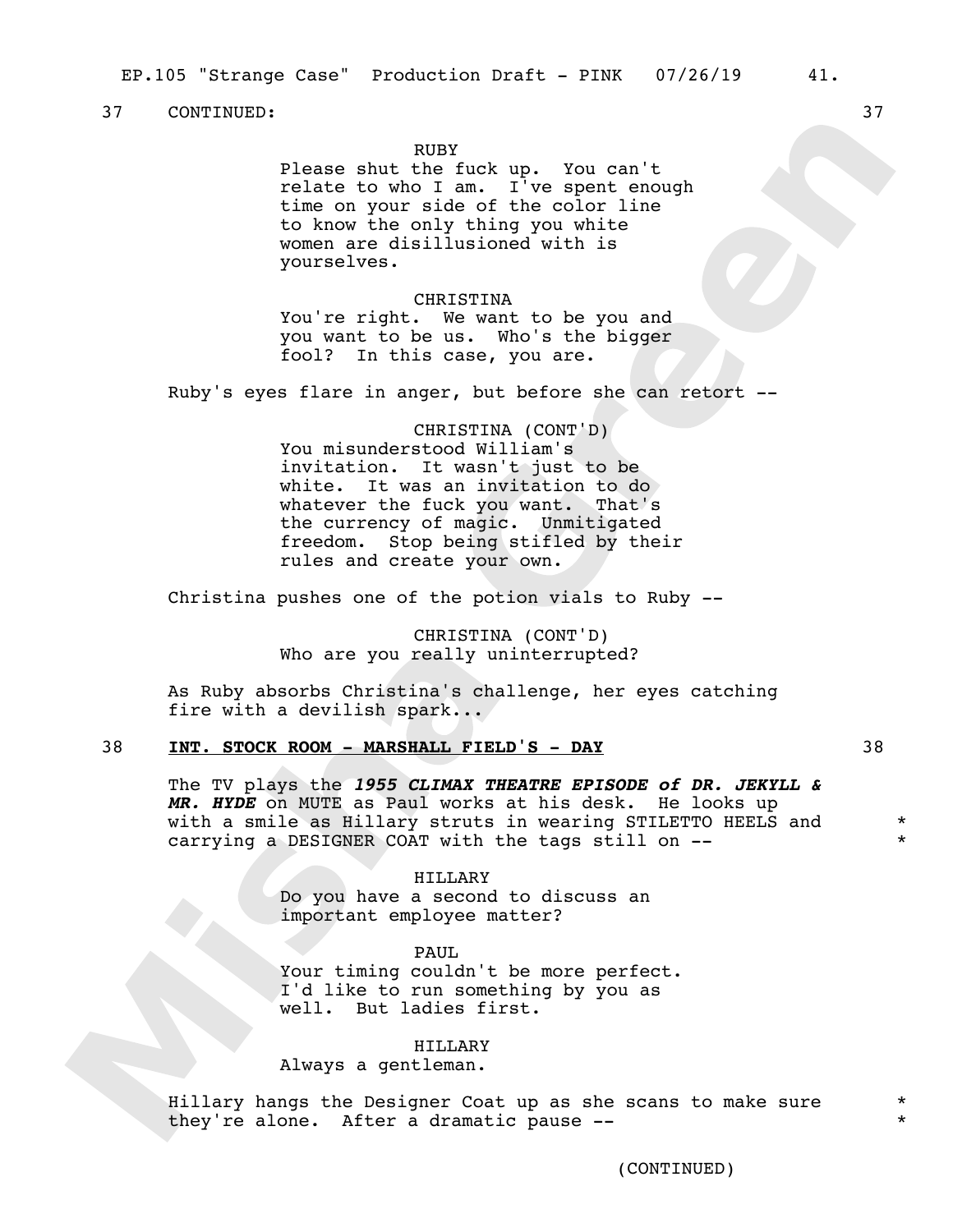EP.105 "Strange Case" Production Draft - BLUE 07/02/19 42.

38 CONTINUED: 38

HILLARY (CONT'D) I'm giving you my notice.

Paul leaps out of his chair, flabbergasted --

PAUL. You're quitting. Why? Look, if

this is about money --

HILLARY It's about you, Mr. Hughes --

PAUL

Me?

She turns up the VOLUME on the TV, getting conspiratorial --

HILLARY Since the moment we met,  $I'$ ve been attracted to you. And honestly, I've been doing my best to remain professional...

She closes the distance between them. Her energy dominating --

HILLARY (CONT'D) And as your subordinate, I would never allow my licentious ways to jeopardize your reputation with the company. Quitting is the only option...so I can finally fuck your brains out.

Paul is speechless. But his BULGE speaks for itself. She KISSES him like she owns him, then --

> HILLARY (CONT'D) You're always in control, aren't you Mr. Manager? You don't mind if I take control for a little while...?

He enthusiastically nods his head. He doesn't mind that at all. She seductively unties his TIE --

> HILLARY (CONT'D) You mentioned, you also wanted to chat. What about?

She wraps his wrists together with the tie. Tight. Paul fumbles his words --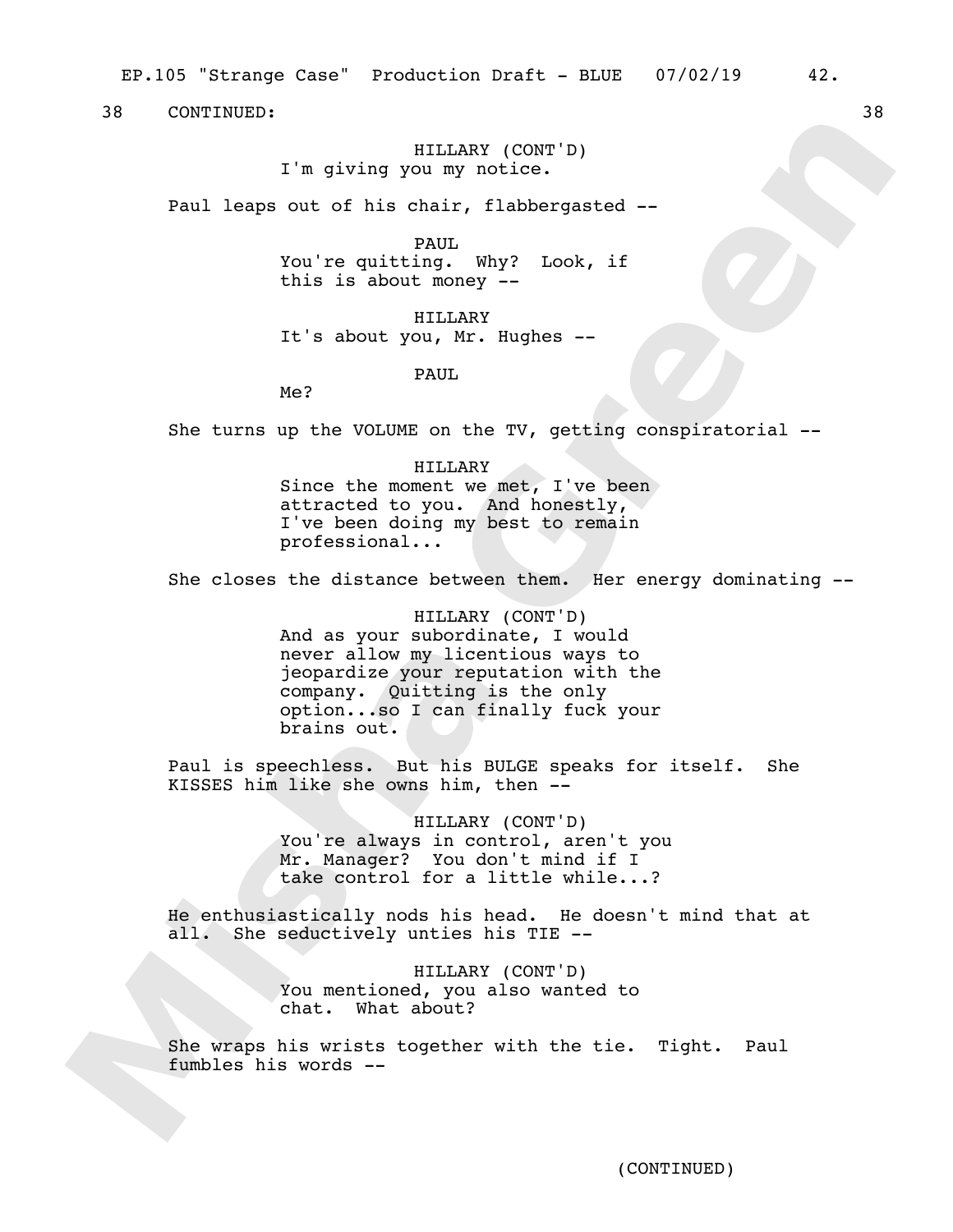EP.105 "Strange Case" Production Draft - BLUE 07/02/19 43.

38 CONTINUED: (2) 38

PAUL.

Important. It wasn't. Just, thought it was the best time to fire Tamara...

She unclasps his belt. Pulls it free as she yanks his pants down with his boxers. Exposing him --

> PAUL (CONT'D) She's...not carrying her load around here.

She fastens the belt around Paul's neck. Creating a kinky leash. Yanks it --

> HILLARY On your knees, Mr. Manager...

He's down in a flash as she extends her Stiletto to his mouth --

HILLARY (CONT'D)

Suck it.

As Paul nurses on the heel of the stiletto, they lock eyes --

PAUL (CONT'D) Hillary, your eyes...

She's started her TRANSFORMATION, but she's used to the pain now. Doesn't miss a beat as she yanks Paul's head back by the leash. His eyes widen as she removes her underwear...

> PAUL (CONT'D) Ow, that hurts --

...and stuffs them in his open mouth --

HILLARY Sweet enough for you?

Paul nods. Getting back into it. She strokes him from behind as he sucks on her underwear. His eyes rolling back in his head in ecstasy --

*BAM!* Hillary flattens Paul out with a knee to the center of his back, using the pain of her TRANSFORMATION to fuel her righteous rage as she pulls his leash taught, CHOKING him, and she -- RAMS HER BLACK STILETTO HEEL IN HIS ASS!

Paul BUCKS in pain as his SCREAMS are muffled by Hillary's underwear and drowned out by the TV --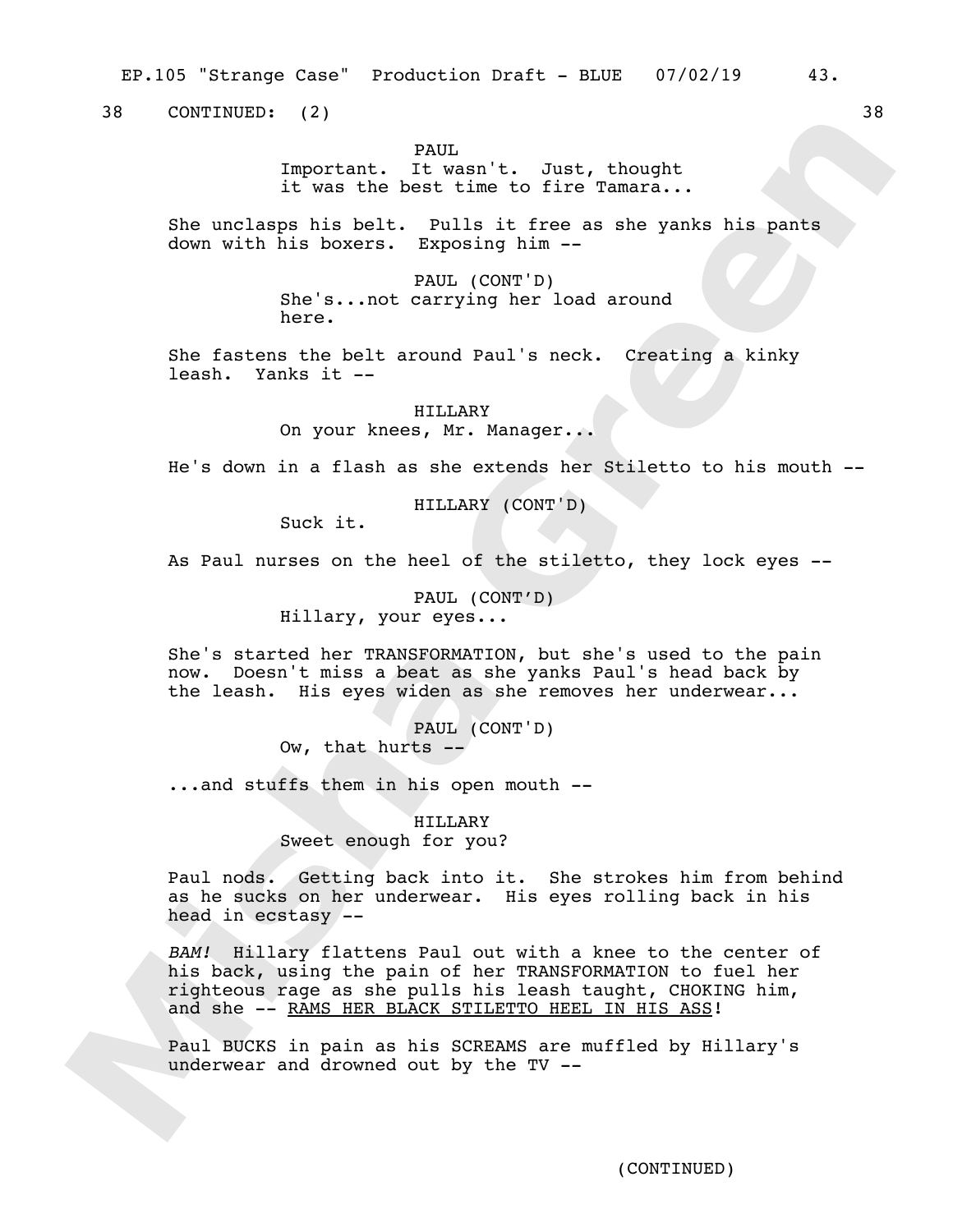38 CONTINUED: (3) 38

MICHEAL RENNIE (V.O.) *It was then I saw with horror what I had become. I had released not the angel from my soul, but the monster from its pit...*

The voice over punctuates the violation happening just OUT OF FOCUS in the b.g. as Hillary rides Paul like a bronco, jamming the Heel in over and over --

> MICHEAL RENNIE *(V.O.) (CONT'D) The monster however had a taste for pleasure, and I indulged it. I could, whenever I choose, become this creature whom I called Mr. Hyde...*

*WHAM!* For white privilege. *WHAM!* For male privilege. *WHAM!* For misogynistic predators that have perpetrated their crimes on the most vulnerable with impunity.

> MICHEAL RENNIE (V.O.) (CONT'D) *As time passed, I found a strange enjoyment in transforming myself from Jekyll to Hyde...*

Paul finally goes limp. Hillary slips back on the bloody Stiletto. Flips him over. He watches DEAD-EYED as the white skin on her face SPLITS APART, all the way down her body - leaving nothing but Ruby and her vengeful smile standing before him!

As Paul screams his motherfucking head off through his gag *--*

RUBY I wanted you to know a nigger bitch did this to you*...*

## 39 **INT. BATHROOM - LETI'S BEDROOM - WINTHROP HOUSE - NIGHT** 39

Leti soaks in the tub. Reading her BIBLE. Trying to relax, but it's hard to sustain focus. *Monsters. Killers. Magic.*  That's her life now.

There's a SOFT KNOCK at the door. She looks up to see --

ATTICUS What verse are you rereading?

LETI You mean reading for the first time?

He sits on the closed toilet as she confesses --

\*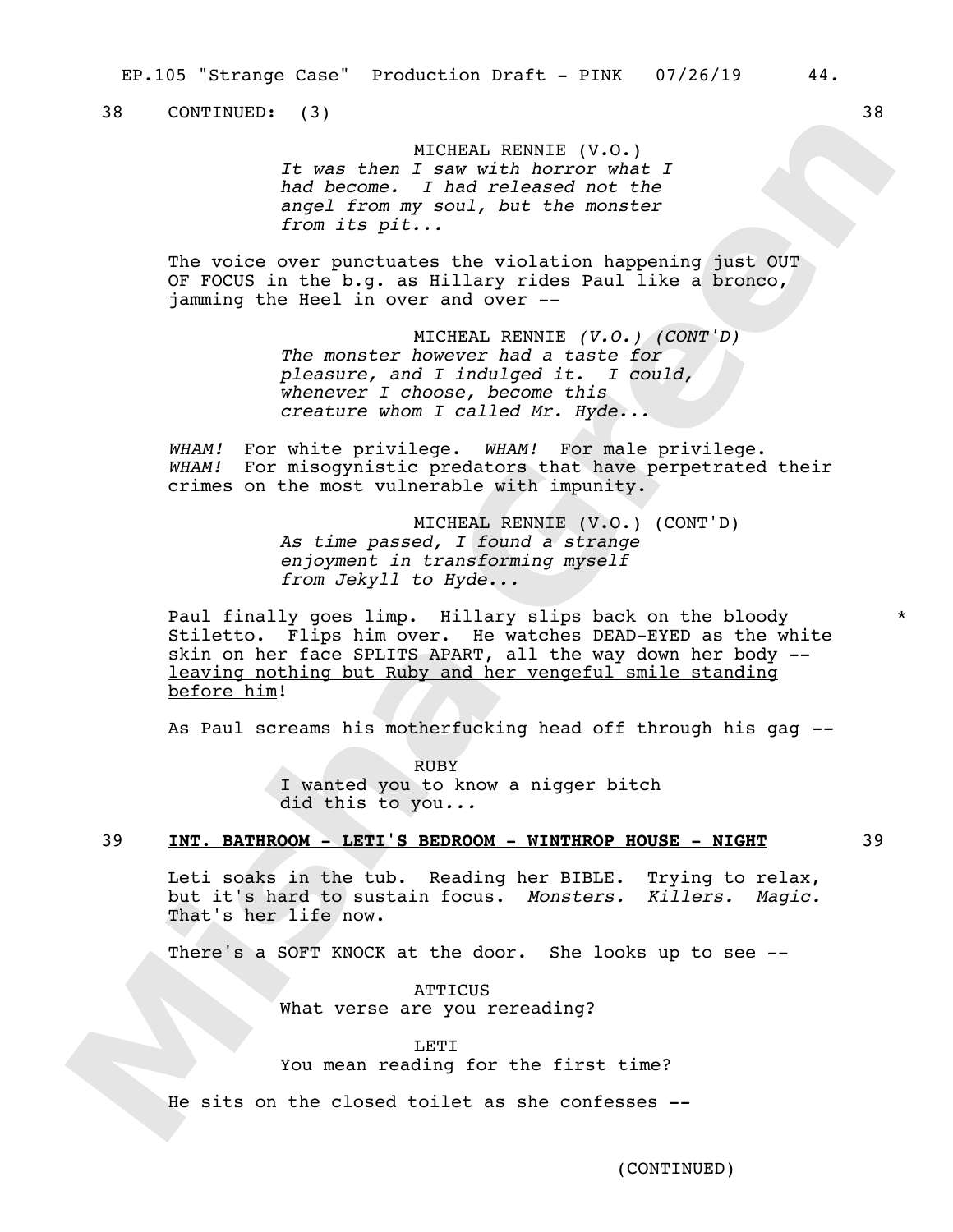## LETI (CONT'D)

My momma's faith was real. That's why she dragged me and Ruby to church every Sunday. But it never made me a true believer. I just became someone who could perform the part...

She trails off, trying to find the words to express the yearning she's been feeling.

## LETI (CONT'D)

It's hard to put into words what I'm searching for. Maybe it's just that I've seen so much bad recently that I need to find some good.

## **ATTICUS**

I know I brought most of the bad, but I'm going to try and bring some good too.

Leti looks at him now. Really looks at him. Emotion rising. But she keeps it in check *--*

> LETT. What does that mean? Cause the last time I thought we were going somewhere, you were planning to head back to Florida.

She waits for Atticus's answer. His silence stirring her own doubts. Finally --

> ATTICUS There was a girl...when I was over in Korea.

*FUCK.* That deadens Leti's emotion as Atticus continues *--*

ATTICUS (CONT'D)

It ended...

Dark memories surface. But he shakes them off --

ATTICUS (CONT'D) ...in a strange place.

There's more to the story than that, but Leti's mind is on more important matters --

> LETI Did you love her?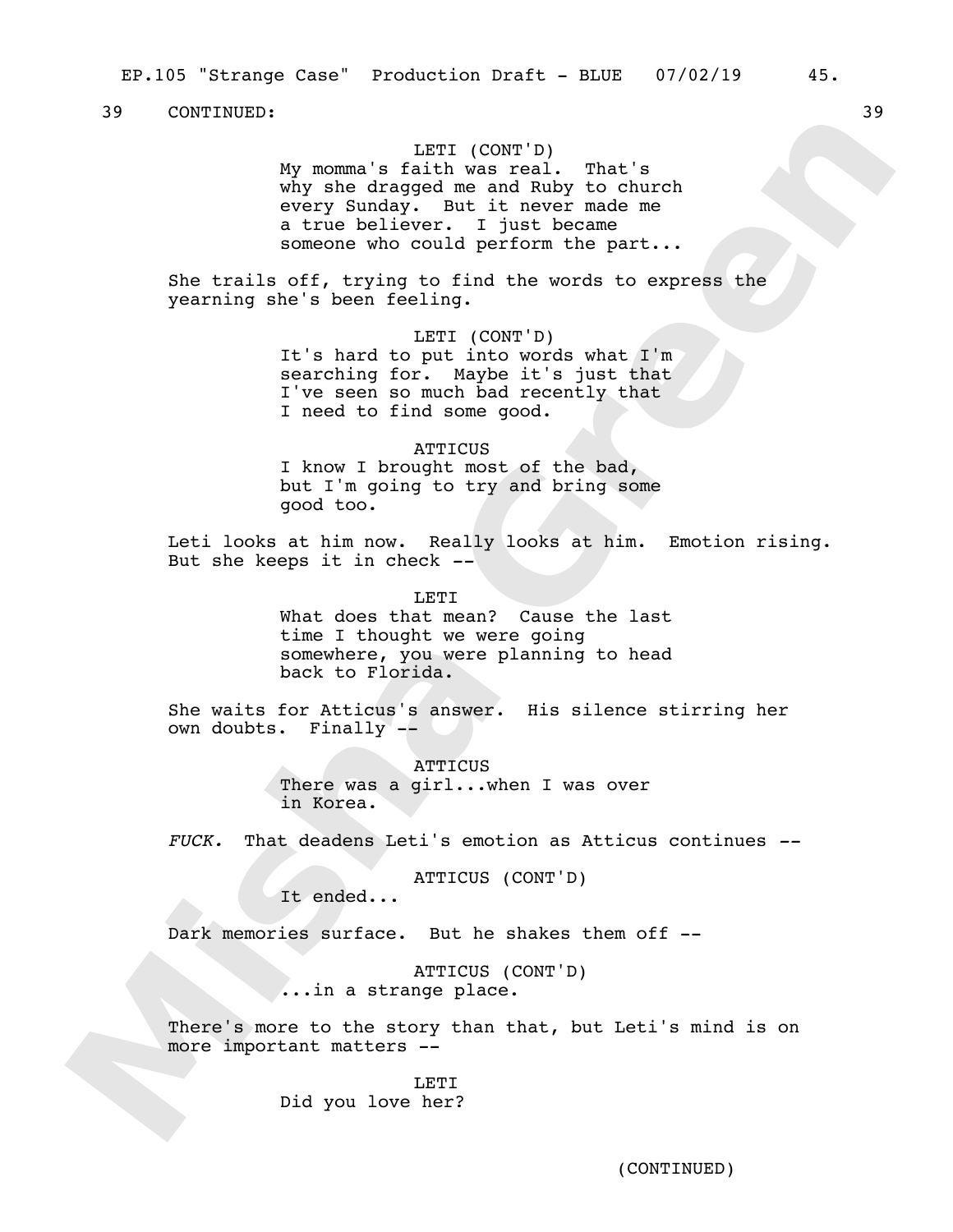EP.105 "Strange Case" Production Draft - BLUE 07/02/19 46.

## 39 CONTINUED: (2) 39

He weighs that loaded question. The truth verses what he wishes where true.

## **ATTICUS**

Wartime is a different world. You're in the middle of battle and everything moves in slow motion, and then life outside of it explodes like a rocket. I don't know if what I had with Ji-ah was love. I never had any good examples of it growing up. My parents' love was enduring. But unknowable. I remember more times wondering -- no fearing that it wasn't there than seeing it.

That settles on him in a different way now. *Could his father be gay?* His words stir Leti to open up as well --

LETI

I grew up feeling like love wasn't special. Seemed like my momma fell into it every two seconds. And Ruby's just like her. I never wanted to be with a man when it didn't mean anything. So I decided a long time ago that I was going to wait for something special.

That declaration isn't lost on Atticus. He looks at her now. Really looks at her. Emotion rising --

> ATTICUS This is special. And I'm not at all confused about that anymore.

A soft smile spreads Leti's lips. Atticus's too. Let it sit a moment -- our favorite couple's now official.

> ATTICUS (CONT'D) I'm sure the water's getting cold...

He moves to get up, but she holds the Bible out to him *--*

**LETT** 

Read to me.

So Atticus settles back in, opens the Bible, and --

**ATTICUS** "Jesus answered and said unto him; Verily, verily, I say unto thee; (MORE)

(CONTINUED)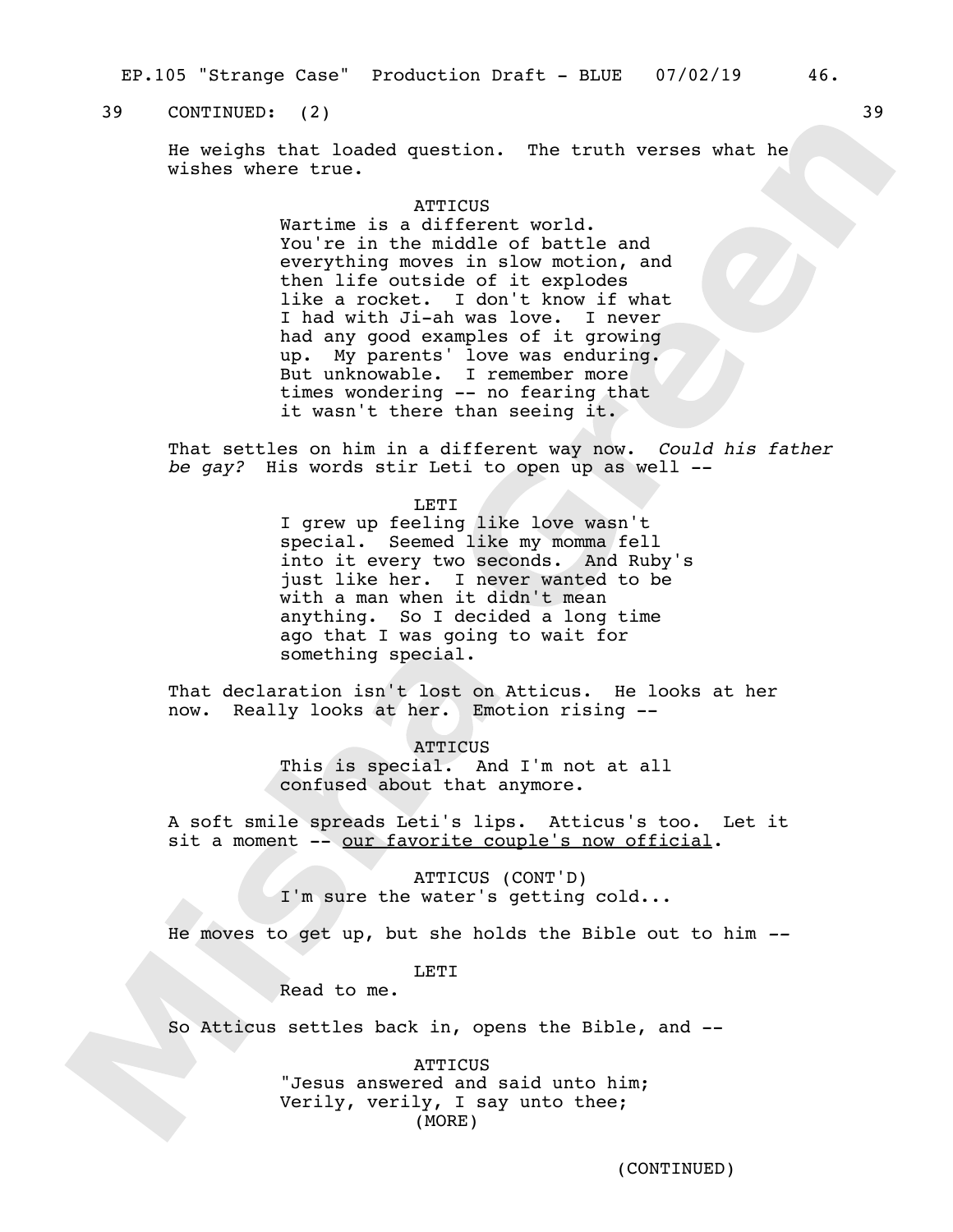39 CONTINUED: (3) 39

ATTICUS (CONT'D) Except a man be born again, he cannot see the kingdom of God..."

As Leti turns on the hot water again, relaxing...

## 40 **INT. WILLIAM'S MANSION - NIGHT** 40

William comes in through the front. Hurried. Heads straight for the basement door, and is surprised to find Ruby in a chair right in front of it --

> WILLIAM What are you doing?

RUBY What's in the basement?

William pulls the key out with TREMBLING hands --

WILLIAM Ruby, please, get out of my way...

She doesn't budge. He turns, heading back towards the front door, but Ruby's right on his heels --

RUBY

You and your lady friend go in and out of there at all hours, and I want to know --

SUDDENLY -- William drops to his knees as PAIN sears through his abdomen. Ruby moves to help him on instinct --

RUBY (CONT'D)

What's wrong?

He tries to speak, but an ANGUISHED MOAN swallows his words as his forehead BUBBLES, and -- his body MORPHS VIOLENTLY, like another body is trying to escape from it, a FEMALE BODY!

Ruby steps back in horror as William PEELS BACK his skin, his rib-cage and pelvic bones CRACKING and READJUSTING, and --CHRISTINA EMERGES FROM HER WILLIAM COCOON!

Ruby stands. Mouth agape. Dizzy with betrayal. Utter fucking betrayal. Rightfully so, because --

> RUBY (CONT'D) You've been William...this whole fucking time...

41 **OMITTED** 41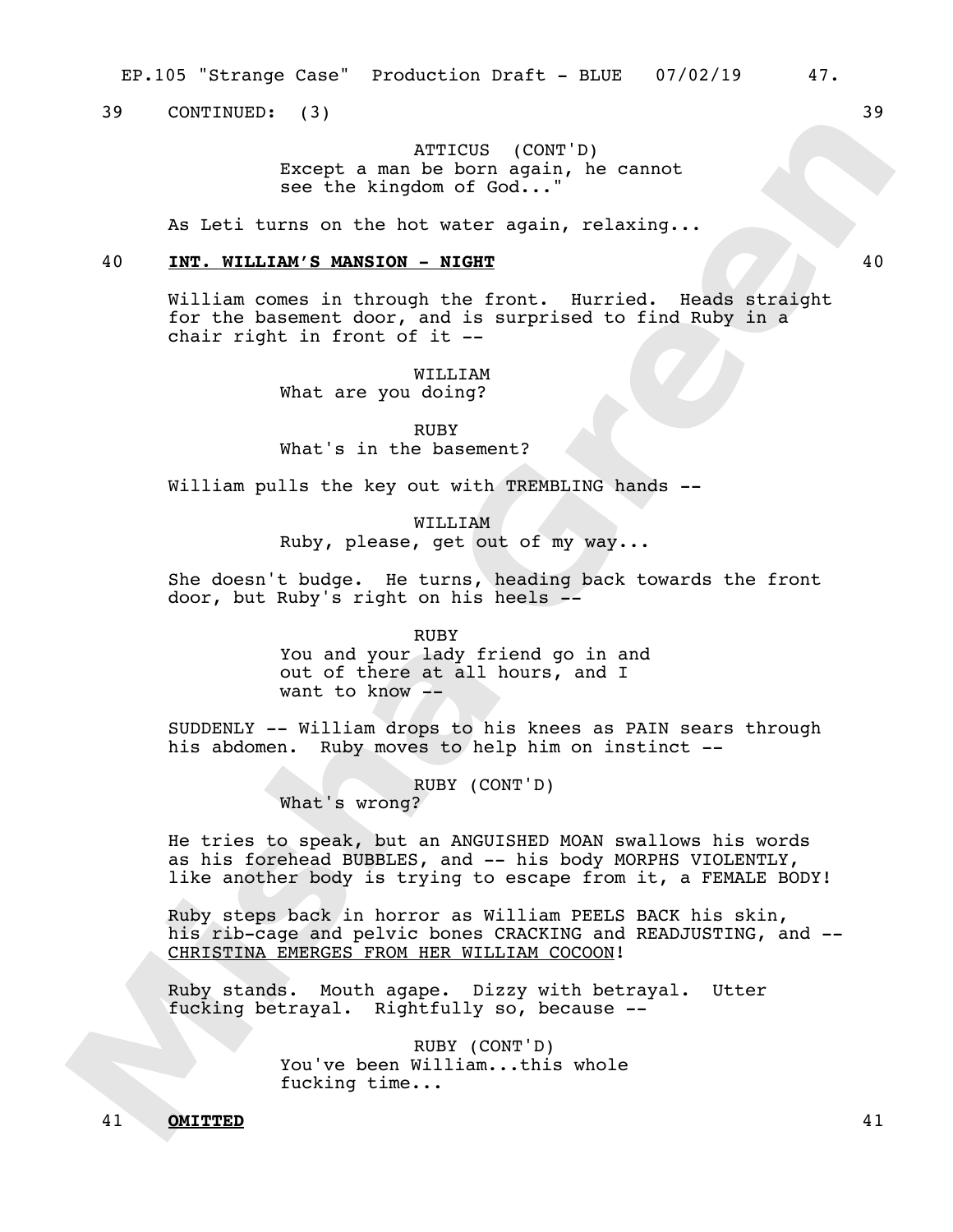## 42 **INT. DARK ROOM - WINTHROP HOUSE - NIGHT** 42

Atticus's eyes fight him as he scribbles on the now PARTIALLY DECODED Translation Grid. Working intensely. He deciphers his first word that we DO NOT SEE. Only the ripple of SHOCK that moves across his face.

He stares at the word as if recognizing it from some distant dream. He grabs the Grid, jumps up from the table...

## 43 **OMITTED** 43

## 44 **INT. HALLWAY - WINTHROP HOUSE - NIGHT** 44

Atticus picks up the phone. Feverishly dials --

OPERATOR (ON PHONE) Where can I direct your call?

**ATTICUS** 555 438 520 3093 2915

The line RINGS and RINGS, finally -- someone picks up. But they don't speak. Atticus's heart beats with FEAR --

> ATTICUS (CONT'D) How did you know?

Just the light trill of BREATHING for a long moment, then --

JI-AH (ON PHONE) You believe me now...

Atticus presses the phone to his ear, desperate *--*

ATTICUS You said if I came home I would die. How did you know, goddamnit?!

JI-AH (ON PHONE) You should have listened to me...

Atticus tries to fit the strange puzzle pieces together *--*

**ATTICUS** 

What are you?

A beat. Ji-ah hangs up. With DIAL TONE buzzing in his ear, Atticus stares down at the Translation Grid. And now we see the decoded word that has him shaken to his core --